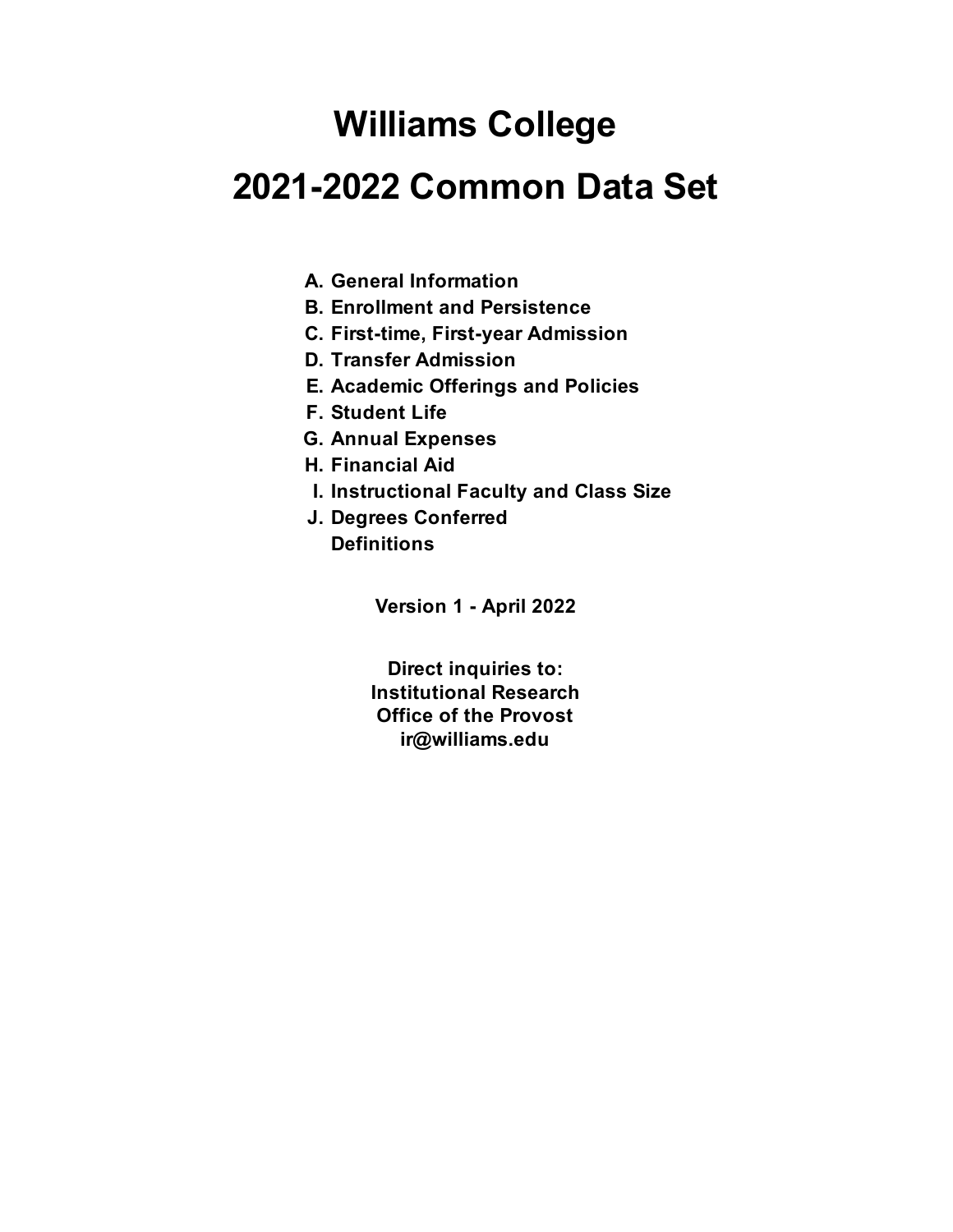# **A. General Information**

| <b>Respondent Information (Not for Publication)</b>                                                                                                                                                                                                                                                                                                           |   |                                              |
|---------------------------------------------------------------------------------------------------------------------------------------------------------------------------------------------------------------------------------------------------------------------------------------------------------------------------------------------------------------|---|----------------------------------------------|
| Name:                                                                                                                                                                                                                                                                                                                                                         |   | James Cart                                   |
| Title:                                                                                                                                                                                                                                                                                                                                                        |   | Associate Director of Institutional Research |
| Office:                                                                                                                                                                                                                                                                                                                                                       |   | Office of the Provost                        |
| Mailing Address:                                                                                                                                                                                                                                                                                                                                              |   | PO Box 624                                   |
| City/State/Zip/Country:                                                                                                                                                                                                                                                                                                                                       |   | Williamstown, MA 01267 USA                   |
| Phone:                                                                                                                                                                                                                                                                                                                                                        |   | $(413) 597-4097$                             |
| Fax:                                                                                                                                                                                                                                                                                                                                                          |   | $(413) 597 - 3553$                           |
| E-mail Address:                                                                                                                                                                                                                                                                                                                                               |   | jwc2@williams.edu                            |
| Are your responses to the CDS posted for reference                                                                                                                                                                                                                                                                                                            | х | Yes                                          |
| on your institution's Web site?                                                                                                                                                                                                                                                                                                                               |   | <b>No</b>                                    |
| If yes, please provide the URL of the corresponding Web page:                                                                                                                                                                                                                                                                                                 |   |                                              |
| www.williams.edu/institutional-research/common-data-set/                                                                                                                                                                                                                                                                                                      |   |                                              |
| We invite you to indicate if there are items on the CDS for which you cannot use the requested analytic convention,<br>cannot provide data for the cohort requested, whose methodology is unclear, or about which you have questions or<br>comments in general. This information will not be published but will help the publishers further refine CDS items. |   |                                              |
| <b>Address Information</b>                                                                                                                                                                                                                                                                                                                                    |   |                                              |
| Name of College/University:                                                                                                                                                                                                                                                                                                                                   |   | Williams College                             |
| Mailing Address:                                                                                                                                                                                                                                                                                                                                              |   |                                              |
| City/State/Zip/Country:                                                                                                                                                                                                                                                                                                                                       |   | Williamstown, MA 01267 USA                   |
| Street Address (if different):                                                                                                                                                                                                                                                                                                                                |   | 995 Main Street                              |
| City/State/Zip/Country:                                                                                                                                                                                                                                                                                                                                       |   | Williamstown, MA 01267 USA                   |
| Main Phone Number:                                                                                                                                                                                                                                                                                                                                            |   | (413) 597-3131                               |
| <b>WWW Home Page Address:</b>                                                                                                                                                                                                                                                                                                                                 |   | www.williams.edu                             |
| <b>Admissions Phone Number:</b>                                                                                                                                                                                                                                                                                                                               |   | (413) 597-2211                               |
| Admissions Toll-Free Phone Number:                                                                                                                                                                                                                                                                                                                            |   | not applicable                               |
| <b>Admissions Office Mailing Address:</b>                                                                                                                                                                                                                                                                                                                     |   | 995 Main Street                              |
| City/State/Zip/Country:                                                                                                                                                                                                                                                                                                                                       |   | Williamstown, MA 01267 USA                   |
| <b>Admissions Fax Number:</b>                                                                                                                                                                                                                                                                                                                                 |   | (413) 597-4052                               |

**A1**

**A1** If you have a mailing address other than the above to which applications should be sent, please provide: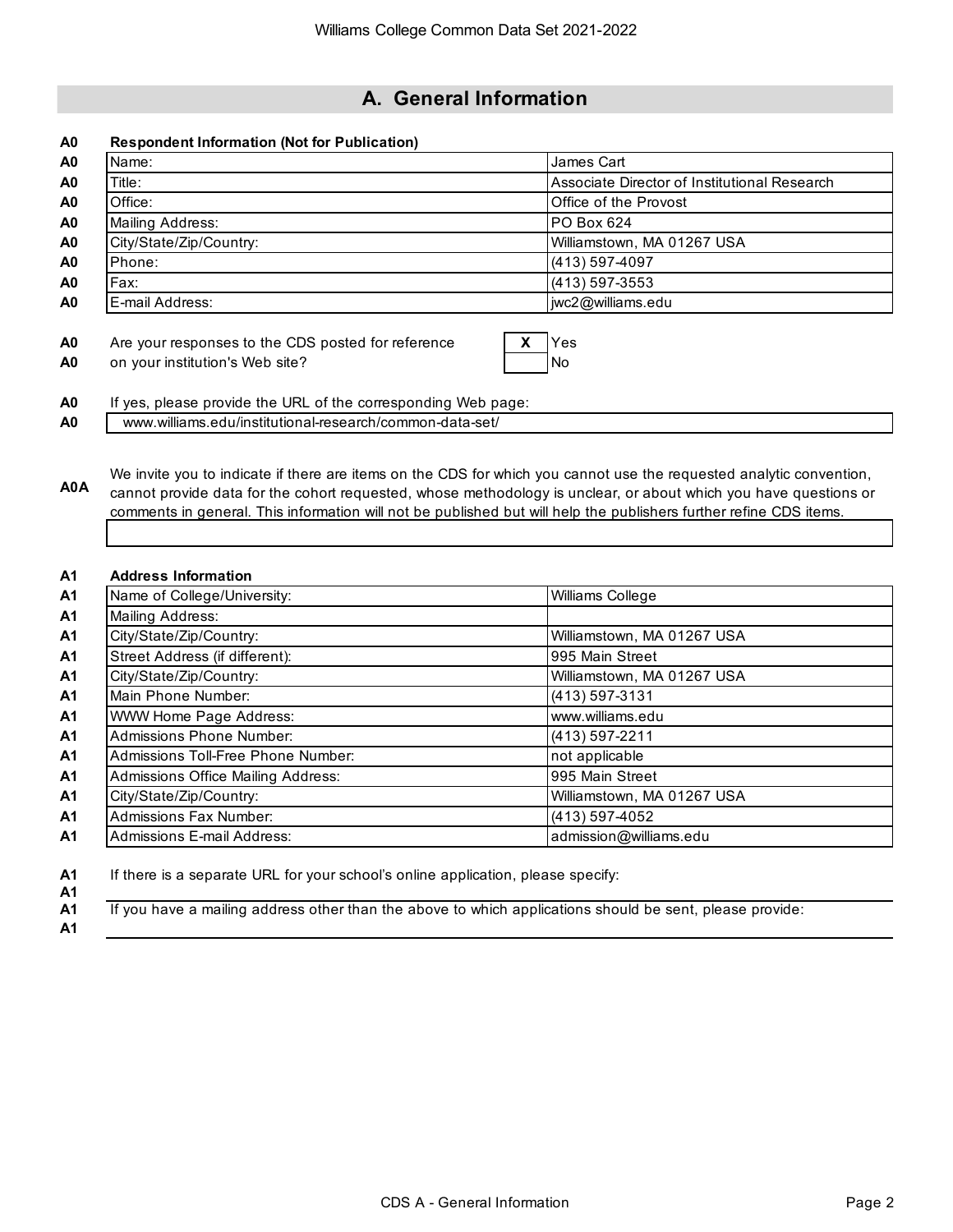# **A2 Source of institutional control** (Check only one)**:**

| A2 | Public              |  |
|----|---------------------|--|
| A2 | Private (nonprofit) |  |
| A2 | Proprietary         |  |

# **A3 Classify your undergraduate institution:**

| A <sub>3</sub> | Coeducational college |  |
|----------------|-----------------------|--|
| A <sub>3</sub> | Men's college         |  |
| A <sub>3</sub> | Women's college       |  |

# **A4 Academic year calendar:**

| X |
|---|
|   |
|   |
|   |
|   |
|   |

# **A5 Degrees offered by your institution:**

| Certificate                             |   |
|-----------------------------------------|---|
| Diploma                                 |   |
| Associate                               |   |
| <b>Transfer Associate</b>               |   |
| <b>Terminal Associate</b>               |   |
| Bachelor's                              | X |
| Postbachelor's certificate              |   |
| Master's                                | X |
| Post-master's certificate               |   |
| Doctoral degree - research/scholarship  |   |
| Doctoral degree - professional practice |   |
| Doctoral degree - other                 |   |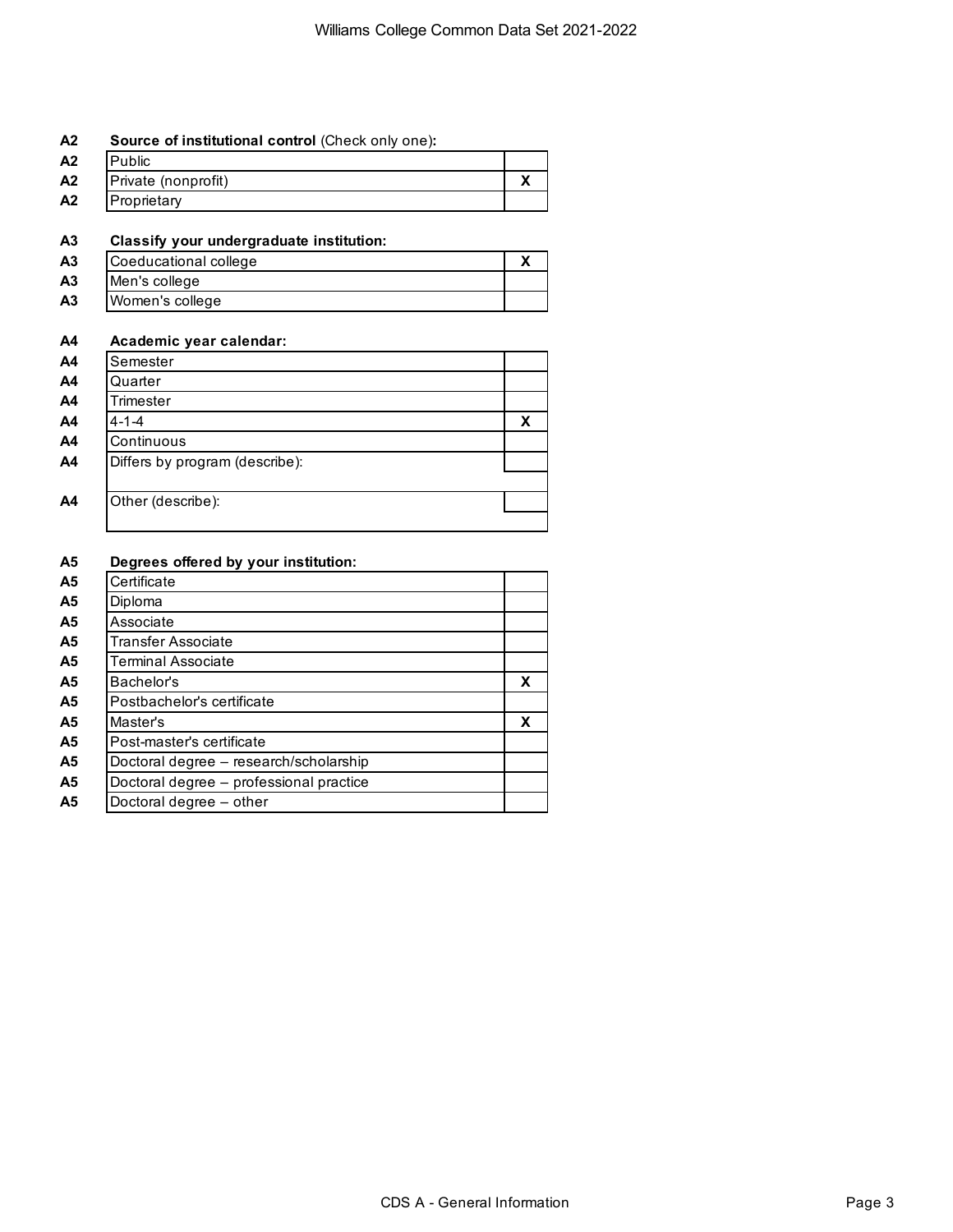# **B. ENROLLMENT AND PERSISTENCE**

#### **B1 Institutional Enrollment - Men and Women**

Provide numbers of students for each of the following categories as of the institution's official fall reporting date or as of **October 15, 2021**.

Note: Report students formerly designated as "first professional" in the graduate cells. For information on reporting study abroad students please see: nces.ed.gov/ipeds/pdf/Reporting\_Study\_Abroad%20Students\_5.31.17.pdf

|                                                        |                | <b>FULL-TIME</b><br><b>PART-TIME</b> |              |                |                |          | <b>TOTAL</b> |
|--------------------------------------------------------|----------------|--------------------------------------|--------------|----------------|----------------|----------|--------------|
|                                                        | Men            | Women                                | <b>Total</b> | Men            | Women          | Total    |              |
| Undergraduates                                         |                |                                      |              |                |                |          |              |
| Degree-seeking, first-time freshmen                    | 264            | 310                                  | 574          | $\mathbf 0$    | 0              | 0        | 574          |
| Other first-year, degree-seeking                       | 8              | 5                                    | 13           | $\mathbf 0$    | $\mathbf 0$    | 0        | 13           |
| All other degree-seeking                               | 754            | 780                                  | 1,534        | $\mathbf 0$    | $\Omega$       | 0        | 1,534        |
| <b>Total degree-seeking</b>                            | 1,026          | 1,095                                | 2,121        | 0              | $\bf{0}$       | 0        | 2,121        |
| All other undergraduates enrolled in<br>credit courses | $\overline{2}$ | 4                                    | 6            | 13             | 26             | 39       | 45           |
| <b>Total undergraduates</b>                            | 1,028          | 1,099                                | 2,127        | 13             | 26             | 39       | 2,166        |
| Graduate                                               |                |                                      |              |                |                |          |              |
| Degree-seeking, first-time                             | 17             | 22                                   | 39           | $\overline{0}$ | $\overline{0}$ | 0        | 39           |
| All other degree-seeking                               | 5              | 6                                    | 11           | $\Omega$       | 0              | n        | 11           |
| All other graduates enrolled in credit<br>courses      | $\Omega$       | $\Omega$                             | 0            | $\Omega$       | $\mathbf 0$    | $\Omega$ | 0            |
| Total graduate                                         | 22             | 28                                   | 50           | $\mathbf{0}$   | 0              | 0        | 50           |
| Total all undergraduates                               |                |                                      |              |                |                |          | 2,166        |
| Total all graduate                                     |                |                                      |              |                |                |          | 50           |
| <b>GRAND TOTAL ALL STUDENTS</b>                        |                |                                      |              |                |                |          | 2,216        |
| Undergraduate FTE (FT headcount + 1/3 PT)              |                |                                      |              |                |                |          | 2,140        |
| <b>Total FTE</b>                                       |                |                                      |              |                |                |          | 2,190        |

#### **B2 Enrollment by Racial/Ethnic Category**

Provide numbers of undergraduate students for each of the following categories as of the institution's official fall reporting date or as of October 15, 2021. Include international students only in the category "Nonresident aliens." Complete the "Total Undergraduates" column only if you cannot provide data for the first two columns. Report as your institution reports to IPEDS: persons who are Hispanic should be reported only on the Hispanic line, not under any race, and persons who are non-Hispanic multi-racial should be reported only under "Two or more races."

| <b>B2</b> |                                                         | Degree-Seeking<br><b>First-Time</b><br><b>First Year</b> | Degree-Seeking<br>Undergraduates<br>(include first-time<br>first-year) | Total<br>Undergraduates<br>(both degree- and<br>non-degree-seeking) |
|-----------|---------------------------------------------------------|----------------------------------------------------------|------------------------------------------------------------------------|---------------------------------------------------------------------|
| <b>B2</b> | Nonresident aliens                                      | 42                                                       | 175                                                                    | 187                                                                 |
| <b>B2</b> | Hispanic/Latino                                         | 74                                                       | 258                                                                    | 260                                                                 |
| <b>B2</b> | Black or African American, non-Hispanic                 | 20                                                       | 98                                                                     | 99                                                                  |
| <b>B2</b> | White, non-Hispanic                                     | 302                                                      | 1,053                                                                  | 1,080                                                               |
| <b>B2</b> | American Indian or Alaska Native, non-Hispanic          | 0                                                        |                                                                        |                                                                     |
| <b>B2</b> | Asian, non-Hispanic                                     | 68                                                       | 286                                                                    | 289                                                                 |
| <b>B2</b> | Native Hawaiian or other Pacific Islander, non-Hispanic | 0                                                        | 0                                                                      | 0                                                                   |
| <b>B2</b> | Two or more races, non-Hispanic                         | 41                                                       | 143                                                                    | 143                                                                 |
| <b>B2</b> | Race and/or ethnicity unknown                           | 27                                                       | 107                                                                    | 107                                                                 |
| <b>B2</b> | <b>TOTAL</b>                                            | 574                                                      | 2,121                                                                  | 2,166                                                               |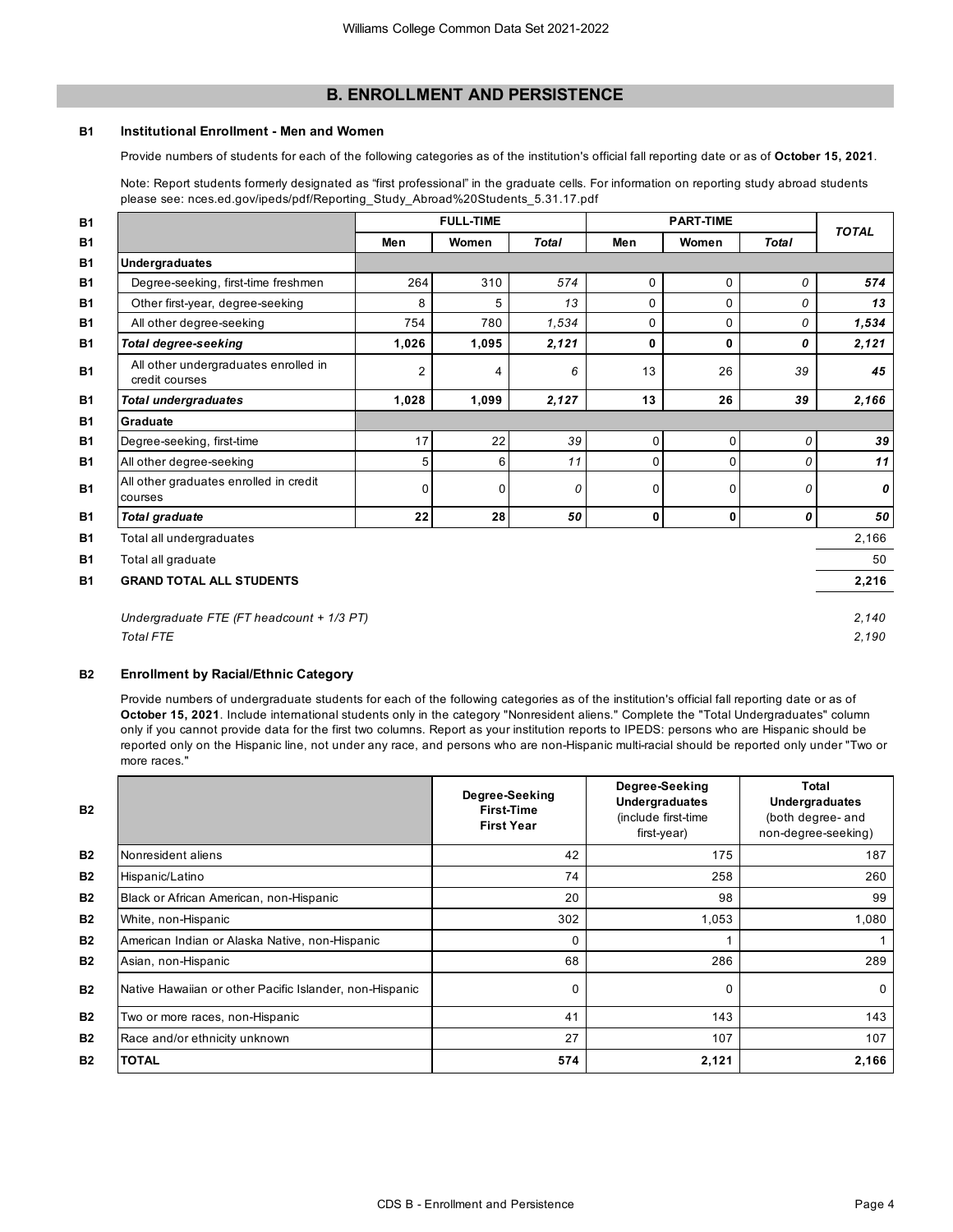## **Persistence**

**B3 Number of degrees awarded from July 1, 2020 to June 30, 2021**

| <b>B3</b>      | Certificate/diploma                      |     |
|----------------|------------------------------------------|-----|
| <b>B3</b>      | Associate degrees                        |     |
| <b>B3</b>      | Bachelor's degrees                       | 456 |
| <b>B3</b>      | Postbachelor's certificates              |     |
| <b>B3</b>      | Master's degrees                         | 14  |
| <b>B3</b>      | Post-Master's certificates               |     |
| <b>B3</b>      | Doctoral degrees - research/scholarship  |     |
| <b>B3</b>      | Doctoral degrees - professional practice |     |
| B <sub>3</sub> | Doctoral degrees - other                 |     |
|                |                                          |     |

### **Graduation Rates**

The items in this section correspond to data elements collected by the IPEDS Web-based Data Collection System's Graduation Rate Survey (GRS). For complete instructions and definitions of data elements, see the IPEDS GRS Forms and Instructions for the for the **2021-2022**  Survey. https://nces.ed.gov/ipeds/use-the-data/survey-components/9/graduation-rates

#### **For Bachelor's or Equivalent Programs**

In the following section for bachelor's or equivalent programs, please disaggregate the **Fall 2014 and Fall 2015** cohorts (formerly CDS B4- B11) into four groups:

- Students who received a Federal Pell Grant\*
- Recipients of a subsidized Stafford Loan who did not receive a Pell Grant
- Students who did not receive either a Pell Grant or a subsidized Stafford Loan
- Total (all students, regardless of Pell Grant or subsidized loan status)

\*Students who received both a Federal Pell Grant and a subsidized Stafford Loan should be reported in the "Recipients of a Federal Pell Grant" column.

For each graduation rate grid below, the numbers in the first three columns for Questions A-G should sum to the cohort total in the fourth column (formerly CDS B4-B11).

|                        |                                                                                                                                                                                                                                                                                      | <b>Recipients of a Federal</b><br><b>Pell Grant</b> | Recipients of a<br><b>Subsidized Stafford Loan</b><br>who did not receive a<br><b>Pell Grant</b> | Students who did not<br>receive either a Pell<br>Grant or a subsidized<br><b>Stafford Loan</b> | Total<br>(sum of 3<br>columns to<br>the left) |
|------------------------|--------------------------------------------------------------------------------------------------------------------------------------------------------------------------------------------------------------------------------------------------------------------------------------|-----------------------------------------------------|--------------------------------------------------------------------------------------------------|------------------------------------------------------------------------------------------------|-----------------------------------------------|
| Formerly<br><b>B4</b>  | A - Initial 2015 cohort of first-time, full-time<br>bachelor's (or equivalent) degree seeking<br>undergraduate-students                                                                                                                                                              | 121                                                 | 47                                                                                               | 383                                                                                            | 551                                           |
| Formerly<br><b>B5</b>  | B - Of the initial 2015 cohort, how many did not<br>persist and did not graduate for the following<br>reasons: deceased, permanently disabled,<br>armed forces, foreign aid service of the federal<br>government, or official church missions. Report<br>total allowable exclusions. | $\mathbf 0$                                         | $\mathbf 0$                                                                                      | 0                                                                                              | 0                                             |
| Formerly<br><b>B6</b>  | C - Final 2015 cohort, after adjusting for<br>allowable exclusions                                                                                                                                                                                                                   | 121                                                 | 47                                                                                               | 383                                                                                            | 551                                           |
| Formerly<br><b>B7</b>  | D - Of the initial 2015 cohort, how many<br>completed the program in four years or less (by<br>Aug. 31, 2019)                                                                                                                                                                        | 94                                                  | 41                                                                                               | 335                                                                                            | 470                                           |
| Formerly<br><b>B8</b>  | E - Of the initial 2015 cohort, how many<br>completed the program in more than four years<br>but in five years or less (after Aug. 31, 2019<br>and by Aug. 31, 2020)                                                                                                                 | 11                                                  | 4                                                                                                | 21                                                                                             | 36                                            |
| Formerly<br><b>B9</b>  | F - Of the initial 2015 cohort, how many<br>completed the program in more than five years<br>but in six years or less (after Aug. 31, 2020<br>and by Aug. 31, 2021)                                                                                                                  | 6                                                   | 1                                                                                                | 4                                                                                              | 11                                            |
| Formerly<br><b>B10</b> | G - Total graduating within six years (sum of<br>lines D, E, and F)                                                                                                                                                                                                                  | 111                                                 | 46                                                                                               | 360                                                                                            | 517                                           |
| Formerly<br><b>B11</b> | H - Six-year graduation rate for 2015 cohort (G<br>divided by C)                                                                                                                                                                                                                     | 92%                                                 | 98%                                                                                              | 94%                                                                                            | 94%                                           |

## *Fall 2015 Cohort*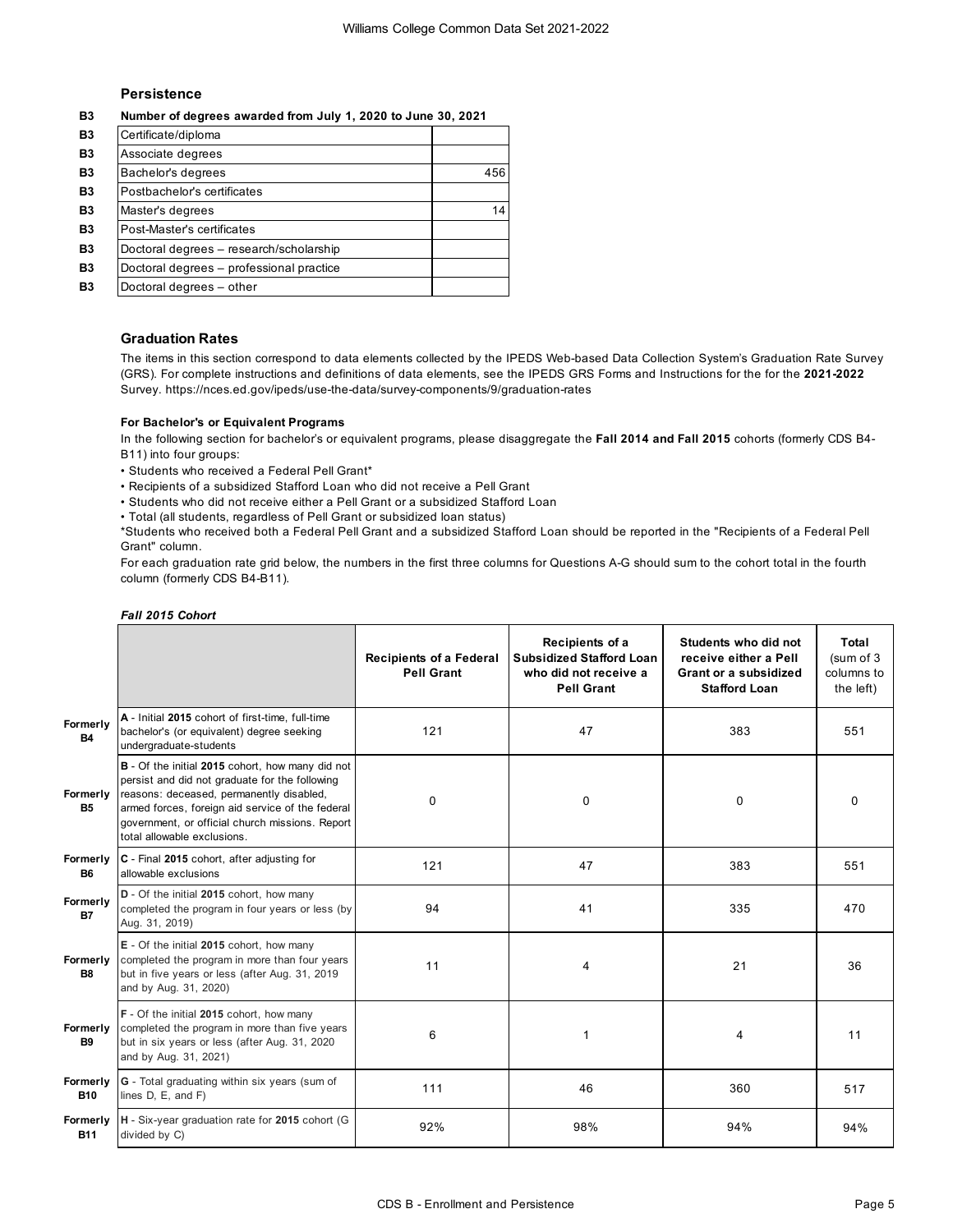### *Fall 2014 Cohort*

|                        |                                                                                                                                                                                                                                                                                      | <b>Recipients of a Federal</b><br><b>Pell Grant</b> | Recipients of a<br><b>Subsidized Stafford Loan</b><br>who did not receive a<br><b>Pell Grant</b> | Students who did not<br>receive either a Pell<br>Grant or a subsidized<br><b>Stafford Loan</b> | Total<br>(sum of 3<br>columns to<br>the left) |
|------------------------|--------------------------------------------------------------------------------------------------------------------------------------------------------------------------------------------------------------------------------------------------------------------------------------|-----------------------------------------------------|--------------------------------------------------------------------------------------------------|------------------------------------------------------------------------------------------------|-----------------------------------------------|
| Formerly<br><b>B4</b>  | A - Initial 2014 cohort of first-time, full-time<br>bachelor's (or equivalent) degree seeking<br>undergraduate-students                                                                                                                                                              | 94                                                  | 53                                                                                               | 399                                                                                            | 546                                           |
| Formerly<br><b>B5</b>  | B - Of the initial 2014 cohort, how many did not<br>persist and did not graduate for the following<br>reasons: deceased, permanently disabled,<br>armed forces, foreign aid service of the federal<br>government, or official church missions. Report<br>total allowable exclusions. | 0                                                   | 0                                                                                                | $\mathbf 0$                                                                                    | 0                                             |
| Formerly<br><b>B6</b>  | C - Final 2014 cohort, after adjusting for<br>allowable exclusions                                                                                                                                                                                                                   | 94                                                  | 53                                                                                               | 399                                                                                            | 546                                           |
| Formerly<br><b>B7</b>  | D - Of the initial 2014 cohort, how many<br>completed the program in four years or less (by<br>Aug. 31, 2018)                                                                                                                                                                        | 80                                                  | 47                                                                                               | 359                                                                                            | 486                                           |
| Formerly<br><b>B8</b>  | E - Of the initial 2014 cohort, how many<br>completed the program in more than four years<br>but in five years or less (after Aug. 31, 2018<br>and by Aug. 31, 2019)                                                                                                                 | 6                                                   | 4                                                                                                | 21                                                                                             | 31                                            |
| Formerly<br><b>B9</b>  | F - Of the initial 2014 cohort, how many<br>completed the program in more than five years<br>but in six years or less (after Aug. 31, 2019<br>and by Aug. 31, 2020)                                                                                                                  | 4                                                   | 1                                                                                                | 2                                                                                              | $\overline{7}$                                |
| Formerly<br><b>B10</b> | G - Total graduating within six years (sum of<br>lines D, E, and F)                                                                                                                                                                                                                  | 90                                                  | 52                                                                                               | 382                                                                                            | 524                                           |
| Formerly<br><b>B11</b> | H - Six-year graduation rate for 2014 cohort (G<br>divided by C)                                                                                                                                                                                                                     | 96%                                                 | 98%                                                                                              | 96%                                                                                            | 96%                                           |

# **For Two-Year Institutions**

Please provide data for the 2018 cohort if available. If 2018 cohort data are not available, provide data for the 2017 cohort.

|            |                                                                                                                                                                                                                                                                                | 2018 Cohort | 2017 Cohort |
|------------|--------------------------------------------------------------------------------------------------------------------------------------------------------------------------------------------------------------------------------------------------------------------------------|-------------|-------------|
| <b>B12</b> | Initial cohort, total of first-time, full-time degree/certificate-seeking students:                                                                                                                                                                                            |             |             |
| <b>B13</b> | Of the initial cohort, how many did not persist and did not graduate for the following reasons: death, permanent<br>disability, service in the armed forces, foreign aid service of the federal government, or official church missions.<br>Report total allowable exclusions: |             |             |
| <b>B14</b> | Final cohort, after adjusting for allowable exclusions (Subtract question B13 from question B12):                                                                                                                                                                              |             |             |
| <b>B15</b> | Completers of programs of less than two years duration (total):                                                                                                                                                                                                                |             |             |
| <b>B16</b> | Completers of programs of less than two years within 150 percent of normal time:                                                                                                                                                                                               |             |             |
| <b>B17</b> | Completers of programs of at least two but less than four years (total):                                                                                                                                                                                                       |             |             |
| <b>B18</b> | Completers of programs of at least two but less than four-years within 150 percent of normal time:                                                                                                                                                                             |             |             |
| <b>B19</b> | Total transfers-out (within three years) to other institutions:                                                                                                                                                                                                                |             |             |
| <b>B20</b> | Total transfers to two-year institutions:                                                                                                                                                                                                                                      |             |             |
| <b>B21</b> | Total transfers to four-year institutions:                                                                                                                                                                                                                                     |             |             |

## **B22 Retention Rates**

Report for the cohort of all full-time, first-time bachelor's (or equivalent) degree-seeking undergraduate students who entered in **Fall 2020** (or the preceding summer term). The initial cohort may be adjusted for students who departed for the following reasons: death, permanent disability, service in the armed forces, foreign aid service of the federal government or official church missions. No other adjustments to the initial cohort should be made.

**B22** freshmen in Fall 2020 (or the preceding summer term), what percentage was enrolled at your institution as of the date your  $\qquad \qquad \qquad 97\%$ For the cohort of all full-time bachelor's (or equivalent) degree-seeking undergraduate students who entered your institution as institution calculates its official enrollment in **Fall 2021**?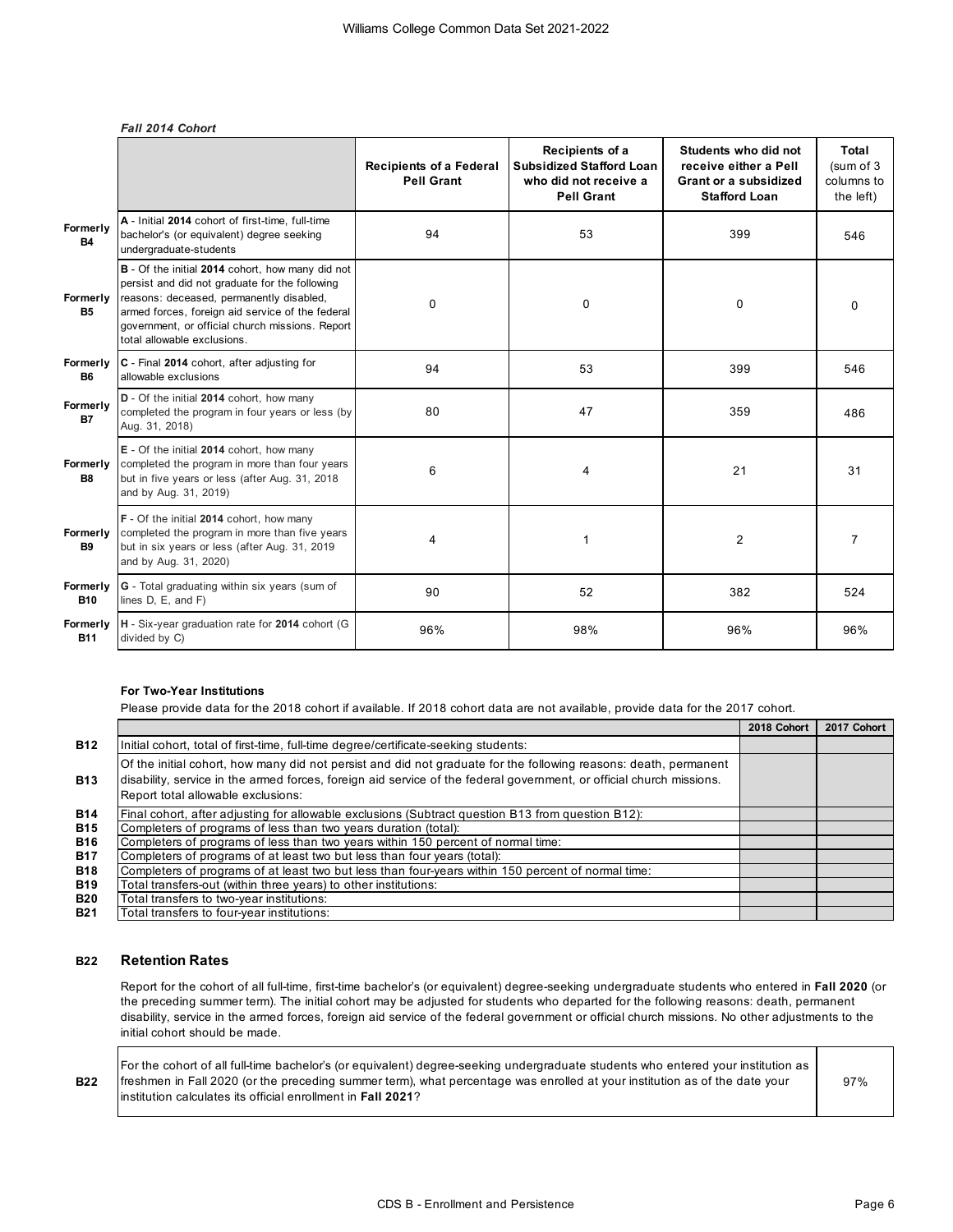# **C. FIRST-TIME, FIRST-YEAR (FRESHMAN) ADMISSION**

### **Applications**

## **C1 First-time, first-year, (freshmen) students:**

Provide the number of degree-seeking, first-time, first-year students who applied, were admitted, and enrolled (full- or part-time) in **Fall 2021**.

Include early decision, early action, and students who began studies during summer in this cohort. Applicants should include only those students who fulfilled the requirements for consideration for admission (i.e., who completed actionable applications) and who have been notified of one of the following actions: admission, non-admission, placement on waiting list, or application withdrawn (by applicant or institution).

Since the total may include students who did not provide gender data, the detail need not sum to the total.

| C <sub>1</sub> | Total first-time, first-year (freshman) men who applied               | 5678     |
|----------------|-----------------------------------------------------------------------|----------|
| C <sub>1</sub> | Total first-time, first-year (freshman) women who applied             | 6774     |
|                | Total first-time, first-year (freshman) who applied                   | 12452    |
| C1             | Total first-time, first-year (freshman) men who were admitted         | 516      |
| C <sub>1</sub> | Total first-time, first-year (freshman) women who were admitted       | 583      |
|                | Total first-time, first-year (freshman) who were admitted             | 1099     |
| C1             | Total full-time, first-time, first-year (freshman) men who enrolled   | 264      |
| C <sub>1</sub> | Total part-time, first-time, first-year (freshman) men who enrolled   | 0        |
| C <sub>1</sub> | Total full-time, first-time, first-year (freshman) women who enrolled | 310      |
|                |                                                                       |          |
| C1             | Total part-time, first-time, first-year (freshman) women who enrolled | $\Omega$ |
|                | Total full-time, first-time, first-year (freshman) who enrolled       | 574      |

#### **C2 Freshman wait-listed students** (students who met admission requirements but whose final admission was contingent on space availability)

|                                                                     | Yes  | No. |
|---------------------------------------------------------------------|------|-----|
| Do you have a policy of placing students on a waiting list?         |      |     |
| If yes, please answer the questions below for Fall 2021 admissions: |      |     |
| Number of qualified applicants offered a place on waiting list      | 2371 |     |
| Number accepting a place on the waiting list                        | 929  |     |
| Number of wait-listed students admitted                             |      |     |
|                                                                     | Yes  | No  |
| Is your waiting list ranked?                                        |      |     |
| If yes, do you release that information to students?                |      |     |
| Do you release that information to school counselors?               |      |     |

# **Admission Requirements**

| C3 | High school completion requirement                      |  |
|----|---------------------------------------------------------|--|
| C3 | High school diploma is required and GED is accepted     |  |
| C3 | High school diploma is required and GED is not accepted |  |
| C3 | High school diploma or equivalent is not required       |  |
|    |                                                         |  |

**C4 Does your institution require or recommend a general college-preparatory program for degree-seeking students?**

| C <sub>4</sub> | uire                          |  |
|----------------|-------------------------------|--|
| C <sub>4</sub> | Recommend                     |  |
| C <sub>4</sub> | Neither require nor recommend |  |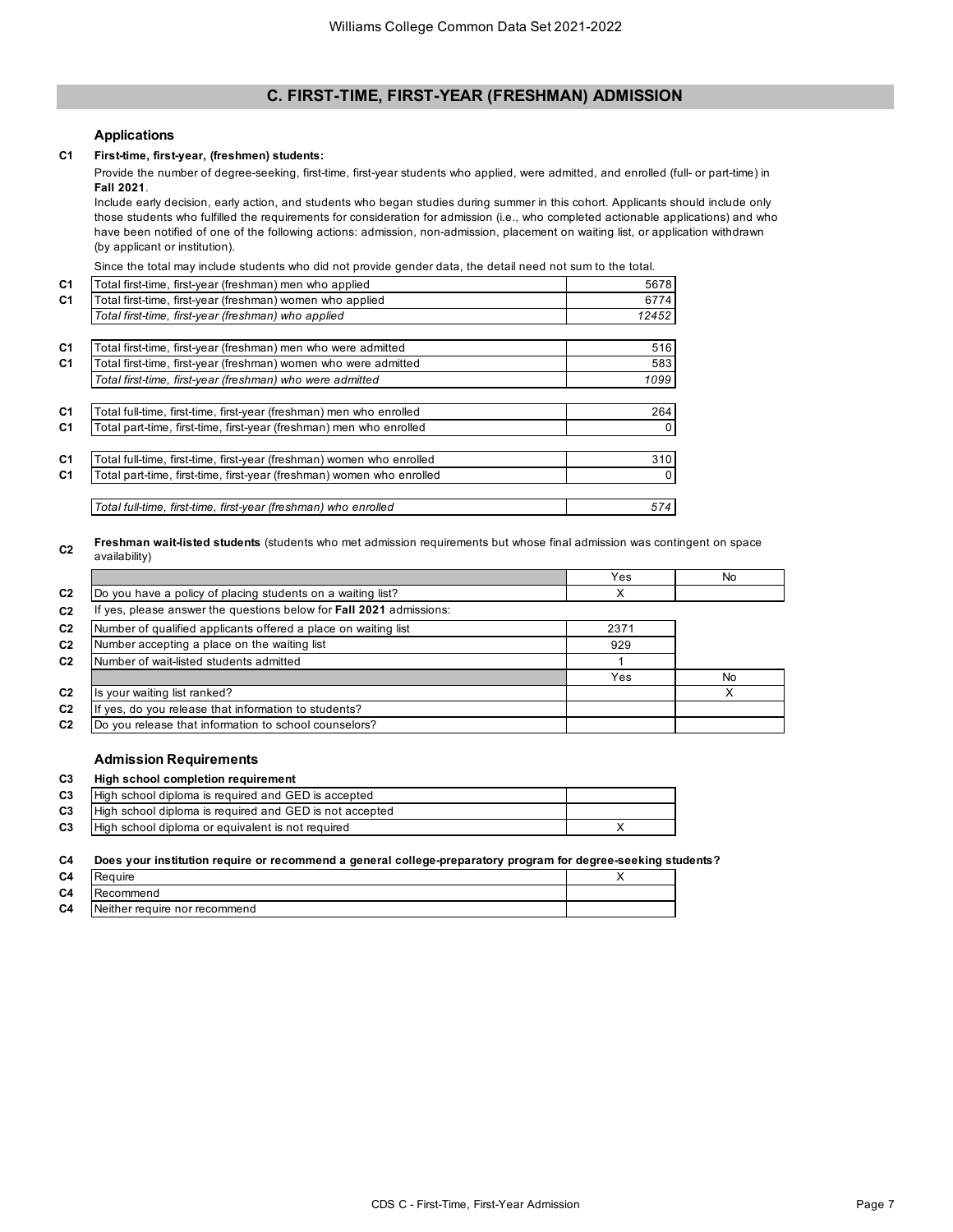# **C5 Distribution of high school units required and/or recommended.**

Specify the distribution of academic high school course units required and/or recommended of all or most degree-seeking students using Carnegie units (one unit equals one year of study or its equivalent). If you use a different system for calculating units, please convert.

| C <sub>5</sub> |                                  | <b>Units</b> | <b>Units</b> |
|----------------|----------------------------------|--------------|--------------|
|                |                                  | Required     | Recommended  |
| C <sub>5</sub> | Total academic units             |              |              |
| C <sub>5</sub> | English                          |              | 4            |
| C <sub>5</sub> | <b>Mathematics</b>               |              | 4            |
| C <sub>5</sub> | Science                          |              | 4            |
| C <sub>5</sub> | Of these, units that must be lab |              | 3            |
| C <sub>5</sub> | Foreign language                 |              | 4            |
| C <sub>5</sub> | Social studies                   |              | 4            |
| C <sub>5</sub> | History                          |              |              |
| C <sub>5</sub> | Academic electives               |              |              |
| C <sub>5</sub> | <b>Computer Science</b>          |              |              |
| C <sub>5</sub> | Visual/Performing Arts           |              |              |
| C <sub>5</sub> | Other (specify)                  |              |              |

# **Basis for Selection**

**C6** Do you have an open admission policy, under which virtually all secondary school graduates or students with GED equivalency diplomas are admitted without regard to academic record, test scores, or other qualifications? If so, check which applies:

| C6 | Open admission policy as described above for all students         |  |
|----|-------------------------------------------------------------------|--|
| C6 | Open admission policy as described above for most students, but-- |  |
| C6 | selective admission for out-of-state students                     |  |
| C6 | selective admission to some programs                              |  |
| C6 | other (explain):                                                  |  |
|    |                                                                   |  |

#### **C7 Relative importance of each of the following academic and nonacademic factors in first-time, first-year, degree-seeking (freshman) admission decisions.**

|                                  | Very Important | Important | Considered | <b>Not Considered</b> |              |
|----------------------------------|----------------|-----------|------------|-----------------------|--------------|
| Academic                         |                |           |            |                       |              |
| Rigor of secondary school record | X              |           |            |                       |              |
| Class rank                       | X              |           |            |                       |              |
| Academic GPA                     | X              |           |            |                       |              |
| Standardized test scores         | X              |           |            |                       | See C8F note |
| <b>Application Essay</b>         |                | X         |            |                       |              |
| Recommendation(s)                | X              |           |            |                       |              |
| Nonacademic                      |                |           |            |                       |              |
| Interview                        |                |           |            | X                     |              |
| Extracurricular activities       |                | X         |            |                       |              |
| Talent/ability                   |                | X         |            |                       |              |
| Character/personal qualities     | X              |           |            |                       |              |
| First generation                 |                | X         |            |                       |              |
| Alumni/ae relation               |                | X         |            |                       |              |
| Geographical residence           |                |           | X          |                       |              |
| State residency                  |                |           |            | X                     |              |
| Religious affiliation/commitment |                |           | X          |                       |              |
| Racial/ethnic status             |                | X         |            |                       |              |
| Volunteer work                   |                | X         |            |                       |              |
| Work experience                  |                | X         |            |                       |              |
| Level of applicant's interest    |                |           |            | X                     |              |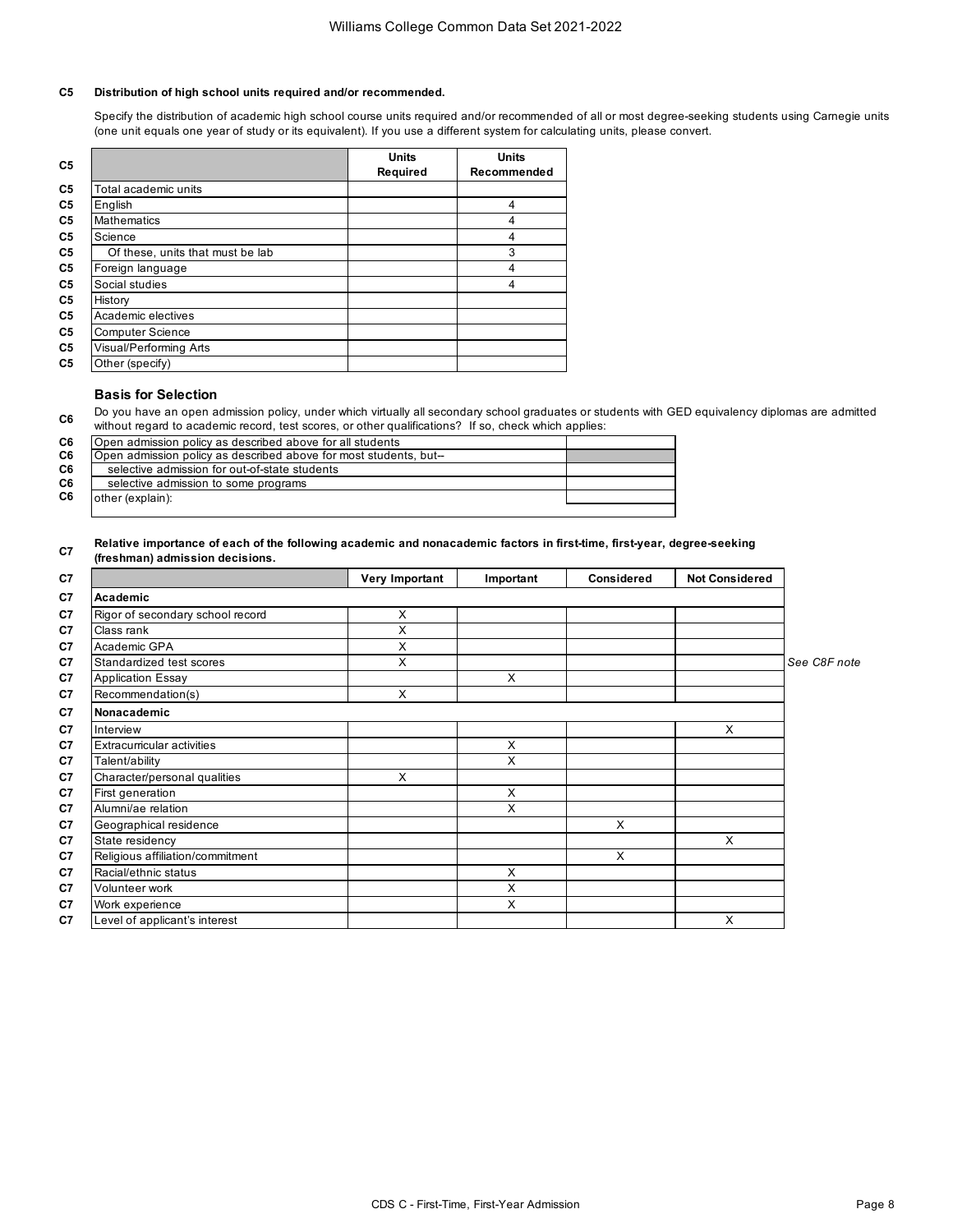# **SAT and ACT Policies**

**C8 Entrance exams** 

| uσ  | Eliualice exailis                                                                                                                                       |     |    |
|-----|---------------------------------------------------------------------------------------------------------------------------------------------------------|-----|----|
|     |                                                                                                                                                         | Yes | No |
| C8A | Does your institution make use of SAT, ACT, or SAT Subject Test scores in admission<br>decisions for first-time, first-year, degree-seeking applicants? |     |    |

**C8A** If yes, place check marks in the appropriate boxes below to reflect your institution's policies for use in admission for **Fall 2023.**

| C <sub>8</sub> A |                                             | <b>ADMISSION</b> |           |                         |                                 |                 |
|------------------|---------------------------------------------|------------------|-----------|-------------------------|---------------------------------|-----------------|
| C <sub>8</sub> A |                                             | Require          | Recommend | <b>Require for Some</b> | <b>Consider if</b><br>Submitted | <b>Not Used</b> |
|                  | <b>C8A</b> SAT or ACT                       |                  |           |                         |                                 |                 |
|                  | C8A ACT only                                |                  |           |                         |                                 |                 |
|                  | <b>C8A</b> SAT only                         |                  |           |                         |                                 |                 |
|                  | <b>C8A</b> SAT and SAT Subject Tests or ACT |                  |           |                         |                                 |                 |
|                  | <b>C8A</b> SAT Subject Tests only           |                  |           |                         |                                 |                 |

**C8B** If your institution will make use of the ACT in admission decisions for first-time, first-year, degree-seeking applicants for **Fall 2023**, please indicate which ONE of the following applies (regardless of whether the writing score will be used in the admissions process):

**C8B** ACT with writing required

**C8B** ACT with writing recommended

**C8B** ACT with or without writing accepted

| X |  |
|---|--|

**C8B** If your institution will make use of the SAT in admission decisions for first-time, first-year, degree-seeking applicants for **Fall 2023**, please indicate which ONE of the following applies (regardless of whether the Essay score will be used in the admissions process):

**C8B** SAT with Essay component required

**C8B** SAT with Essay component recommended

**C8B** SAT with or without Essay component accepted X

|  | C8C Please indicate how your institution will use the SAT or ACT writing component; check all that apply: |
|--|-----------------------------------------------------------------------------------------------------------|
|  |                                                                                                           |

| C8C |                                                         | <b>SAT essay</b> | <b>ACT essay</b> |
|-----|---------------------------------------------------------|------------------|------------------|
|     | <b>C8C</b> For admission                                |                  |                  |
|     | <b>C8C</b> For placement                                |                  |                  |
|     | <b>C8C</b> For advising                                 |                  |                  |
|     | <b>C8C</b> In place of an application essay             |                  |                  |
|     | <b>C8C</b> As a validity check on the application essay |                  |                  |
|     | <b>C8C</b> No college policy as of now                  |                  |                  |
|     | <b>C8C</b> Not using essay component                    |                  |                  |

|  |  |  |  | C8D In addition, does your institution use applicants' test scores for academic advising? |
|--|--|--|--|-------------------------------------------------------------------------------------------|
|--|--|--|--|-------------------------------------------------------------------------------------------|

| C8D | res | NC. |
|-----|-----|-----|
| C8D |     |     |
|     |     |     |

| C8E Latest date by which SAT or ACT scores must be received for fall-term admission              | Nov. 15 for Early Decision, Jan. 10 for<br>Regular Decision |
|--------------------------------------------------------------------------------------------------|-------------------------------------------------------------|
| <b>C8E</b> Latest date by which SAT Subject Test scores must be received for fall-term admission |                                                             |

**C8F** All students applying for entry through fall 2023 may choose whether to submit SAT/ACT exam results. This policy applies to all applicants: first-year and transfer, domestic and international, those studying in a school-based setting or homeschooled. Regardless, each application will be reviewed in a thorough, student-centered, holistic admission process.

**C8G C8G C8G C8G C8G** X **C8G C8G** X Institutional Exam Please indicate which tests your institution uses for **placement** (e.g., state tests): SAT ACT SAT Subject Tests AP **CLEP** 

**C8G** State Exam (specify):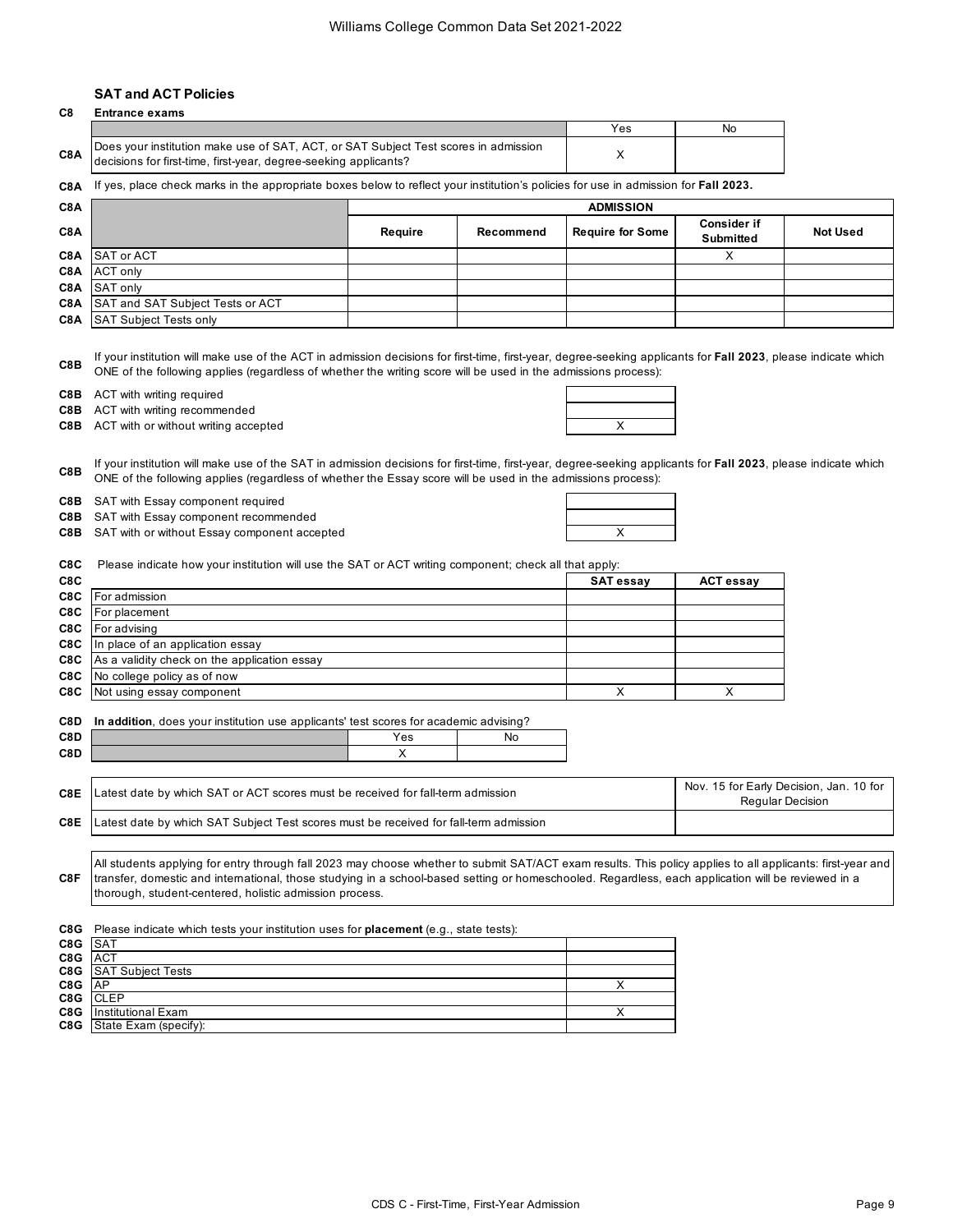### **Freshman Profile**

Provide information for **ALL enrolled, degree-seeking, full-time and part-time, first-time, first-year (freshman) students** enrolled in **Fall 2021**, including students who began studies during summer, international students/nonresident aliens, and students admitted under special arrangements.

**C9 Percent and number of first-time, first-year (freshman) students enrolled in Fall 2021 who submitted national standardized (SAT/ACT) test scores**. Include information for **ALL enrolled, degree-seeking, first-time, first-year (freshman) students who submitted test scores.** Do not include partial test scores (e.g., mathematics scores but not critical reading for a category of students) or combine other standardized test results (such as TOEFL) in this item. Do not convert SAT scores to ACT scores and vice versa. If a student submitted multiple sets of scores for a single test, report this information according to how you use the data. For example:

If you consider the highest scores from either submission, use the highest combination of scores (e.g., verbal from one submission, math from the other).

If you average the scores, use the average to report the scores.

| C <sub>9</sub> | IPercent submitting SAT scores | 43% | Number submitting SAT scores | 249 |
|----------------|--------------------------------|-----|------------------------------|-----|
| C <sub>9</sub> | Percent submitting ACT scores  | 28% | Number submitting ACT scores | 161 |
|                |                                |     |                              |     |

| C <sub>9</sub> |                                        | 25th Percentile | 75th Percentile | Median | Mean |
|----------------|----------------------------------------|-----------------|-----------------|--------|------|
|                | <b>SAT Composite</b>                   | 1470            | 1550            | 1510   | 1500 |
| C9             | SAT Evidence-Based Reading and Writing | 720             | 770             | 750    | 743  |
| C <sub>9</sub> | <b>SAT Math</b>                        | 740             | 790             | 770    | 758  |
| C <sub>9</sub> | <b>ACT Composite</b>                   | 33              | 35              | 34     | 34   |
| C <sub>9</sub> | <b>ACT Math</b>                        |                 |                 |        |      |
| C <sub>9</sub> | <b>ACT English</b>                     |                 |                 |        |      |
| C <sub>9</sub> | <b>ACT Writing</b>                     |                 |                 |        |      |

**C9** Percent of first-time, first-year (freshman) students with scores in each range:

| C9             |                      | <b>SAT Composite</b>                                        |                    |                 |
|----------------|----------------------|-------------------------------------------------------------|--------------------|-----------------|
| C9             | 1400-1600            | 94.0%                                                       |                    |                 |
| C9             | 1200-1399            | 6.0%                                                        |                    |                 |
| C9             | 1000-1199            | 0.0%                                                        |                    |                 |
| C9             | 800-999              | 0.0%                                                        |                    |                 |
| C9             | 600-799              | 0.0%                                                        |                    |                 |
| C <sub>9</sub> | 400-599              | 0.0%                                                        |                    |                 |
|                | Totals should = 100% | 100.0%                                                      |                    |                 |
| C9             |                      | <b>SAT Evidence-</b><br><b>Based Reading</b><br>and Writing | <b>SAT Math</b>    |                 |
| C9             | 700-800              | 88.4%                                                       | 92.8%              |                 |
| C <sub>9</sub> | 600-699              | 11.6%                                                       | 7.2%               |                 |
| C9             | 500-599              | 0.0%                                                        | 0.0%               |                 |
| C9             | 400-499              | 0.0%                                                        | 0.0%               |                 |
| C9             | 300-399              | 0.0%                                                        | 0.0%               |                 |
| C <sub>9</sub> | 200-299              | 0.0%                                                        | 0.0%               |                 |
|                | Totals should = 100% | 100.0%                                                      | 100.0%             |                 |
| C9             |                      | <b>ACT Composite</b>                                        | <b>ACT English</b> | <b>ACT Math</b> |
| C9             | 30-36                | 100.0%                                                      |                    |                 |
| C <sub>9</sub> | 24-29                | 0.0%                                                        |                    |                 |
| C9             | 18-23                | 0.0%                                                        |                    |                 |
| C9             | $12 - 17$            | 0.0%                                                        |                    |                 |
| C9             | $6 - 11$             | 0.0%                                                        |                    |                 |
| C <sub>9</sub> | Below 6              | 0.0%                                                        |                    |                 |
|                | Totals should = 100% | 100.0%                                                      | 0%                 | $0\%$           |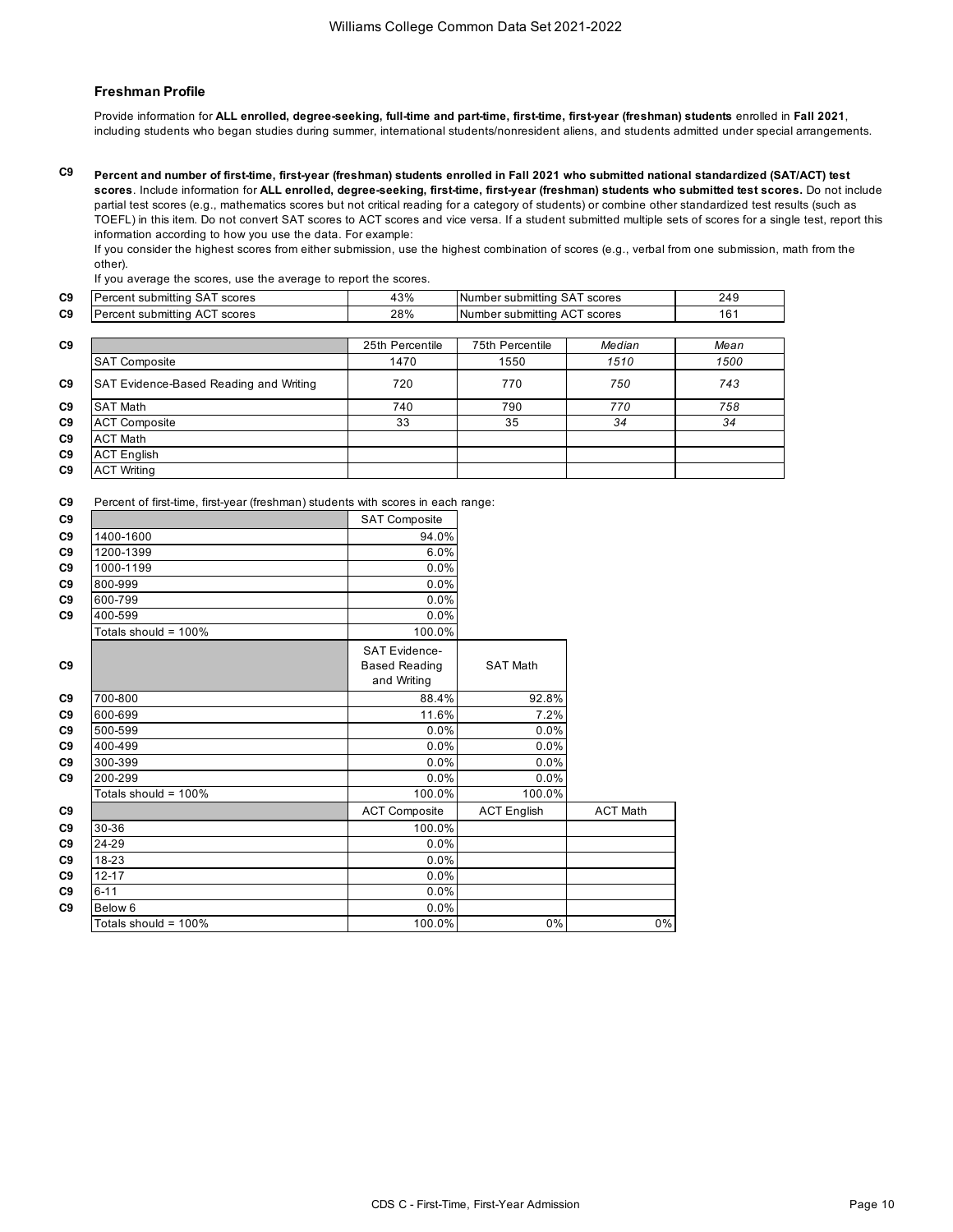**C10** Percent of all degree-seeking, first-time, first-year (freshman) students who had high school class rank within each of the following ranges (report information for those students from whom you collected high school rank information).

|                 | <b>C10</b> Percent in top tenth of high school graduating class                                   | 90%   |                          |
|-----------------|---------------------------------------------------------------------------------------------------|-------|--------------------------|
| C10             | Percent in top quarter of high school graduating class                                            | 100%  |                          |
| C10             | Percent in top half of high school graduating class                                               |       | 100% Top half $+$        |
| C <sub>10</sub> | Percent in bottom half of high school graduating class                                            |       | $0\%$ bottom half = 100% |
|                 | <b>C10</b> Percent in bottom quarter of high school graduating class                              | $0\%$ |                          |
| C10             | Percent of total first-time, first-year (freshmen) students who submitted high school class rank: | 18%   |                          |

**C11** Percentage of all enrolled, degree-seeking, first-time, first-year (freshman) students who had high school grade-point averages within each of the following ranges (using 4.0 scale). Report information only for those students from whom you collected high school GPA.

| C <sub>11</sub> | Percent who had GPA of 4.0                | <b>NC</b> |       |
|-----------------|-------------------------------------------|-----------|-------|
| C <sub>11</sub> | Percent who had GPA between 3.75 and 3.99 | <b>NC</b> |       |
| C <sub>11</sub> | Percent who had GPA between 3.50 and 3.74 | <b>NC</b> |       |
| C <sub>11</sub> | Percent who had GPA between 3.25 and 3.49 | <b>NC</b> |       |
| C11             | Percent who had GPA between 3.00 and 3.24 | <b>NC</b> |       |
| C <sub>11</sub> | Percent who had GPA between 2.50 and 2.99 | <b>NC</b> |       |
| C <sub>11</sub> | Percent who had GPA between 2.0 and 2.49  | <b>NC</b> |       |
| C <sub>11</sub> | Percent who had GPA between 1.0 and 1.99  | <b>NC</b> |       |
| C <sub>11</sub> | Percent who had GPA below 1.0             | <b>NC</b> |       |
|                 | Totals should = $100\%$                   |           | 0.00% |
|                 |                                           |           |       |

| C12 Average high school GPA of all degree-seeking, first-time, first-year (freshman) students who submitted GPA: i | <b>NC</b> |
|--------------------------------------------------------------------------------------------------------------------|-----------|
| C12 Percent of total first-time, first-year (freshman) students who submitted high school GPA:                     |           |

# **Admission Policies**

### **C13 Application Fee**

If your institution has waived its application fee for the **Fall 2022** admission cycle please select no.

| C13             |                                                      | Yes  | No |
|-----------------|------------------------------------------------------|------|----|
| C <sub>13</sub> | Does your institution have an application fee?       |      |    |
| C <sub>13</sub> | Amount of application fee:                           | \$65 |    |
| C <sub>13</sub> |                                                      | Yes  | No |
| C <sub>13</sub> | Can it be waived for applicants with financial need? |      |    |

**C13** If you have an application fee and an on-line application option, please indicate policy for

students who apply on-line:

| C13 Same fee: |  |
|---------------|--|
| C13 Free:     |  |
| C13 Reduced:  |  |

| C13 |                                                                                                                                      | ಀ | Νc |
|-----|--------------------------------------------------------------------------------------------------------------------------------------|---|----|
| C13 | $\cdots$<br>∟need<br>with<br>, application fee be waived for applicants $\cdot$<br>tinancial<br>า-line<br>$\sim$<br>้ก r<br>Udi<br>v |   |    |

### **C14 Application closing date**

| C <sub>14</sub> |                                                             | Yes        | No |
|-----------------|-------------------------------------------------------------|------------|----|
|                 | C14 Does your institution have an application closing date? |            |    |
|                 | <b>C14</b> Application closing date (fall):                 | January 10 |    |
|                 | <b>C14</b> Priority date:                                   |            |    |

| C <sub>15</sub> |                                                                                                     | Yes | No |
|-----------------|-----------------------------------------------------------------------------------------------------|-----|----|
|                 | C <sub>15</sub> $\vert$ Are first-time, first-year students accepted for terms other than the fall? |     |    |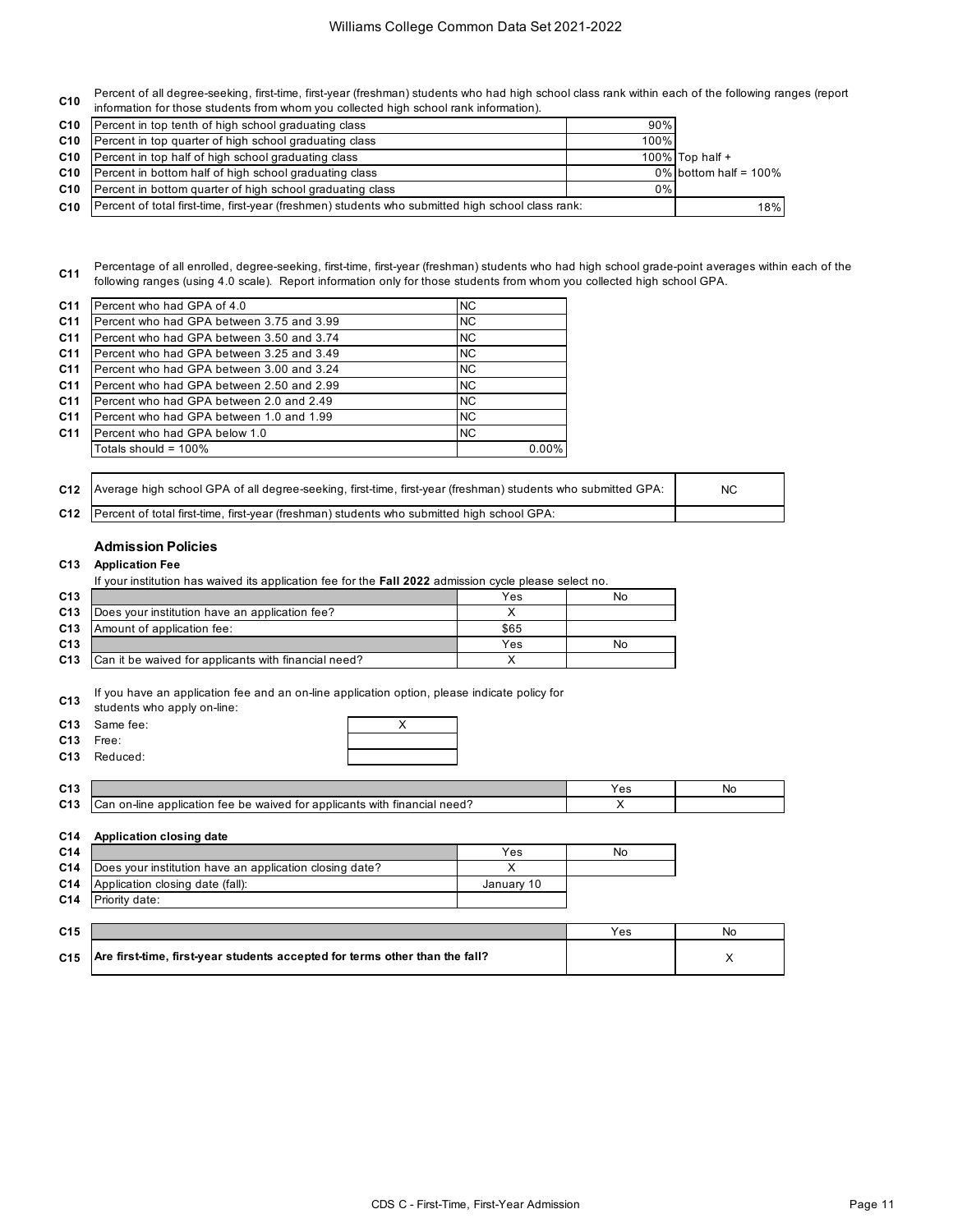### **C16 Notification to applicants of admission decision sent** *(fill in one only)*

| <b>C16</b> On a rolling basis beginning (date): |                     |
|-------------------------------------------------|---------------------|
| $C16$ By (date):                                | first week of April |
| C <sub>16</sub> Other:                          |                     |

### **C17 Reply policy for admitted applicants** *(fill in one only)*

| C <sub>17</sub> | Must reply by (date):                                         |  |
|-----------------|---------------------------------------------------------------|--|
| C <sub>17</sub> | No set date:                                                  |  |
| C <sub>17</sub> | Must reply by May 1 or within 2-3 days if notified thereafter |  |
| C <sub>17</sub> | Other:                                                        |  |
|                 |                                                               |  |
| C <sub>17</sub> | 05/01<br>Deadline for housing deposit (MM/DD):                |  |
| C <sub>17</sub> | \$200<br>Amount of housing deposit:                           |  |

| C <sub>17</sub> | Refundable if student does not enroll? |  |
|-----------------|----------------------------------------|--|
| C <sub>17</sub> | Yes, in full                           |  |
| C <sub>17</sub> | Yes, in part                           |  |
| C <sub>17</sub> | No                                     |  |

#### **C18 Deferred admission**

| C18 |                                                                                    | ∨es        | <b>No</b> |
|-----|------------------------------------------------------------------------------------|------------|-----------|
| C18 | allow students to postpone enrollment after admission?<br>vour institution<br>Does |            |           |
| C18 | postponement:"<br>maximum period of<br>$\sim$<br>'t ves.                           | negotiable |           |

# **C19 Early admission of high school students**

| C19 |                                                                                                                                                                                                      | ′es | No |
|-----|------------------------------------------------------------------------------------------------------------------------------------------------------------------------------------------------------|-----|----|
| C19 | . school students to enroll as full-time. د<br>first-time<br>ı allow high.<br>, first-year (freshman<br>IDoes vour institution_<br>) students<br>or more before high school graduation:<br>lone vear |     |    |
|     |                                                                                                                                                                                                      |     |    |

Question removed from CDS.

**C20 Common Application C20** Common **Application C20** Common **Application C20** Cycle)

## **Early Decision and Early Action Plans**

#### **C21 Early Decision C21 |** Yes No **C21** Inotified of an admission decision well in advance of the regular notification date and that asks students to  $\qquad$  X **C21 C21** First or only early decision plan closing date **C21 First or only early decision plan closing date C21 C21** First or only early decision plan notification date **C21 Exercise 15** December 15 **C21 C21 C21 C21** 715 Number of early decision applications received by your institution **C21** 238 Number of applicants admitted under early decision plan **C21 C22 Early action C22** Yes No. 2014 12:00:00 PM 2014 12:00:00 PM 2014 12:00:00 PM 2014 12:00:00 PM 2014 12:00:00 PM 2014 12:00:00 C22 advance of the regular notification date but do not have to commit to attending your college? **C22 C22 C22** Does your institution offer an early decision plan (an admission plan that permits students to apply and be commit to attending if accepted) for first-time, first-year (freshman) applicants for fall enrollment? If "yes," please complete the following: Do you have a nonbinding early action plan whereby students are notified of an admission decision well in If "yes," please complete the following: Early action closing date Early action notification date Other early decision plan closing date Other early decision plan notification date **For the Fall 2021 entering class:** Please provide significant details about your early decision plan:

**C22** Is your early action plan a "restrictive" plan under which you limit students from applying to other early plans?

| C22 | ဗဒ | Νo |
|-----|----|----|
| C22 |    |    |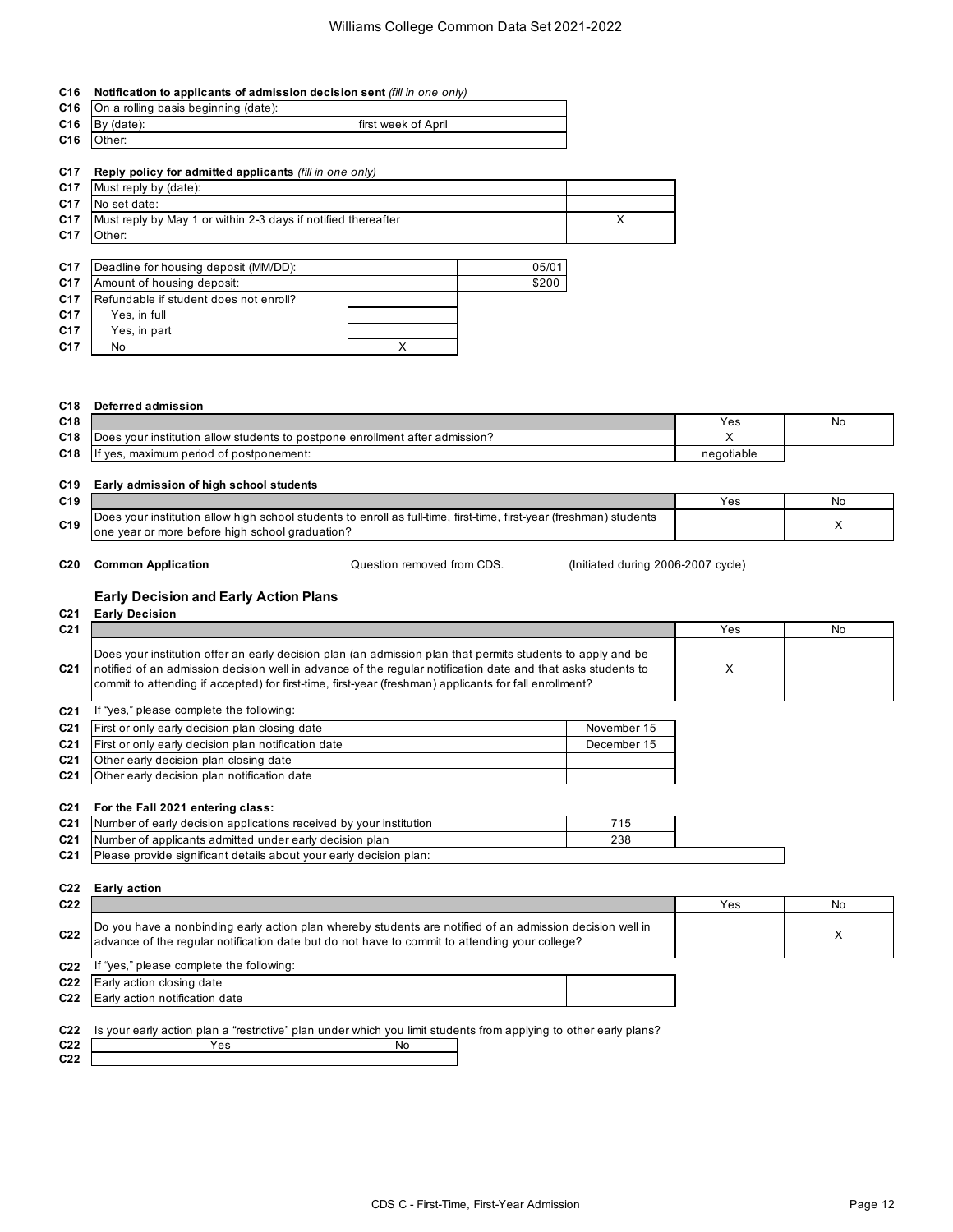# **D. TRANSFER ADMISSION**

# **Fall Applicants**

| D <sub>1</sub> |                                                                                                                                                          | Yes | Νo |
|----------------|----------------------------------------------------------------------------------------------------------------------------------------------------------|-----|----|
| D1             | [Does your institution enroll transfer students? (If no, please skip to Section E)                                                                       |     |    |
| D <sub>1</sub> | If yes, may transfer students earn advanced standing credit by transferring credits<br>earned from course work completed at other colleges/universities? |     |    |

**D2** Provide the number of students who applied, were admitted, and enrolled as degree-seeking transfer students in **Fall 2021**.

| D <sub>2</sub> |         | Applicants | Admitted<br>Applicants | Enrolled<br>Applicants |
|----------------|---------|------------|------------------------|------------------------|
| D <sub>2</sub> | Men     | 257        | 5                      |                        |
| D <sub>2</sub> | Women   | 243        | 10                     |                        |
| D <sub>2</sub> | Unknown |            |                        |                        |
| D <sub>2</sub> | Total   | 500        | 15                     |                        |

# **Application for Admission**

| <b>D3</b> Indicate terms for which transfers may enroll: |  |  |  |  |  |  |  |
|----------------------------------------------------------|--|--|--|--|--|--|--|
|----------------------------------------------------------|--|--|--|--|--|--|--|

| D <sub>3</sub> | Fall   |  |
|----------------|--------|--|
| D <sub>3</sub> | Winter |  |
| D <sub>3</sub> | Spring |  |
| D <sub>3</sub> | Summer |  |

| D4             |                                                                                                                     | Yes | No |
|----------------|---------------------------------------------------------------------------------------------------------------------|-----|----|
| D <sub>4</sub> | Must a transfer applicant have a minimum number of credits completed or else must<br>apply as an entering freshman? |     |    |
| D4             | If yes, what is the minimum number of credits and the unit of measure?                                              |     |    |

**D5** Indicate all items required of transfer students to apply for admission:

| D <sub>5</sub> |                                                         | Required of All | Recommended<br>of All | Recommended<br>of Some | Required of Some | Not Required |
|----------------|---------------------------------------------------------|-----------------|-----------------------|------------------------|------------------|--------------|
| D5             | High school transcript                                  | ↗               |                       |                        |                  |              |
| D <sub>5</sub> | College transcript(s)                                   |                 |                       |                        |                  |              |
| D <sub>5</sub> | Essay or personal statement                             |                 |                       |                        |                  |              |
| D <sub>5</sub> | Interview                                               |                 |                       |                        |                  |              |
| D <sub>5</sub> | Standardized test scores                                |                 |                       |                        |                  |              |
| D <sub>5</sub> | Statement of good standing from<br>prior institution(s) |                 |                       |                        |                  |              |

**D5** All students applying for entry through fall 2023 may choose whether to submit SAT/ACT exam results. This policy applies to all applicants: first-year and transfer, domestic and international, those studying in a school-based setting or homeschooled. Regardless, each application will be reviewed in a thorough, student-centered, holistic admission process.

**D6** If a minimum high school grade point average is required of transfer applicants, specify (on a 4.0 scale): NA

**D7** If a minimum college grade point average is required of transfer applicants, specify (on a 4.0 scale):

**D8** Two faculty letters of recommendation and a Transfer College Report List any other application requirements specific to transfer applicants: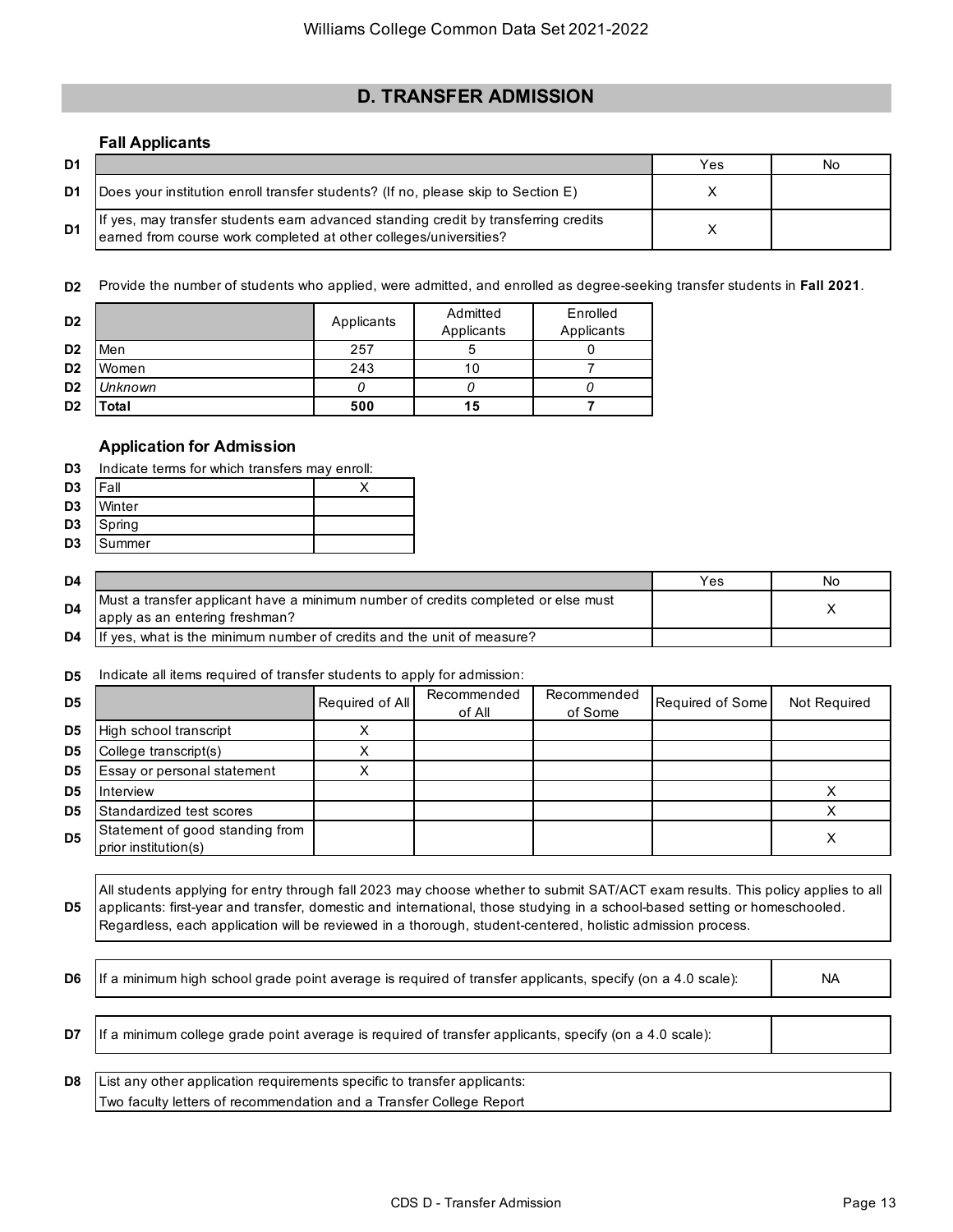**D9** List application priority, closing, notification, and candidate reply dates for transfer students. If applications are reviewed on a continuous or rolling basis, place a check mark in the "Rolling admission" column.

|      | <b>Priority Date</b>       | <b>Closing Date</b> |          | <b>Reply Date</b> | <b>Rolling</b><br><b>Admission</b> |
|------|----------------------------|---------------------|----------|-------------------|------------------------------------|
| Fall |                            | March 1             | April 15 | June 1            |                                    |
|      |                            |                     |          |                   |                                    |
|      |                            |                     |          |                   |                                    |
|      |                            |                     |          |                   |                                    |
|      | Winter<br>Spring<br>Summer |                     |          | Notification Date |                                    |

| D <sub>10</sub> |                                                                             | Nc |
|-----------------|-----------------------------------------------------------------------------|----|
|                 | D10 Does an open admission policy, if reported, apply to transfer students? |    |

**D11** Describe additional requirements for transfer admission, if applicable:

# **Transfer Credit Policies**

|                 | <b>D12</b> Report the lowest grade earned for any course that may be transferred for credit:<br>C- |        |           |
|-----------------|----------------------------------------------------------------------------------------------------|--------|-----------|
| D <sub>13</sub> |                                                                                                    | Number | Unit Type |
| D13             | Maximum number of credits or courses that may be transferred from a                                |        |           |

| D13   the wood institution:<br>two-year institution:                          |  |
|-------------------------------------------------------------------------------|--|
| <b>D13</b> 16 of the 32 required courses plus 2 of the 4 Winter Study courses |  |

| D14 |                                                                                               | Number | Unit Type |
|-----|-----------------------------------------------------------------------------------------------|--------|-----------|
| D14 | Maximum number of credits or courses that may be transferred from a<br>four-year institution: |        |           |
|     | D14 16 of the 32 required courses plus 2 of the 4 Winter Study courses                        |        |           |

| D <sub>15</sub> | Minimum number of credits that transfers must complete at your<br>institution to earn an associate degree: | ΝA |
|-----------------|------------------------------------------------------------------------------------------------------------|----|
|                 |                                                                                                            |    |
| D <sub>16</sub> | Minimum number of credits that transfers must complete at your<br>institution to earn a bachelor's degree: |    |
| D <sub>16</sub> | 16 regular semester courses + 2 Winter Study courses                                                       |    |
|                 |                                                                                                            |    |
| D17             | Describe other transfer credit policies:                                                                   |    |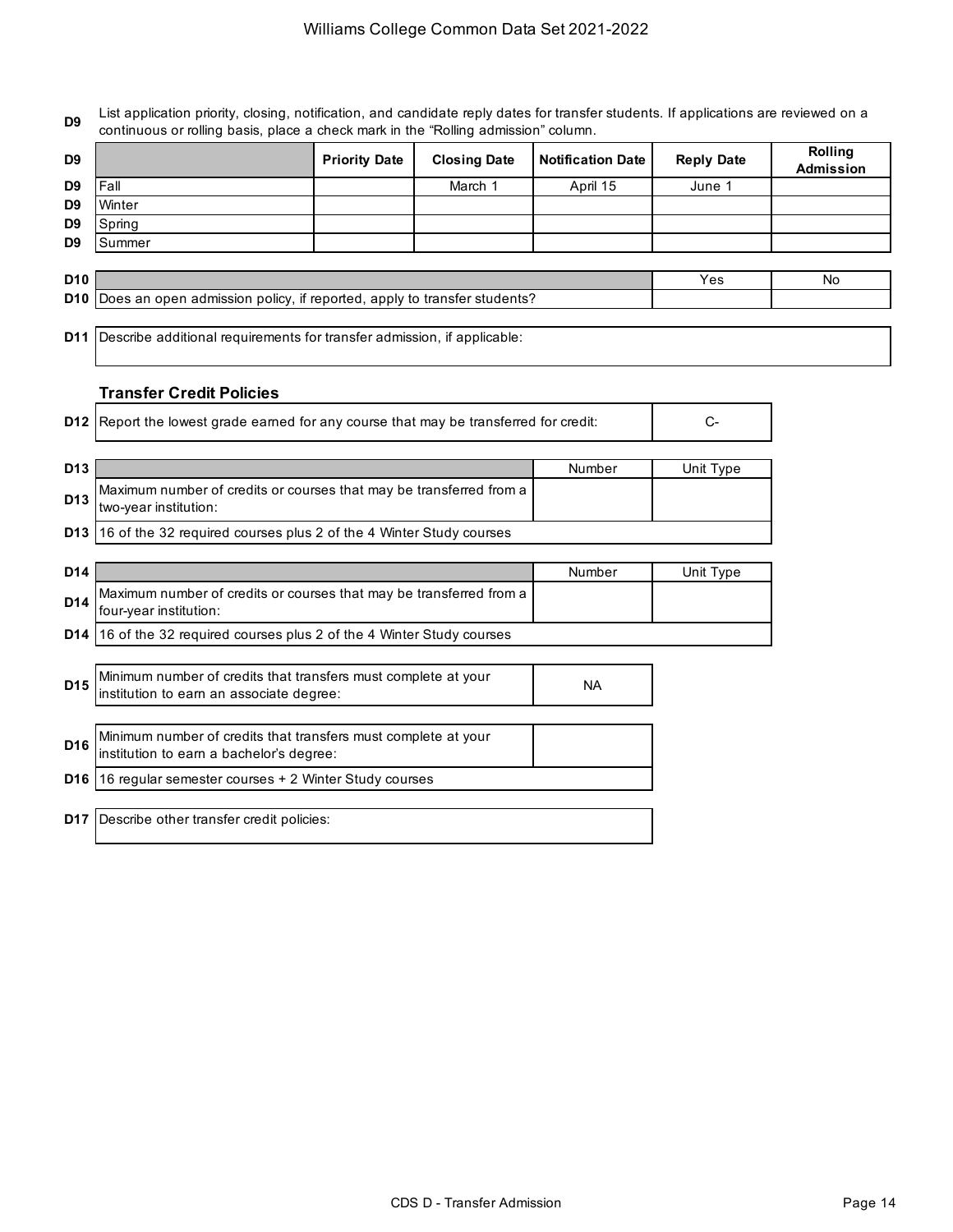# **Military Service Transfer Credit Policies**

**D18** Does your institution accept the following military/veteran transfer credits:

| Yes | Nο |
|-----|----|
|     |    |
|     |    |
|     |    |
|     |    |

| D19 |                                                                                                                                                      | Number | Unit Type |
|-----|------------------------------------------------------------------------------------------------------------------------------------------------------|--------|-----------|
|     | Maximum number of credits or courses that may be transferred based<br>on military education evaluated by the American Council on<br>Education (ACE): |        |           |
|     | 16 of the 32 required courses plus 2 of the 4 Winter Study courses                                                                                   |        |           |

| D <sub>20</sub> |                                                                                                                                                                                                                                   | Number | Unit Type |
|-----------------|-----------------------------------------------------------------------------------------------------------------------------------------------------------------------------------------------------------------------------------|--------|-----------|
|                 | Maximum number of credits or courses that may be transferred based<br>on Department of Defense supported prior learning assessments<br>(College Level Examination Program (CLEP) or DANTES Subject<br>Standardized Tests (DSST)): |        |           |

|                                                                        | res | NC |
|------------------------------------------------------------------------|-----|----|
| D21 Are the military/veteran credit transfer policies on your website? |     |    |

**D21** If yes, please provide the URL where the policy can be located: www.williams.edu/admission-aid/apply/veterans/

**D22** Describe other military/veteran transfer credit policies unique to your institution: Transfer credits are evaluated on a course by course basis. More details are available at: www.williams.edu/admission-aid/apply/transfer/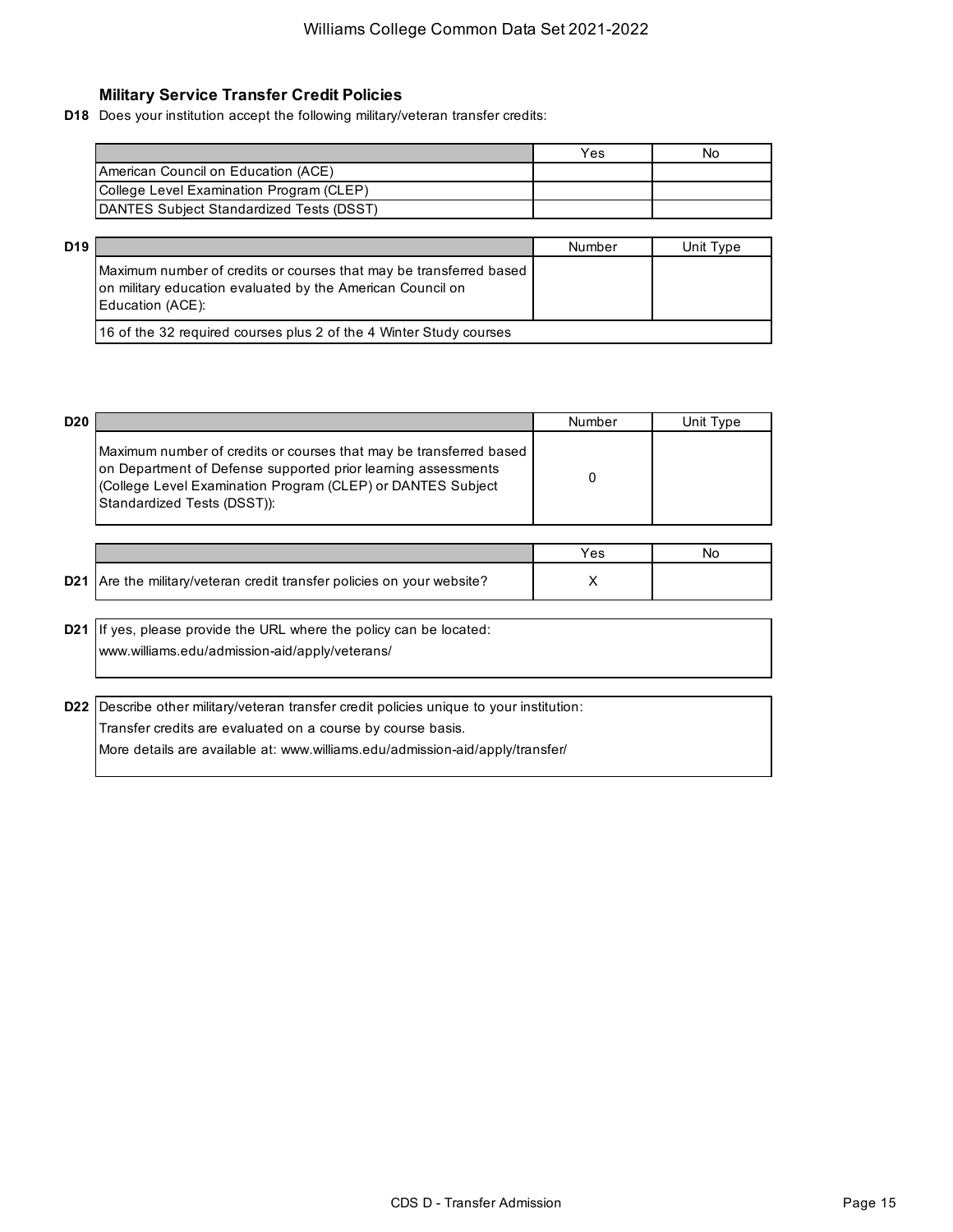# **E. ACADEMIC OFFERINGS AND POLICIES**

**E1 Special study options:** Identify those programs available at your institution. Refer to the glossary for definitions.

| Accelerated program                 |   |
|-------------------------------------|---|
| Cooperative education program       |   |
| Cross-registration                  | X |
| Distance learning                   |   |
| Double major                        | X |
| Dual enrollment                     |   |
| English as a Second Language (ESL)  |   |
| Exchange student program (domestic) |   |
| External degree program             |   |
| Honors Program                      |   |
| Independent study                   | X |
| Internships                         |   |
| Liberal arts/career combination     |   |
| Student-designed major              | X |
| Study abroad                        | X |
| Teacher certification program       |   |
| Weekend college                     |   |
| Other (specify):                    |   |

# **E2 This question has been removed from the Common Data Set.**

#### **E3 Areas in which all or most students are required to complete some course work prior to graduation:**

| E <sub>3</sub> | Arts/fine arts                    |   |
|----------------|-----------------------------------|---|
| E <sub>3</sub> | Computer literacy                 |   |
| E <sub>3</sub> | English (including composition)   |   |
| E <sub>3</sub> | Foreign languages                 |   |
| E <sub>3</sub> | History                           |   |
| E <sub>3</sub> | <b>Humanities</b>                 | X |
| E <sub>3</sub> | <b>Mathematics</b>                |   |
| E <sub>3</sub> | Philosophy                        |   |
| E <sub>3</sub> | Sciences (biological or physical) |   |
| E <sub>3</sub> | Social science                    | х |
| E <sub>3</sub> | Other (describe):                 | Χ |
|                | Sciences including mathematics    |   |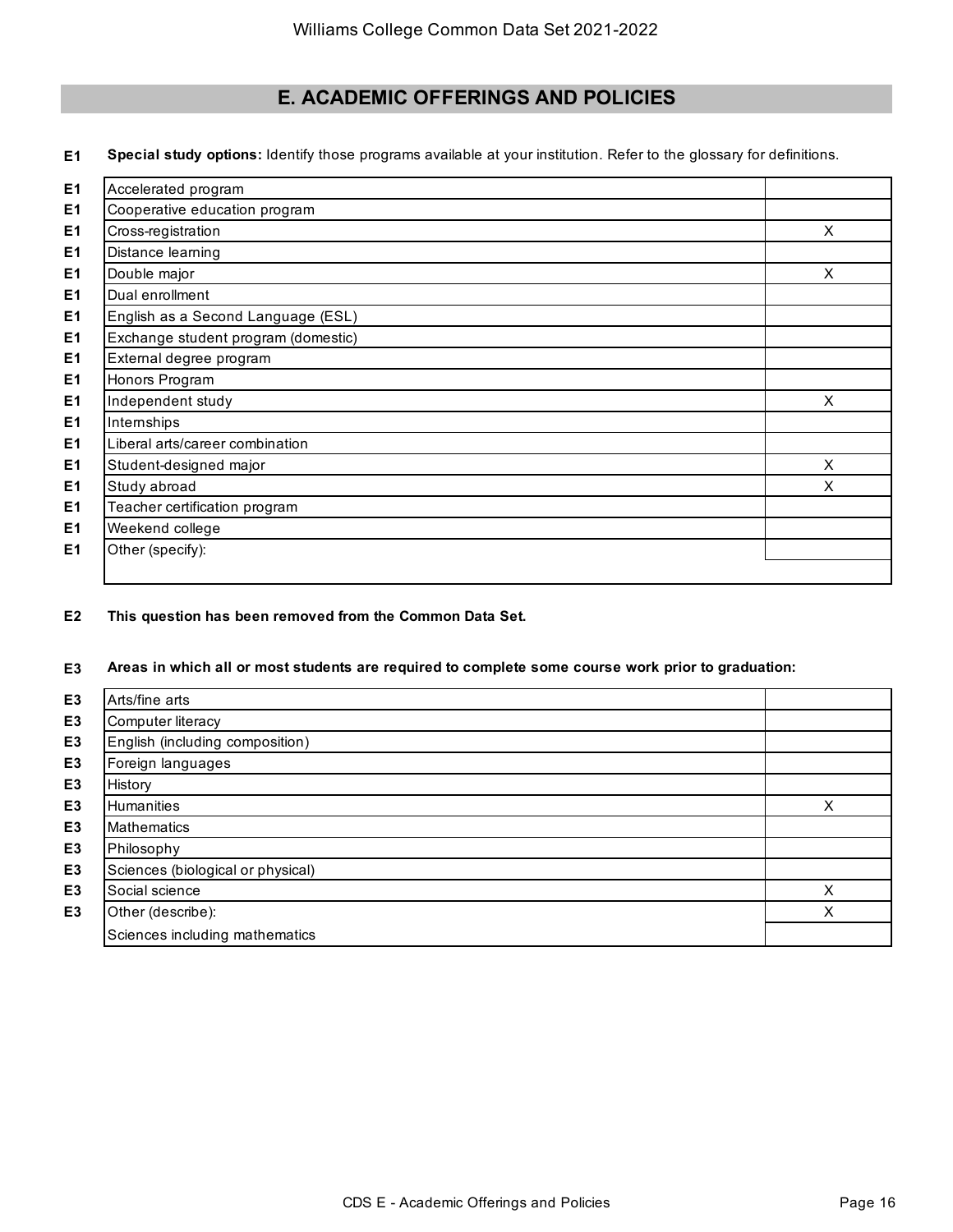# **F. STUDENT LIFE**

**F1** Percentages of first-time, first-year (freshman) degree-seeking students and degree-seeking undergraduates enrolled in **Fall 2021** who fit the following categories:

| F <sub>1</sub> |                                                                                                                    | First-time, first-year<br>(freshman) students | Undergraduates |
|----------------|--------------------------------------------------------------------------------------------------------------------|-----------------------------------------------|----------------|
| F <sub>1</sub> | Percent who are from out of state (exclude international/nonresident<br>aliens from the numerator and denominator) | 84%                                           | 84%            |
| F <sub>1</sub> | Percent of men who join fraternities                                                                               |                                               |                |
| F <sub>1</sub> | Percent of women who join sororities                                                                               |                                               |                |
| F <sub>1</sub> | Percent who live in college-owned, -operated, or -affiliated housing                                               | 99%                                           | 93%            |
| F <sub>1</sub> | Percent who live off campus or commute                                                                             | 1%                                            | 1%             |
| F <sub>1</sub> | Percent of students age 25 and older                                                                               | 0.5%                                          | 0.8%           |
| F <sub>1</sub> | Average age of full-time students                                                                                  | 19                                            | 20             |
| F <sub>1</sub> | Average age of all students (full- and part-time)                                                                  | 19                                            | 20             |

**F2 Activities offered** Identify those programs available at your institution.

| F <sub>2</sub> | <b>Campus Ministries</b>           | X |
|----------------|------------------------------------|---|
| F <sub>2</sub> | Choral groups                      | X |
| F <sub>2</sub> | Concert band                       | X |
| F <sub>2</sub> | Dance                              | X |
| F <sub>2</sub> | Drama/theater                      | X |
| F <sub>2</sub> | International Student Organization | X |
| F <sub>2</sub> | Jazz band                          | X |
| F <sub>2</sub> | Literary magazine                  | X |
| F <sub>2</sub> | Marching band                      | X |
| F <sub>2</sub> | Model UN                           |   |
| F <sub>2</sub> | Music ensembles                    | X |
| F <sub>2</sub> | Musical theater                    | X |
| F <sub>2</sub> | Opera                              | X |
| F <sub>2</sub> | Pep band                           | X |
| F <sub>2</sub> | Radio station                      | X |
| F <sub>2</sub> | Student government                 | X |
| F <sub>2</sub> | Student newspaper                  | X |
| F <sub>2</sub> | Student-run film society           | X |
| F <sub>2</sub> | Symphony orchestra                 | X |
| F <sub>2</sub> | <b>Television station</b>          |   |
| F <sub>2</sub> | Yearbook                           | X |

**F3 ROTC** (program offered in cooperation with Reserve Officers' Training Corps)

| F <sub>3</sub> |                            | On Campus | At Cooperating<br>Institution | Name of Cooperating Institution                |
|----------------|----------------------------|-----------|-------------------------------|------------------------------------------------|
| F <sub>3</sub> | Army ROTC is offered:      |           |                               |                                                |
| F <sub>3</sub> | Naval ROTC is offered:     |           |                               |                                                |
| F <sub>3</sub> | Air Force ROTC is offered: |           |                               | Rensselaer Polytechnic Institute<br>(Troy, NY) |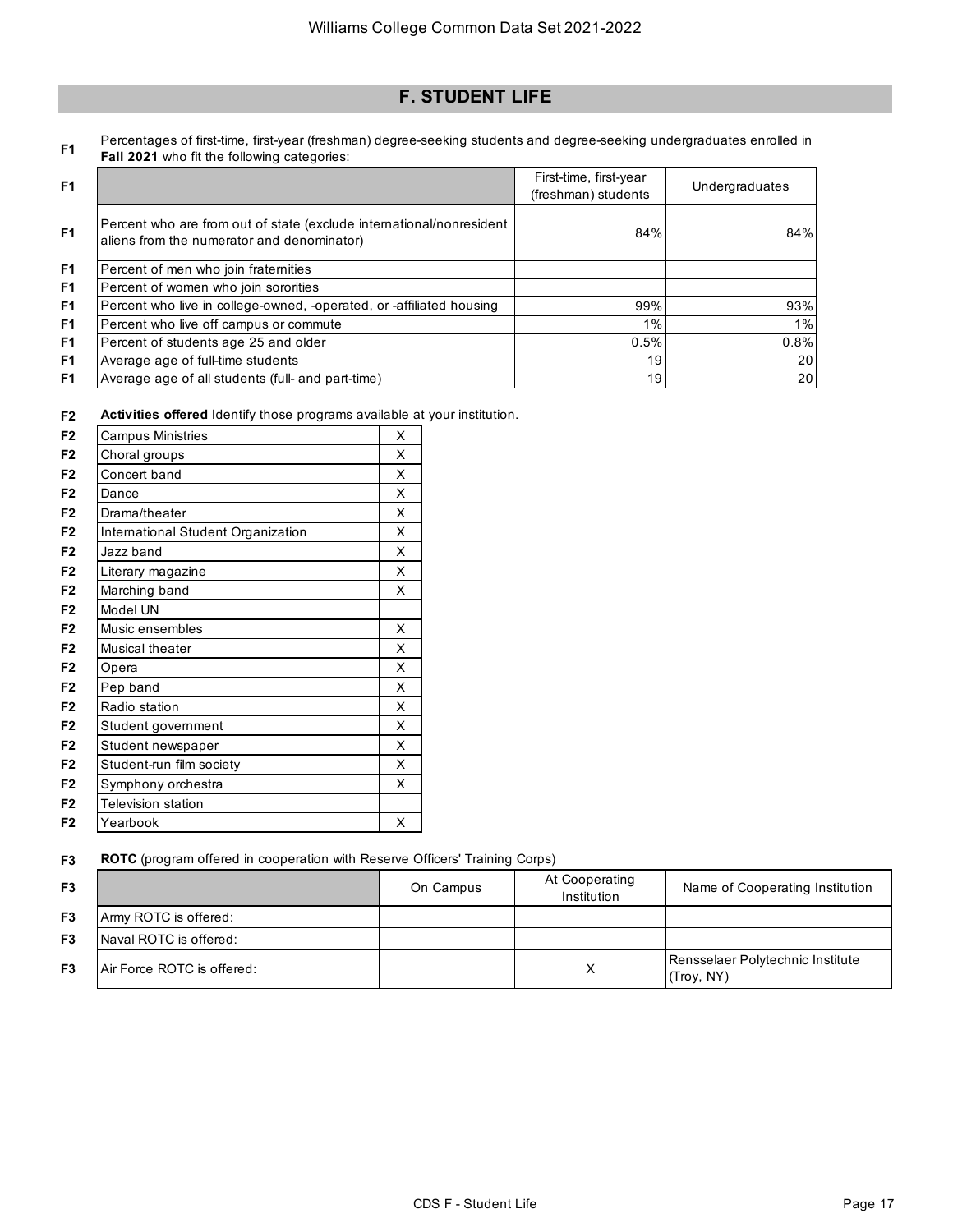**F4 Housing:** Check all types of college-owned, -operated, or -affiliated housing available for undergraduates at your institution.

| F4 | Coed dorms                                 | X |
|----|--------------------------------------------|---|
| F4 | Men's dorms                                |   |
| F4 | Women's dorms                              |   |
| F4 | Apartments for married students            | X |
| F4 | Apartments for single students             |   |
| F4 | Special housing for disabled students      | X |
| F4 | Special housing for international students |   |
| F4 | Fraternity/sorority housing                |   |
| F4 | Cooperative housing                        | X |
| F4 | Theme housing                              | x |
| F4 | Wellness housing                           |   |
| F4 | Other housing options (specify):           |   |
|    |                                            |   |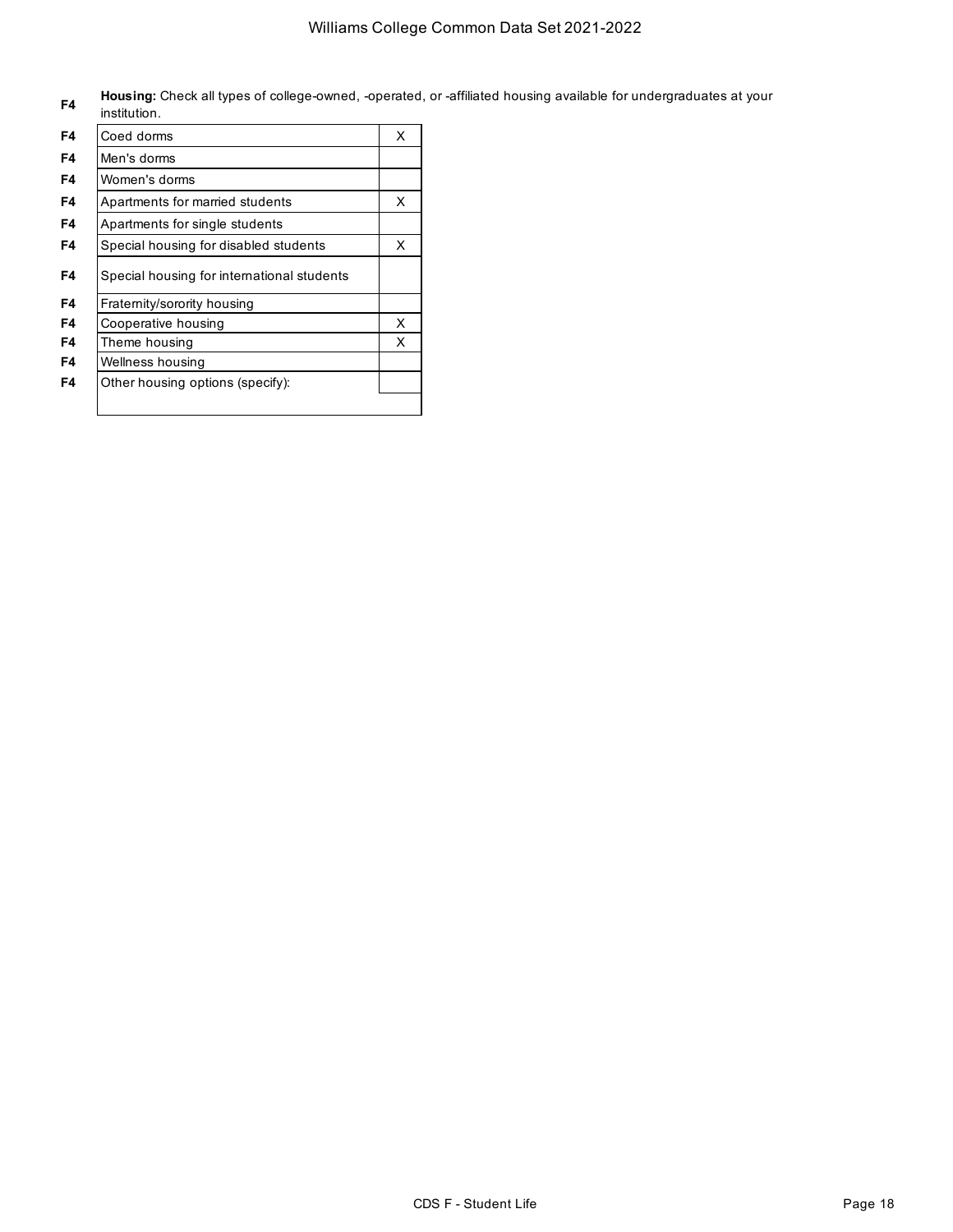# **G. ANNUAL EXPENSES**

**G0** Please provide the URL of your institution's net price calculator: npc.collegeboard.org/app/williams

# **Provide 2022-2023 academic year costs of attendance for the following categories that are applicable to your institution.**

Check here if your institution's **2022-2023 academic year** costs of attendance are not available at this time and provide an approximate date (i.e., month/day) when your institution's final **2022-2023** academic year costs of attendance will be available:

#### **G1 Undergraduate full-time tuition, required fees, room and board**

List the typical tuition, required fees, and room and board for a full-time undergraduate student for the **FULL 2022-2023**  academic year (30 semester or 45 quarter hours for institutions that derive annual tuition by multiplying credit hour cost by number of credits). A full academic year refers to the period of time generally extending from September to June; usually equated to two semesters, two trimesters, three quarters, or the period covered by a four-one-four plan. Room and board is defined as double occupancy and 19 meals per week or the maximum meal plan. **Required fees** include only charges that all full-time students must pay that are not included in tuition (e.g., registration, health, or activity fees). Do not include optional fees (e.g., parking, laboratory use).

| G <sub>1</sub> |                                                                                                                            | First-Year | Undergraduates |
|----------------|----------------------------------------------------------------------------------------------------------------------------|------------|----------------|
| G <sub>1</sub> | <b>PRIVATE INSTITUTIONS</b><br>Tuition:                                                                                    |            | \$61,450       |
| G <sub>1</sub> | PUBLIC INSTITUTIONS<br>Tuition:<br>In-district                                                                             |            |                |
| G <sub>1</sub> | PUBLIC INSTITUTIONS<br>In-state (out-of-district):                                                                         |            |                |
| G <sub>1</sub> | PUBLIC INSTITUTIONS<br>Out-of-state:                                                                                       |            |                |
| G <sub>1</sub> | NONRESIDENT ALIENS<br>Tuition:                                                                                             |            |                |
| G <sub>1</sub> | <b>REQUIRED FEES:</b>                                                                                                      |            | \$320          |
| G <sub>1</sub> | ROOM AND BOARD:<br>(on-campus)                                                                                             |            | \$15,530       |
| G <sub>1</sub> | ROOM ONLY:<br>(on-campus)                                                                                                  |            | \$7,900        |
| G <sub>1</sub> | <b>BOARD ONLY:</b><br>(on-campus meal plan)                                                                                |            | \$7,630        |
| G <sub>1</sub> | Comprehensive tuition and room and board fee (if your college<br>cannot provide separate tuition and room and board fees): |            |                |
| G <sub>1</sub> | Other:                                                                                                                     |            |                |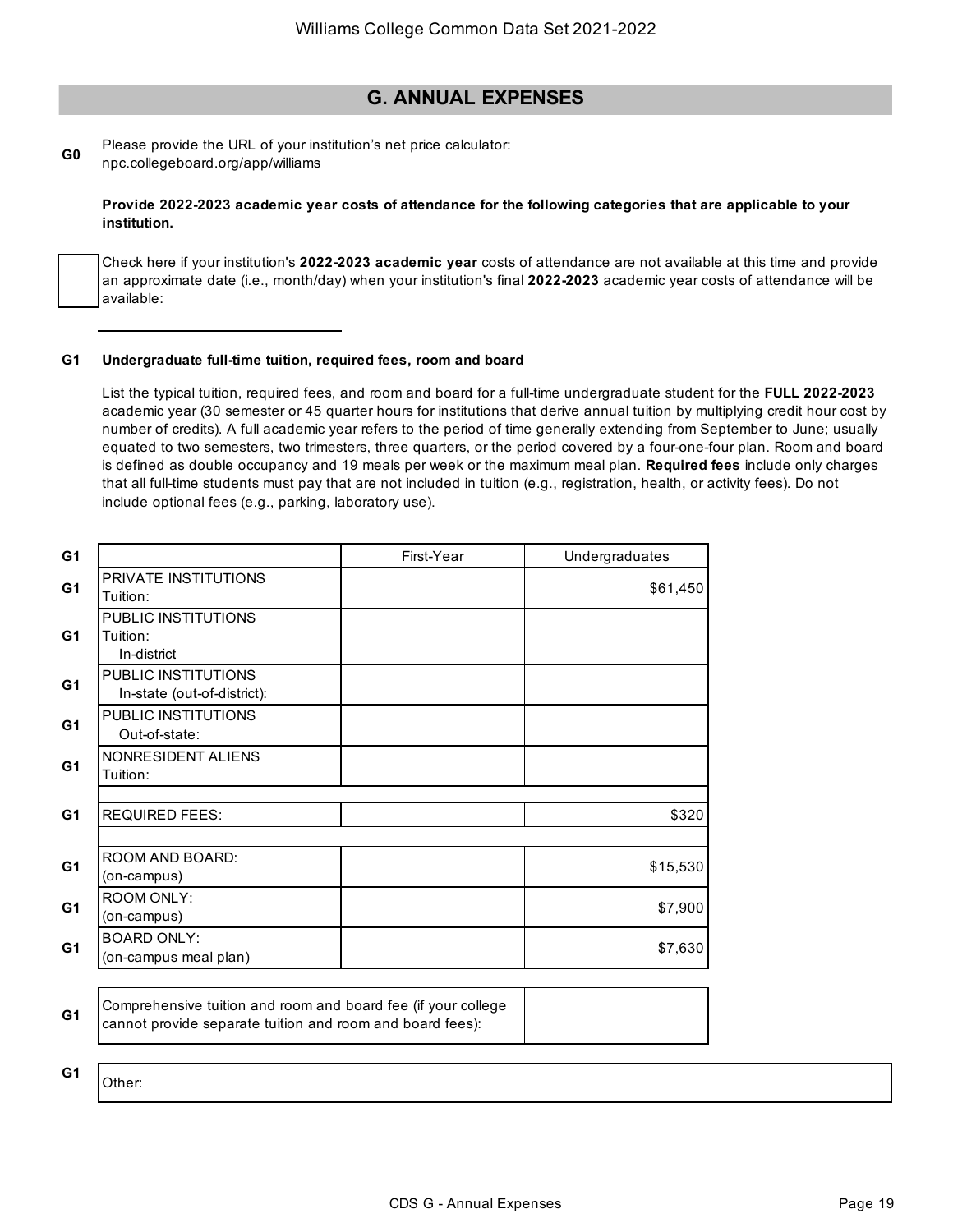# Williams College Common Data Set 2021-2022

| G <sub>2</sub> |                                                                                                           | Minimum | Maximum   |
|----------------|-----------------------------------------------------------------------------------------------------------|---------|-----------|
| G <sub>2</sub> | Number of credits per term a student can take for the stated full-<br>time tuition                        |         |           |
| G <sub>3</sub> |                                                                                                           | Yes     | <b>No</b> |
| G <sub>3</sub> | Do tuition and fees vary by year of study (e.g., sophomore,<br>junior, senior)?                           |         | X         |
|                |                                                                                                           |         |           |
| G4             |                                                                                                           | Yes     | <b>No</b> |
| G <sub>4</sub> | Do tuition and fees vary by undergraduate instructional<br>program?                                       |         | X         |
| G4             |                                                                                                           | $\%$    |           |
| G <sub>4</sub> | If yes, what percentage of full-time undergraduates pay more<br>than the tuition and fees reported in G1? |         |           |

#### **G5** Provide the estimated expenses for a typical full-time undergraduate student:

| G <sub>5</sub> |                       | Residents                                                                                 | Commuters<br>(living at home) | Commuters<br>(not living at home) |
|----------------|-----------------------|-------------------------------------------------------------------------------------------|-------------------------------|-----------------------------------|
| G <sub>5</sub> | Books and supplies    | \$1000<br>Books are provided for free<br>to all students on need-<br>based financial aid. |                               |                                   |
| G <sub>5</sub> | Room only             |                                                                                           |                               |                                   |
| G <sub>5</sub> | Board only            |                                                                                           |                               |                                   |
| G5             | Room and board total* |                                                                                           |                               |                                   |
| G5             | Transportation        | \$850                                                                                     |                               |                                   |
| G5             | Other expenses        | \$1,850                                                                                   |                               |                                   |

\*If your college cannot provide separate room and board figures for commuters not living at home

#### **G6** Undergraduate per-credit-hour charges (tuition only)

| G <sub>6</sub> | <b>PRIVATE INSTITUTIONS:</b>        | NА |
|----------------|-------------------------------------|----|
| G <sub>6</sub> | PUBLIC INSTITUTIONS<br>In-district: |    |
| G <sub>6</sub> | PUBLIC INSTITUTIONS                 |    |
|                | In-state (out-of-district):         |    |
| G <sub>6</sub> | PUBLIC INSTITUTIONS                 |    |
|                | Out-of-state:                       |    |
| G6             | <b>NONRESIDENT ALIENS:</b>          |    |
|                |                                     |    |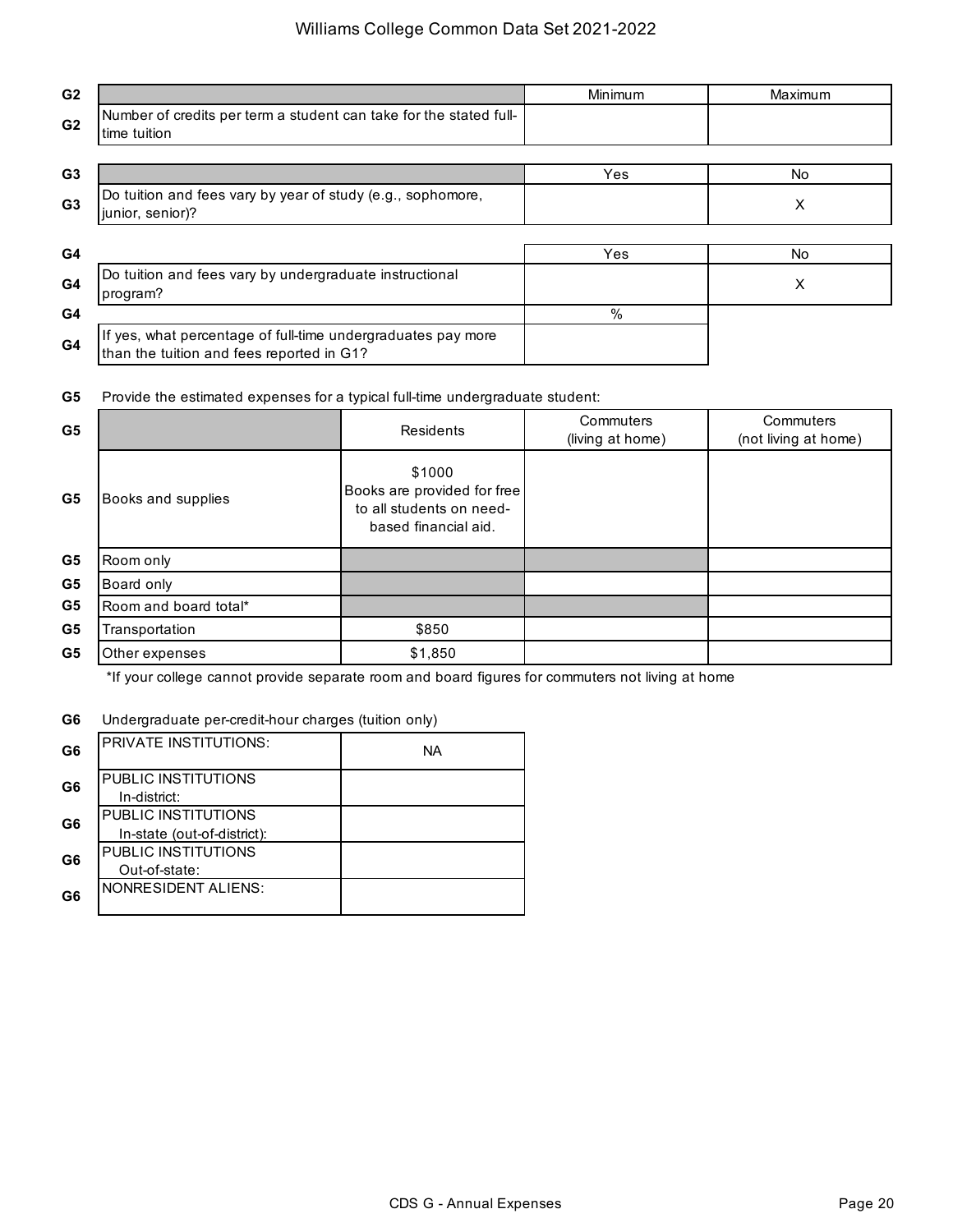# **H. FINANCIAL AID**

# **Aid Awarded to Enrolled Undergraduates**

**H1** Enter total dollar amounts awarded to enrolled full-time and less than full-time degree-seeking undergraduates (using the same cohort reported in CDS Question B1, "total degree-seeking" undergraduates) in the following categories.

- If the data being reported are final figures for the **2020-2021** academic year (see the next item below),
	- use the **2020-2021** academic year's CDS Question B1 cohort.
- Include aid awarded to international students (i.e., those not qualifying for federal aid).
- Aid that is non-need-based but that was used to meet need should be reported in the need-based aid column.
- For a suggested order of precedence in assigning categories of aid to cover need, see the entry for "non-
- need-based scholarship or grant aid" on the last page of the definitions section.
- Do NOT include any aid related to the CARES Act or unique to the COVID-19 pandemic.

| H1 |                                                                                                | 2021-2022 estimated | 2020-2021<br>final |
|----|------------------------------------------------------------------------------------------------|---------------------|--------------------|
| Η1 | Indicate the academic year for which data are reported for items H1, H2, H2A, and<br>H6 below: |                     |                    |

**H1** Which needs-analysis methodology does your institution use in awarding institutional aid? (Formerly H3)

| H <sub>1</sub> | Federal methodology (FM)       |  |
|----------------|--------------------------------|--|
| H <sub>1</sub> | Institutional methodology (IM) |  |
| H <sub>1</sub> | Both FM and IM                 |  |

| H1             |                                                                                                                                                                                   | Need-based \$<br>(Include non-need-<br>need) | Non-need-based \$<br>(Exclude non-need-<br>based aid used to meet based aid used to meet<br>need) |
|----------------|-----------------------------------------------------------------------------------------------------------------------------------------------------------------------------------|----------------------------------------------|---------------------------------------------------------------------------------------------------|
| H1             | <b>Scholarships/Grants</b>                                                                                                                                                        |                                              |                                                                                                   |
| H <sub>1</sub> | Federal                                                                                                                                                                           | \$2,396,943                                  | \$12,940                                                                                          |
|                | <b>State</b> (all states, not only the state in which your institution is located)                                                                                                | \$141,364                                    | \$0                                                                                               |
| H1             | Institutional: Endowed scholarships, annual gifts and tuition funded grants,<br>awarded by the college, excluding athletic aid and tuition waivers (which are<br>reported below). | \$58,253,544                                 | \$0                                                                                               |
|                | Scholarships/grants from external sources (e.g., Kiwanis, National Merit) not<br>awarded by the college                                                                           | \$1,268,782                                  | \$1,963,684                                                                                       |
|                | <b>Total Scholarships/Grants</b>                                                                                                                                                  | \$62,060,633                                 | \$1,976,624                                                                                       |
|                | Self-Help                                                                                                                                                                         |                                              |                                                                                                   |
|                | Student loans from all sources (excluding parent loans)                                                                                                                           | \$825,584                                    | \$1,086,307                                                                                       |
|                | Federal Work-Study                                                                                                                                                                | \$605,286                                    |                                                                                                   |
|                | State and other (e.g., institutional) work-study/employment (Note: Excludes<br>Federal Work-Study captured above.)                                                                | \$1,608,411                                  | \$127,240                                                                                         |
|                | <b>Total Self-Help</b>                                                                                                                                                            | \$3,039,281                                  | \$1,213,547                                                                                       |
|                | Other                                                                                                                                                                             |                                              |                                                                                                   |
|                | Parent Loans                                                                                                                                                                      | \$0                                          | \$2,113,172                                                                                       |
|                | <b>Tuition Waivers</b><br>Reporting is optional. Report tuition waivers in this row if you choose to report<br>them. Do not report tuition waivers elsewhere.                     | <b>NA</b>                                    | <b>NA</b>                                                                                         |
|                | <b>Athletic Awards</b>                                                                                                                                                            | <b>NA</b>                                    | <b>NA</b>                                                                                         |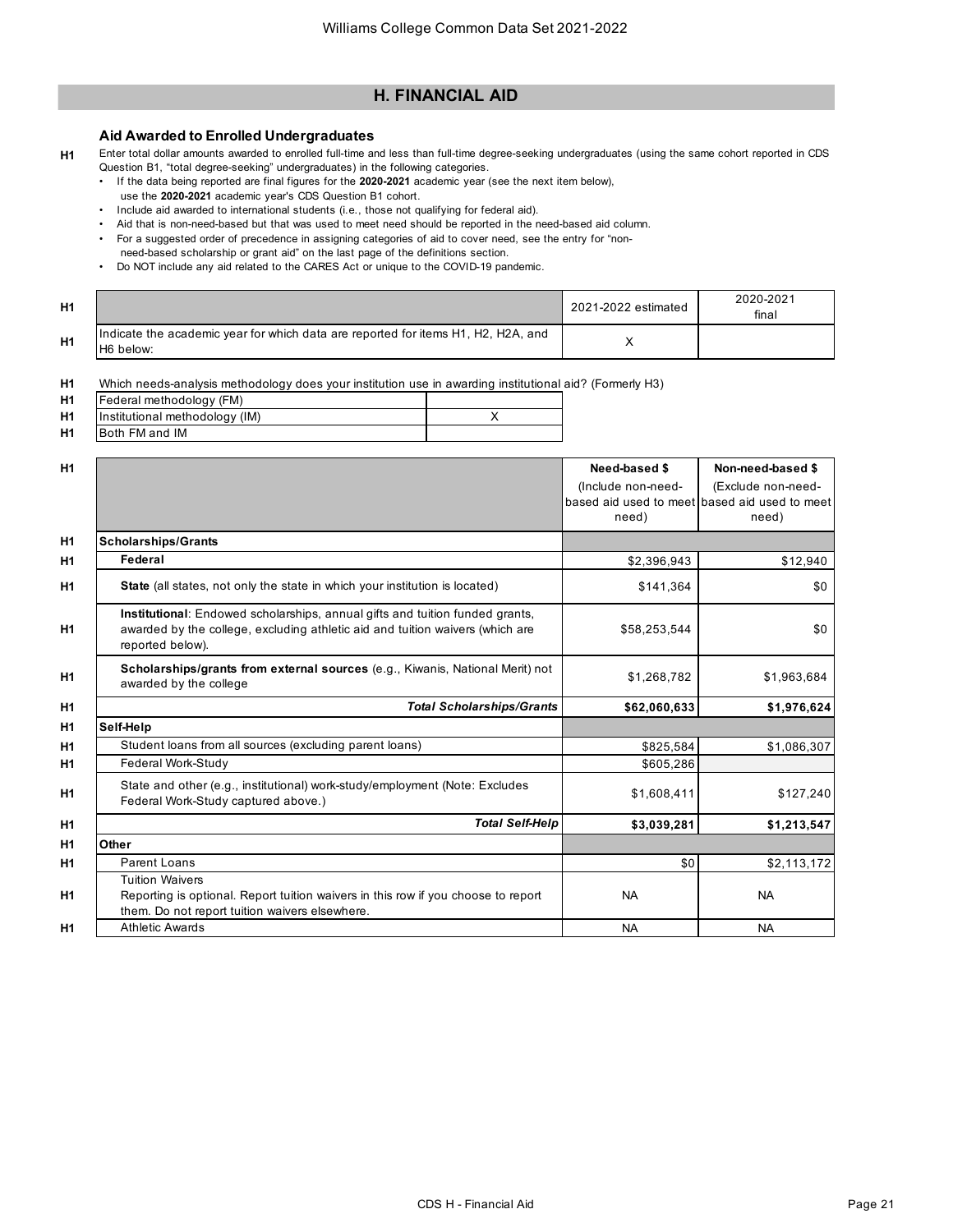# **H2 Number of Enrolled Students Awarded Aid:**

List the number of degree-seeking full-time and less-than-full-time undergraduates who applied for and were awarded financial aid from any source. Aid that is non-need-based but that was used to meet need should be counted as need-based aid. Numbers should reflect the cohort awarded the dollars reported in H1. Note: In the chart below, students may be counted in more than one row, and full-time freshmen should also be counted as full-time undergraduates.

| H <sub>1</sub> |                                                                                                                                                                                                                                                                                                    | <b>First-time</b><br><b>Full-time</b><br><b>Freshmen</b> | <b>Full-time</b><br><b>Undergraduate</b><br>(Incl. Fresh.) | <b>Less Than</b><br><b>Full-time</b><br>Undergraduate |
|----------------|----------------------------------------------------------------------------------------------------------------------------------------------------------------------------------------------------------------------------------------------------------------------------------------------------|----------------------------------------------------------|------------------------------------------------------------|-------------------------------------------------------|
| H <sub>2</sub> | Number of degree-seeking undergraduate students<br>$\mathsf{a}$<br>(CDS Item B1 if reporting on Fall 2021 cohort)                                                                                                                                                                                  | 574                                                      | 2121                                                       | 0                                                     |
| H <sub>2</sub> | Number of students in line a who applied for need-<br>b)<br>based financial aid                                                                                                                                                                                                                    | 337                                                      | 1178                                                       | 0                                                     |
| H <sub>2</sub> | Number of students in line <b>b</b> who were determined to<br>c)<br>have financial need                                                                                                                                                                                                            | 254                                                      | 1025                                                       |                                                       |
| H <sub>2</sub> | Number of students in line c who were awarded any<br>d)<br>financial aid                                                                                                                                                                                                                           | 254                                                      | 1025                                                       |                                                       |
| H <sub>2</sub> | Number of students in line d who were awarded any<br>e)<br>need-based scholarship or grant aid                                                                                                                                                                                                     | 254                                                      | 1025                                                       |                                                       |
| H <sub>2</sub> | Number of students in line d who were awarded any<br>f)<br>need-based self-help aid                                                                                                                                                                                                                | 223                                                      | 893                                                        |                                                       |
| H <sub>2</sub> | Number of students in line d who were awarded any<br>g)<br>non-need-based scholarship or grant aid                                                                                                                                                                                                 | $\Omega$                                                 | 0                                                          |                                                       |
| H <sub>2</sub> | Number of students in line d whose need was fully met<br>h) (exclude PLUS loans, unsubsidized loans, and private<br>altemative loans)                                                                                                                                                              | 254                                                      | 1025                                                       |                                                       |
| H <sub>2</sub> | On average, the percentage of need that was met of<br>students who were awarded any need-based aid.<br>Exclude any aid that was awarded in excess of need as<br>i)<br>well as any resources that were awarded to replace<br>EFC (PLUS loans, unsubsidized loans, and private<br>alternative loans) | 100.0%                                                   | 100.0%                                                     |                                                       |
| H <sub>2</sub> | The average financial aid package of those in line d.<br>Exclude any resources that were awarded to replace<br>j)<br>EFC (PLUS loans, unsubsidized loans, and private<br>alternative loans)                                                                                                        | \$<br>61,853                                             | \$63,516                                                   |                                                       |
| H <sub>2</sub> | Average need-based scholarship and grant award of<br>$\mathsf{k}$<br>those in line e                                                                                                                                                                                                               | \$58,675                                                 | \$60,547                                                   |                                                       |
| H <sub>2</sub> | Average need-based self-help award (excluding PLUS<br>loans, unsubsidized loans, and private alternative<br>D.<br>loans) of those in line f                                                                                                                                                        | \$3,620                                                  | \$3,408                                                    |                                                       |
| H <sub>2</sub> | Average need-based loan (excluding PLUS loans,<br>m) unsubsidized loans, and private alternative loans) of<br>those in line f who were awarded a need-based loan                                                                                                                                   | \$2,926                                                  | \$2,949                                                    |                                                       |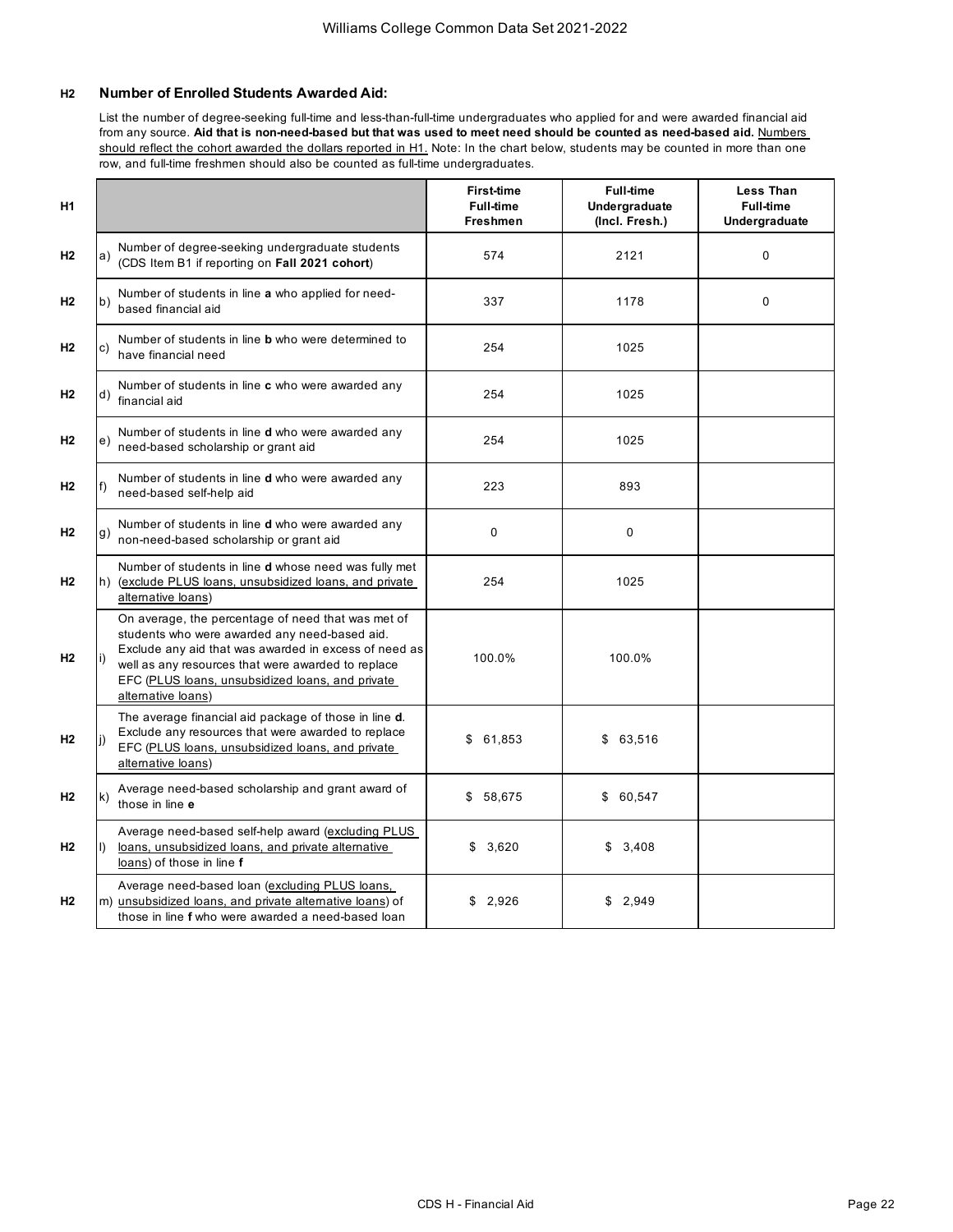### **H2A Number of Enrolled Students Awarded Non-need-based Scholarships and Grants:**

List the number of degree-seeking full-time and less-than-full-time undergraduates who had no financial need and who were awarded institutional non-need-based scholarship or grant aid. Numbers should reflect the cohort awarded the dollars reported in H1. Note: In the chart below, students may be counted in more than one row, and full-time freshmen should also be counted as full-time undergraduates.

| H2A              |                                                                                                                                                                                                                       | <b>First-time</b><br><b>Full-time</b><br><b>Freshmen</b> | <b>Full-time</b><br>Undergrad<br>(Incl. Fresh.) | <b>Less Than</b><br><b>Full-time</b><br><b>Undergrad</b> |
|------------------|-----------------------------------------------------------------------------------------------------------------------------------------------------------------------------------------------------------------------|----------------------------------------------------------|-------------------------------------------------|----------------------------------------------------------|
| H2A              | n<br>Number of students in line a who had no financial need<br>and who were awarded institutional non-need-based<br>scholarship or grant aid (exclude those who were<br>awarded athletic awards and tuition benefits) | 0                                                        | 0                                               | 0                                                        |
| H2A              | <b>O</b><br>Average dollar amount of institutional non-need-based<br>scholarship and grant aid awarded to students in line n                                                                                          | \$0                                                      | \$0                                             | \$0                                                      |
| H2A              | Number of students in line a who were awarded an<br>l D I<br>institutional non-need-based athletic scholarship or<br>grant                                                                                            | 0                                                        | 0                                               | 0                                                        |
| H <sub>2</sub> A | lq)<br>Average dollar amount of institutional non-need-based<br>athletic scholarships and grants awarded to students in<br>line p                                                                                     | \$0                                                      | \$0                                             | \$0                                                      |

**H3** Incorporated into H1 above.

#### **Note: These are the graduates and loan types to include and exclude in order to fill out CDS H4 and H5.**  Include:

\* **2021** undergraduate class: all students who started at your institution as first-time students and

received a bachelor's degree **between July 1, 2020 and June 30, 2021**.

- \* Only loans made to students who borrowed while enrolled at your institution.
- \* Co-signed loans.

Exclude:

- \* Students who transferred in.
- \* Money borrowed at other institutions.
- \* Parent loans

\* Students who did not graduate or who graduated with another degree or certificate (but no bachelor's degree)

| Η4<br>students and received a bachelor's degree between July 1, 2020 and June 30, 2021. Exclude students<br>453<br>who transferred into your institution. | Provide the number of students in the 2021 undergraduate class who started at your institution as first-time |  |  |
|-----------------------------------------------------------------------------------------------------------------------------------------------------------|--------------------------------------------------------------------------------------------------------------|--|--|
|-----------------------------------------------------------------------------------------------------------------------------------------------------------|--------------------------------------------------------------------------------------------------------------|--|--|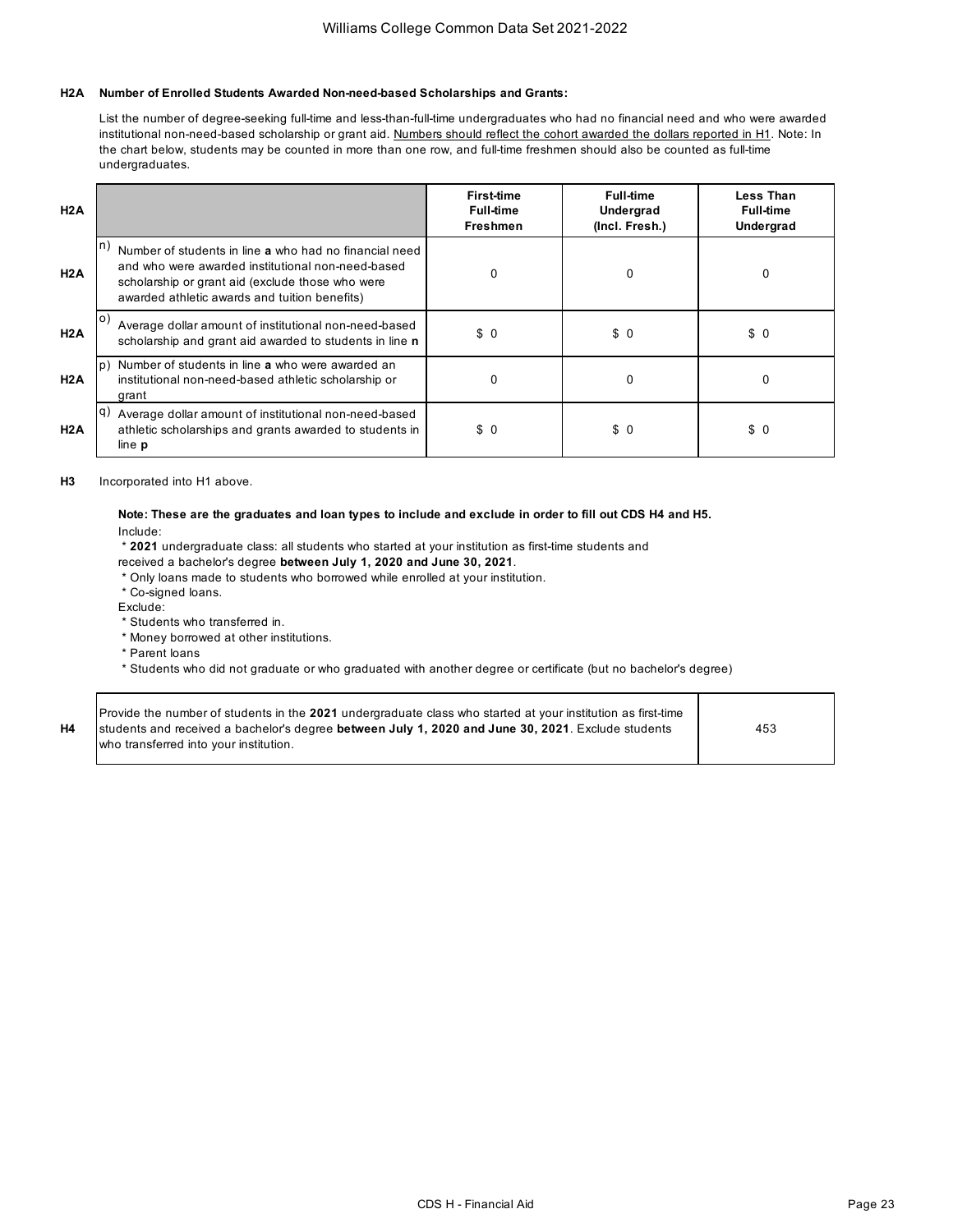**Number and percent of students in class (defined in H4 above) borrowing from federal, non-federal, and any loan sources, and the average (or mean) amount borrowed.** 

- The "Average per-undergraduate-borrower cumulative principal borrowed," is designed to provide better
- **H5**

**H5**

 information about student borrowing from federal and nonfederal (institutional, state, commercial) sources. • The numbers, percentages, and averages for each row should be based only on the loan source specified for the particular row. For example, the federal loans average (row b) should only be the cumulative average of federal loans and the private loans average (row e) should only be the cumulative average of private loans.

| Source/Type of Loan                                                                                                                                                                                                                                       | Number in the class<br>(defined in H4 above)<br>who borrowed from<br>the types of loans<br>specified in the first<br>column | Percent of the class<br>(defined above) who<br>borrowed from the<br>types of loans<br>specified in the first<br>column (nearest 1%) | Average per-<br>undergraduate-<br>borrower cumulative<br>principal borrowed<br>from the types of<br>loans specified in the<br>first column (nearest<br>\$1) | Median   |
|-----------------------------------------------------------------------------------------------------------------------------------------------------------------------------------------------------------------------------------------------------------|-----------------------------------------------------------------------------------------------------------------------------|-------------------------------------------------------------------------------------------------------------------------------------|-------------------------------------------------------------------------------------------------------------------------------------------------------------|----------|
| a) Any loan program: Federal Perkins, Federal Stafford<br>Subsidized and Unsubsidized, institutional, state, private<br>loans that your institution is aware of, etc. Include both<br>Federal Direct Student Loans and Federal Family<br>Education Loans. | 153                                                                                                                         | 33.77%                                                                                                                              | \$14.885                                                                                                                                                    | \$11,500 |
| b) Federal loan programs: Federal Perkins, Federal<br>Stafford Subsidized and Unsubsidized. Include both<br>Federal Direct Student Loans and Federal Family<br>Education Loans.                                                                           | 139                                                                                                                         | 30.68%                                                                                                                              | \$12,303                                                                                                                                                    | \$12,000 |
| c) Institutional loan programs.                                                                                                                                                                                                                           | 14                                                                                                                          | 3.09%                                                                                                                               | \$4.490                                                                                                                                                     | \$2,750  |
| d) State loan programs.                                                                                                                                                                                                                                   | 0                                                                                                                           | $0.00\%$                                                                                                                            | \$0                                                                                                                                                         | \$0      |
| e) Private student loans made by a bank or lender.                                                                                                                                                                                                        | 10                                                                                                                          | 2.21%                                                                                                                               | \$50,439                                                                                                                                                    | \$37,553 |

### **Aid to Undergraduate Degree-seeking Nonresident Aliens**

Report numbers and dollar amounts for the same academic year checked in item H1.

**H6** Indicate your institution's policy regarding institutional scholarship and grant aid for undergraduate degree-seeking nonresident aliens:

| H <sub>6</sub> | Institutional need-based scholarship or grant aid is available                                                                                                                                                                   | X |             |
|----------------|----------------------------------------------------------------------------------------------------------------------------------------------------------------------------------------------------------------------------------|---|-------------|
| H6             | Institutional non-need-based scholarship or grant aid is available                                                                                                                                                               |   |             |
| H6             | Institutional scholarship or grant aid is not available                                                                                                                                                                          |   |             |
| H <sub>6</sub> | If institutional financial aid is available for undergraduate degree-seeking nonresident aliens, provide the<br>number of undergraduate degree-seeking nonresident aliens who were awarded need-based or non-need-<br>based aid: |   | 114         |
| H <sub>6</sub> | Average dollar amount of institutional financial aid awarded to undergraduate degree-seeking nonresident<br>aliens:                                                                                                              |   | \$70,439    |
|                |                                                                                                                                                                                                                                  |   |             |
| H <sub>6</sub> | Total dollar amount of institutional financial aid awarded to undergraduate degree-seeking nonresident<br>aliens:                                                                                                                |   | \$8,030,024 |
| <b>H7</b>      | Check off all financial aid forms nonresident alien first-year financial aid applicants must submit:                                                                                                                             |   |             |
| <b>H7</b>      | Institution's own financial aid form                                                                                                                                                                                             |   |             |
| <b>H7</b>      | <b>CSS/Financial Aid PROFILE</b>                                                                                                                                                                                                 | X |             |
| <b>H7</b>      | International Student's Financial Aid Application                                                                                                                                                                                |   |             |
| Н7             | International Student's Certification of Finances                                                                                                                                                                                |   |             |
| Н7             | Other (specify):                                                                                                                                                                                                                 | х |             |
|                | Documentation of income                                                                                                                                                                                                          |   |             |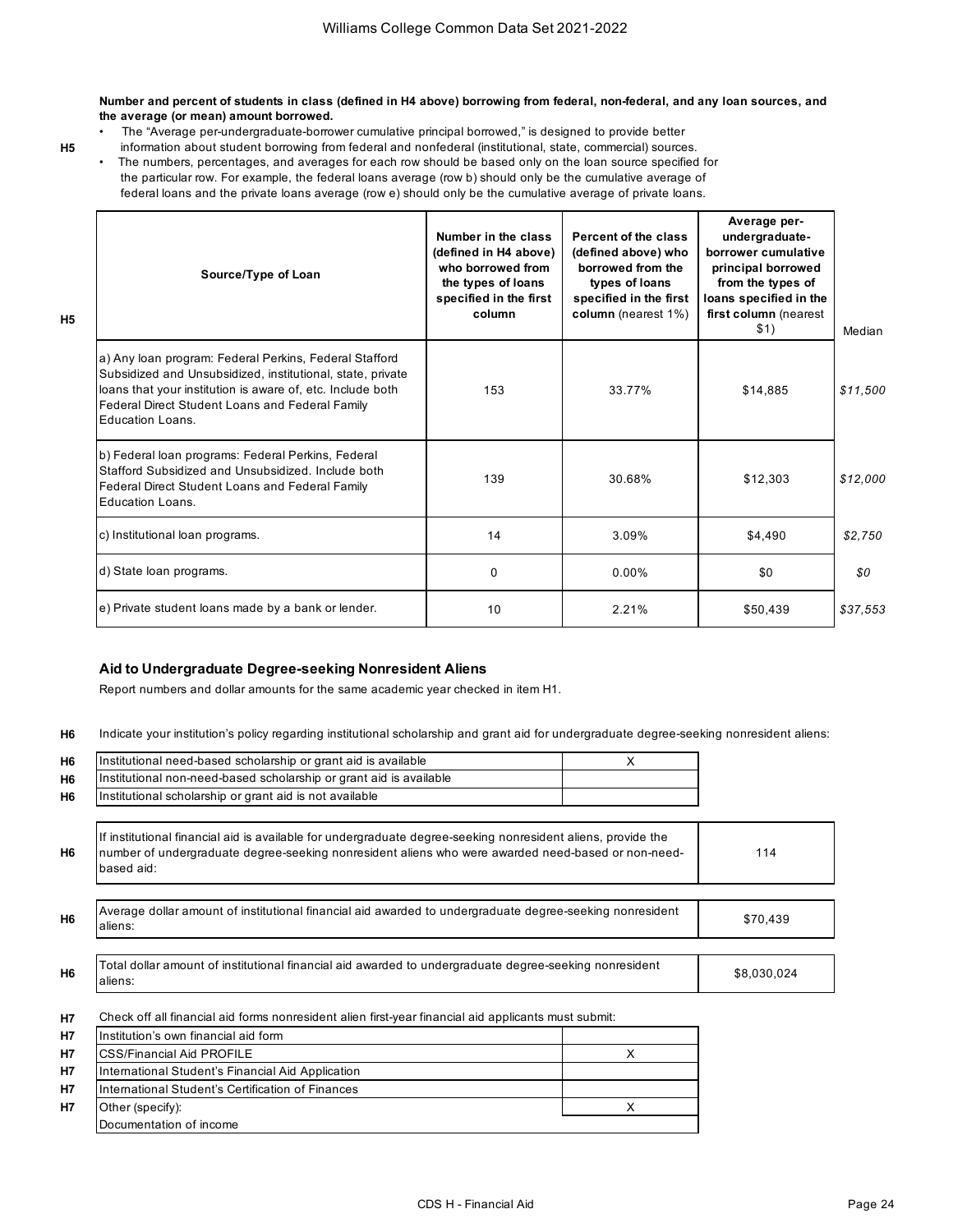# **Process for First-Year/Freshman Students**

**H8** Check off all financial aid forms domestic first-year (freshman) financial aid applicants must submit:

| H <sub>8</sub>  | <b>FAFSA</b>                                                                                                                                                                                                                          |       | X          |
|-----------------|---------------------------------------------------------------------------------------------------------------------------------------------------------------------------------------------------------------------------------------|-------|------------|
| H <sub>8</sub>  | Institution's own financial aid form                                                                                                                                                                                                  |       |            |
| H <sub>8</sub>  | <b>CSS/Financial Aid PROFILE</b>                                                                                                                                                                                                      |       | X          |
| H <sub>8</sub>  | State aid form                                                                                                                                                                                                                        |       |            |
| H <sub>8</sub>  | Noncustodial PROFILE                                                                                                                                                                                                                  |       | X          |
| H <sub>8</sub>  | <b>Business/Farm Supplement</b>                                                                                                                                                                                                       |       |            |
| H <sub>8</sub>  | Other (specify):                                                                                                                                                                                                                      |       | X          |
|                 | Signed copy of parents' and student's federal tax returns<br>If your parents are self-employed or involved in a Corporation, Partnership, or S Corporation: 2020 Federal<br>Business Tax Returns: Include all schedules and K-1 forms |       |            |
| H <sub>9</sub>  | Indicate filing dates for first-year (freshman) students:                                                                                                                                                                             |       |            |
| H <sub>9</sub>  | Priority date for filing required financial aid forms:                                                                                                                                                                                |       |            |
| H <sub>9</sub>  | Deadline for filing required financial aid forms:                                                                                                                                                                                     |       | January 10 |
| H <sub>9</sub>  | No deadline for filing required forms (applications processed on a rolling basis):                                                                                                                                                    |       |            |
| H <sub>10</sub> | Indicate notification dates for first-year (freshman) students (answer a or b):                                                                                                                                                       |       |            |
| H <sub>10</sub> | a) Students notified on or about (date):                                                                                                                                                                                              |       | April 1    |
| H <sub>10</sub> | Yes                                                                                                                                                                                                                                   |       | <b>No</b>  |
| H <sub>10</sub> | Students notified on a rolling basis:                                                                                                                                                                                                 |       | X          |
| H <sub>10</sub> | If yes, starting date:                                                                                                                                                                                                                |       |            |
| H <sub>11</sub> | Indicate reply dates:                                                                                                                                                                                                                 |       |            |
| H <sub>11</sub> | Students must reply by (date):                                                                                                                                                                                                        | May 2 |            |
| H <sub>11</sub> | weeks of notification.<br>or within                                                                                                                                                                                                   |       |            |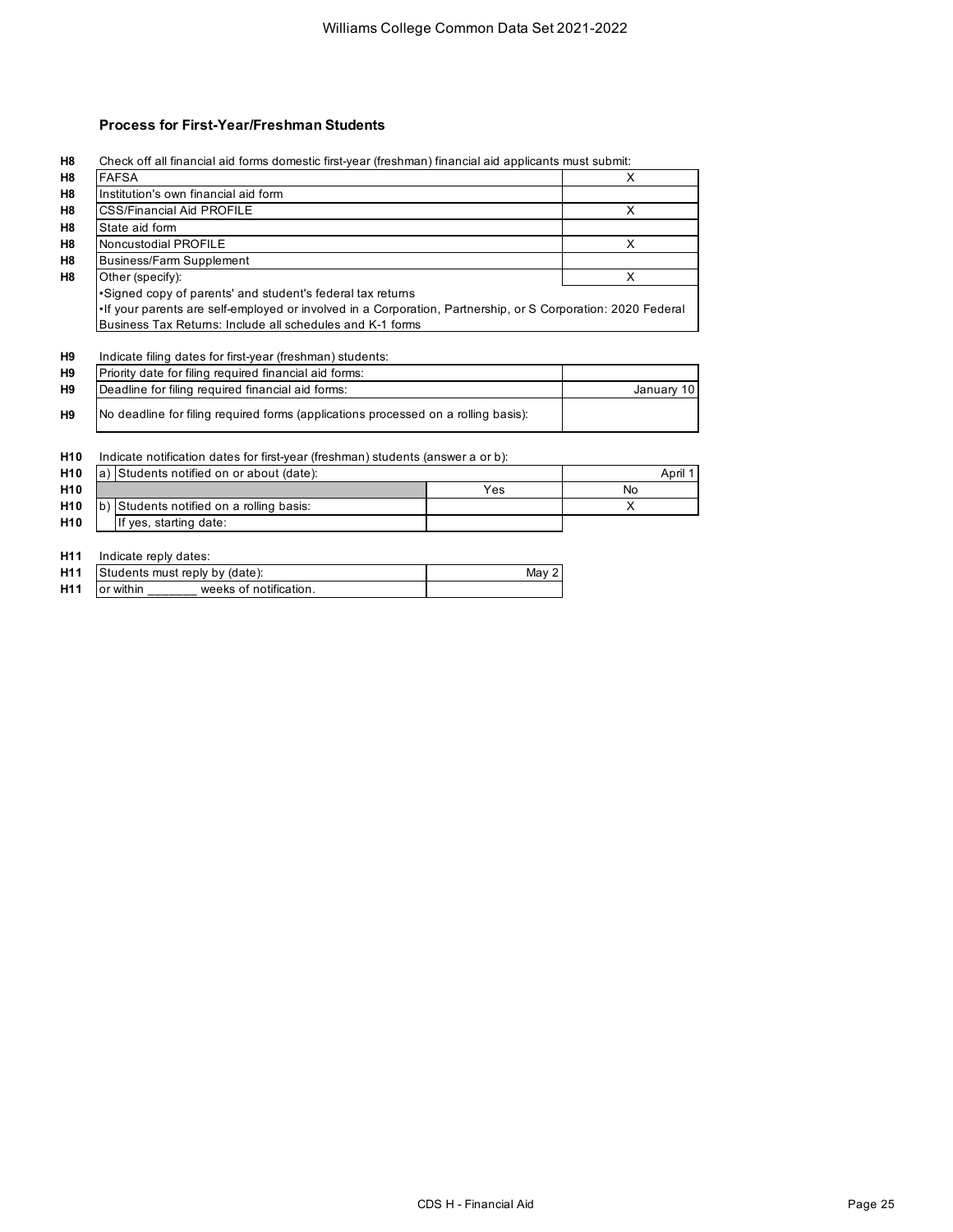# **Types of Aid Available**

Please check off all types of aid available to undergraduates at your institution:

|  |  | H12 FEDERAL DIRECT STUDENT LOAN PROGRAM (DIRECT LOAN) |
|--|--|-------------------------------------------------------|
|--|--|-------------------------------------------------------|

| H <sub>12</sub> | Direct Subsidized Stafford Loans                       | x |
|-----------------|--------------------------------------------------------|---|
| H12             | Direct Unsubsidized Stafford Loans                     | Χ |
| H <sub>12</sub> | Direct PLUS Loans                                      | X |
|                 |                                                        |   |
| H <sub>12</sub> | Federal Perkins Loans                                  |   |
| H12             | <b>Federal Nursing Loans</b>                           |   |
| H <sub>12</sub> | <b>State Loans</b>                                     |   |
| H12             | College/university loans from institutional funds      |   |
| H <sub>12</sub> | Other (specify):                                       |   |
|                 | Institutional student loans for international students |   |
|                 |                                                        |   |

#### **H13 Need Based Scholarships and Grants**

| H <sub>13</sub> | <b>Federal Pell</b>                                                  | v |
|-----------------|----------------------------------------------------------------------|---|
| H <sub>13</sub> | <b>SEOG</b>                                                          |   |
| H <sub>13</sub> | State scholarships/grants                                            |   |
| H <sub>13</sub> | Private scholarships                                                 |   |
| H <sub>13</sub> | College/university scholarship or grant aid from institutional funds |   |
| H <sub>13</sub> | United Negro College Fund                                            |   |
| H <sub>13</sub> | <b>Federal Nursing Scholarship</b>                                   |   |
| H <sub>13</sub> | Other (specify):                                                     |   |
|                 |                                                                      |   |

#### **H14** Check off criteria used in awarding institutional aid. Check all that apply.

| H <sub>14</sub> |                          | Non-Need Based | Need-Based |
|-----------------|--------------------------|----------------|------------|
| H <sub>14</sub> | Academics                |                |            |
| H <sub>14</sub> | Alumni affiliation       |                |            |
| H <sub>14</sub> | Art                      |                |            |
| H <sub>14</sub> | <b>Athletics</b>         |                |            |
| H <sub>14</sub> | Job skills               |                |            |
| H <sub>14</sub> | <b>ROTC</b>              |                |            |
| H <sub>14</sub> | Leadership               |                |            |
| H <sub>14</sub> | Minority status          |                |            |
| H <sub>14</sub> | Music/drama              |                |            |
| H <sub>14</sub> | Religious affiliation    |                |            |
| H <sub>14</sub> | State/district residency |                |            |

**H15** If your institution has recently implemented any major financial aid policy, program, or initiative to make your institution more affordable to incoming students such as replacing loans with grants, or waiving costs for families below a certain income level please provide details below:

| Are these policies related to the COVID-19 pandemic? | Yes | Nο |
|------------------------------------------------------|-----|----|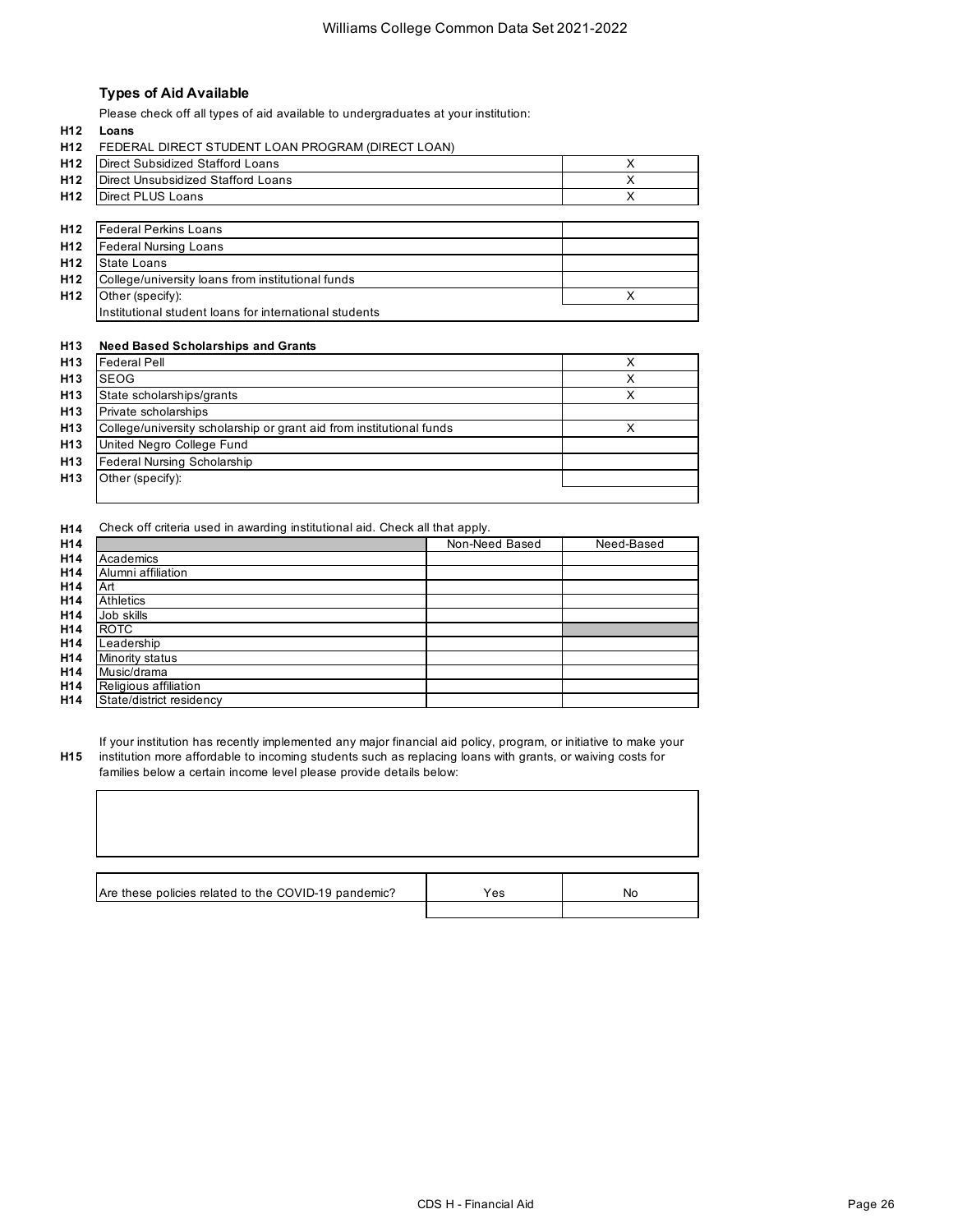# **I. INSTRUCTIONAL FACULTY AND CLASS SIZE**

#### **I1 Please report the number of instructional faculty members in each category for Fall 2021. Include faculty who are on your institution's payroll on the census date your institution uses for IPEDS/AAUP.**

# *Note: Williams' fall census date for counting faculty is November 1st.*

The following definition of full-time instructional faculty is used by the American Association of University Professors (AAUP) in its annual Faculty Compensation Survey (the part time definitions are not used by AAUP). Instructional Faculty is defined as those members of the instructionalresearch staff whose major regular assignment is instruction, including those with released time for research. Use the chart below to determine inclusions and exclusions:

|              |                                                                                                                                                                                                                                      | Full-time | Part-time                                                                |
|--------------|--------------------------------------------------------------------------------------------------------------------------------------------------------------------------------------------------------------------------------------|-----------|--------------------------------------------------------------------------|
| A            | Instructional faculty in preclinical and clinical medicine, faculty who are not paid (e.g., those who<br>donate their services or are in the military), or research-only faculty, post-doctoral fellows, or pre-<br>doctoral fellows | Exclude   | Include only if they teach<br>one or more non-clinical<br>credit courses |
| в            | Administrative officers with titles such as dean of students, librarian, registrar, coach, and the like,<br>even though they may devote part of their time to classroom instruction and may have faculty<br>status                   | Exclude   | Include if they teach one<br>or more non-clinical credit<br>courses      |
| $\mathsf{C}$ | Other administrators/staff who teach one or more non-clinical credit courses even though they do<br>not have faculty status                                                                                                          | Exclude   | Include                                                                  |
| D            | Undergraduate or graduate students who assist in the instruction of courses, but have titles such<br>as teaching assistant, teaching fellow, and the like                                                                            | Exclude   | Exclude                                                                  |
| Е            | Faculty on sabbatical or leave with pay                                                                                                                                                                                              | Include   | Exclude                                                                  |
| E            | Faculty on leave without pay                                                                                                                                                                                                         | Exclude   | Exclude                                                                  |
| G            | Replacement faculty for faculty on sabbatical leave or leave with pay                                                                                                                                                                | Exclude   | Include                                                                  |

*Full-time instructional faculty:* faculty employed on a full-time basis for instruction (including those with released time for research)

*Part-time instructional faculty:* Adjuncts and other instructors being paid solely for part-time classroom instruction. Also includes full-time faculty teaching less than two semesters, three quarters, two trimesters, or two four-month sessions. Employees who are not considered full-time instructional faculty but who teach one or more non-clinical credit courses may be counted as part-time faculty.

*Minority faculty:* includes faculty who designate themselves as Black, non-Hispanic; American Indian or Alaska Native; Asian, Native Hawaiian or other Pacific Islander, or Hispanic.

*Doctorate:* includes such degrees as Doctor of Philosophy, Doctor of Education, Doctor of Juridical Science, and Doctor of Public Health in any field such as arts, sciences, education, engineering, business, and public administration. Also includes terminal degrees formerly designated as "first professional," including dentistry (DDS or DMD), medicine (MD), optometry (OD), osteopathic medicine (DO), pharmacy (DPharm or BPharm), podiatric medicine (DPM), veterinary medicine (DVM), chiropractic (DC or DCM), or law (JD).

*Terminal master's degree:* a master's degree that is considered the highest degree in a field: example, M. Arch (in architecture) and MFA (master of fine arts in art or theater).

| $\mathsf{I}$ |   |                                                                                                                              | Full-Time | Part-Time | Total | <b>Total FTE</b><br>$(FT + 1/3)$<br>PT) |
|--------------|---|------------------------------------------------------------------------------------------------------------------------------|-----------|-----------|-------|-----------------------------------------|
| $\mathsf{I}$ | A | Total number of instructional faculty                                                                                        | 292       | 68        | 360   | 315                                     |
| 11           | в | Total number who are members of minority groups                                                                              | 85        | 13        | 98    | 89                                      |
| 11           | С | Total number who are women                                                                                                   | 140       | 38        | 178   | 153                                     |
| 11           | D | Total number who are men                                                                                                     | 152       | 30        | 182   | 162                                     |
| 11           | Е | Total number who are nonresident aliens (international)                                                                      | 16        | 4         | 20    | 17                                      |
| $\mathsf{I}$ |   | Total number with doctorate, or other terminal degree                                                                        | 289       | 52        | 341   | 306                                     |
| $\mathsf{I}$ | G | Total number whose highest degree is a master's but not a terminal master's                                                  |           | 9         | 11    | 5                                       |
| $\mathsf{I}$ | н | Total number whose highest degree is a bachelor's                                                                            |           | 5         | 6     | 3                                       |
| $\mathsf{I}$ |   | Total number whose highest degree is unknown or other (Note: Items f, g, h, and i<br>must sum up to item a.)                 |           | 2         |       |                                         |
| $\mathsf{I}$ |   | Total number in stand-alone graduate/ professional programs in which faculty teach<br>virtually only graduate-level students |           | 3         | 5     | 3                                       |
| 11           |   | Total number with doctorate                                                                                                  | 278       | 32        | 310   | 289                                     |
|              |   | Faculty included in student to faculty ratio                                                                                 | 290       | 65        | 355   | 312                                     |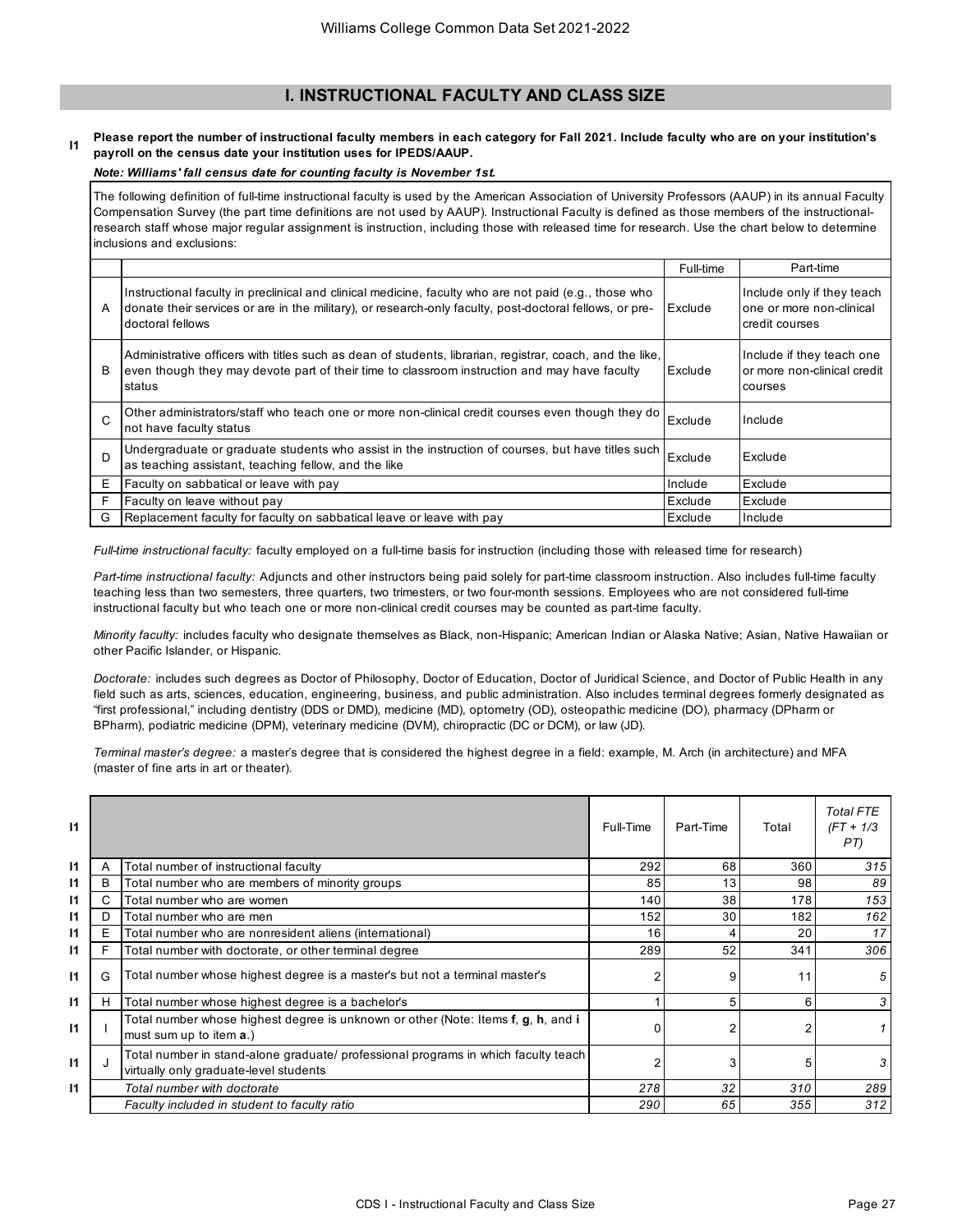#### **I2 Student to Faculty Ratio**

Report the **Fall 2021** ratio of full-time equivalent students (full-time plus 1/3 part time) to full-time equivalent instructional faculty (full time plus 1/3 part time). In the ratio calculations, exclude both faculty and students in stand-alone graduate or professional programs such as medicine, law, veterinary, dentistry, social work, business, or public health in which faculty teach virtually only graduate-level students. Do not count undergraduate or graduate student teaching assistants as faculty.



#### **I3 Undergraduate Class Size**

In the table below, please use the following definitions to report information about the size of classes and class sections offered in the **Fall 2021** term.

#### **\* Please include classes that have been moved online in response to the COVID-19 pandemic.**

*Class Sections:* A class section is an organized course offered for credit, identified by discipline and number, meeting at a stated time or times in a classroom or similar setting, and not a subsection such as a laboratory or discussion session. Undergraduate class sections are defined as any sections in which at least one degree-seeking undergraduate student is enrolled for credit. Exclude distance learning classes and noncredit classes and individual instruction such as dissertation or thesis research, music instruction, or one-to-one readings. Exclude students in independent study, co-operative programs, internships, foreign language taped tutor sessions, practicums, and all students in one-on-one classes. Each class section should be counted only once and should not be duplicated because of course catalog cross-listings.

*Class Subsections:* A class subsection includes any subsection of a course, such as laboratory, recitation, and discussion subsections that are supplementary in nature and are scheduled to meet separately from the lecture portion of the course. Undergraduate subsections are defined as any subsections of courses in which degree-seeking undergraduate students enrolled for credit. As above, exclude noncredit classes and individual instruction such as dissertation or thesis research, music instruction, or one-to-one readings. Each class subsection should be counted only once and should not be duplicated because of cross-listings.

Using the above definitions, please report for each of the following class-size intervals the number of class sections and class subsections offered in **Fall 2021**. For example, a lecture class with 800 students who met at another time in 40 separate labs with 20 students should be counted once in the "100+" column in the class section column and 40 times under the "20-29" column of the class subsections table.

| 13 | Undergraduate Class Size (provide numbers) |       |       |       |       |       |       |        |       |
|----|--------------------------------------------|-------|-------|-------|-------|-------|-------|--------|-------|
| 13 | <b>CLASS SECTIONS</b>                      | $2-9$ | 10-19 | 20-29 | 30-39 | 40-49 | 50-99 | $100+$ | Total |
| 13 |                                            | 260   | 163   | 82    | 33    | 22    | 13    |        | 575   |
|    | $mean = 15$ , median = 12                  |       |       |       |       |       |       |        |       |

**Number of Class Sections with Undergraduates Enrolled**

| 13 | SUB-<br>CLASS<br>$\sim$                        | 2-9       | 10-19 | 20-29 | 30-39 | 40-49 | 50-99 | $100 +$ | Total |
|----|------------------------------------------------|-----------|-------|-------|-------|-------|-------|---------|-------|
| 13 | <b>SECTIONS</b>                                | . .<br>45 | 69    | ں ،   |       |       |       |         | 128   |
|    | $\mathbf{r}$ and $\mathbf{r}$<br>$\sim$ $\sim$ |           |       |       |       |       |       |         |       |

*mean = 12, median = 12*

**I3**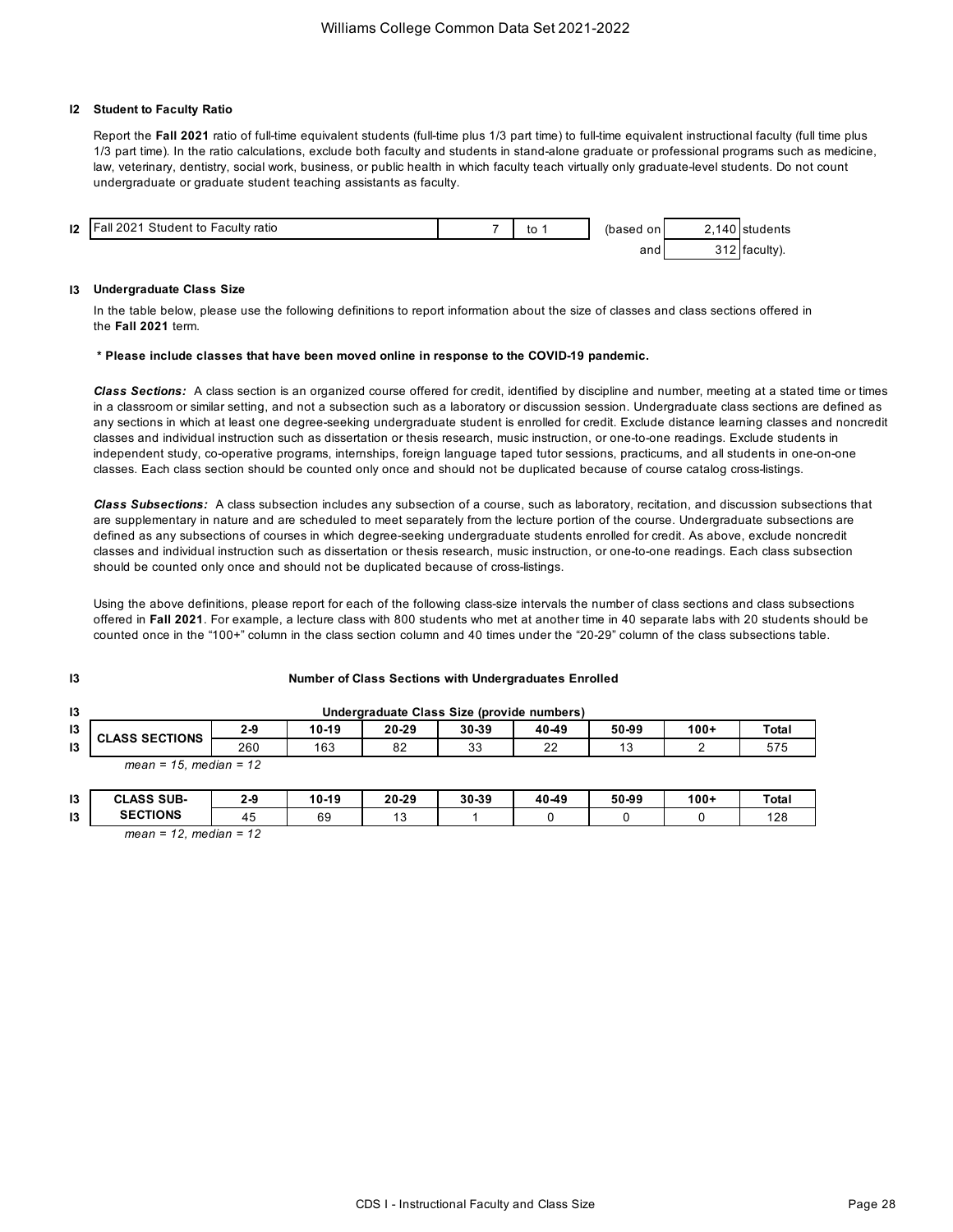# **J. Disciplinary areas of DEGREES CONFERRED**

# **J1 Degrees conferred between July 1, 2020 and June 30, 2021**

**J1** For each of the following discipline areas, provide the percentage of diplomas/certificates, associate, and bachelor's degrees awarded. To determine the percentage, use majors, not headcount (e.g., students with one degree but a double major will be represented twice). Calculate the percentage from your institution's IPEDS Completions by using the **sum of 1st and 2nd majors** for each CIP code as the numerator and the sum of the Grand Total by 1st Majors and the Grand Total by 2nd major as the denominator. If you prefer, you can compute the percentages using 1st majors only.

| J1 | Category                                                                     | Diploma / Certificates | <b>Associate</b> | <b>Bachelor's</b> |         | <b>CIP 2020</b><br><b>Categories to</b><br>Include |
|----|------------------------------------------------------------------------------|------------------------|------------------|-------------------|---------|----------------------------------------------------|
| J1 | Agriculture                                                                  |                        |                  |                   | 0.0%    | 01                                                 |
| J1 | Natural resources and conservation                                           |                        |                  | 14                | 2.1%    | 03                                                 |
| J1 | Architecture                                                                 |                        |                  |                   | 0.0%    | 04                                                 |
| J1 | Area, ethnic, and gender studies                                             |                        |                  | 31                | 4.6%    | 05                                                 |
| J1 | Communication/journalism                                                     |                        |                  |                   | 0.0%    | 09                                                 |
| J1 | Communication technologies                                                   |                        |                  |                   | 0.0%    | 10                                                 |
| J1 | Computer and information sciences                                            |                        |                  | 46                | 6.8%    | 11                                                 |
| J1 | Personal and culinary services                                               |                        |                  |                   | 0.0%    | 12                                                 |
| J1 | Education                                                                    |                        |                  |                   | 0.0%    | 13                                                 |
| J1 | Engineering                                                                  |                        |                  |                   | 0.0%    | 14                                                 |
| J1 | Engineering technologies                                                     |                        |                  |                   | 0.0%    | 15                                                 |
| J1 | Foreign languages, literatures, and linguistics                              |                        |                  | 45                | 6.6%    | 16                                                 |
| J1 | Family and consumer sciences                                                 |                        |                  |                   | 0.0%    | 19                                                 |
| J1 | Law/legal studies                                                            |                        |                  |                   | 0.0%    | 22                                                 |
| J1 | English                                                                      |                        |                  | 42                | 6.2%    | 23                                                 |
| J1 | Liberal arts/general studies                                                 |                        |                  |                   | $0.0\%$ | 24                                                 |
| J1 | Library science                                                              |                        |                  |                   | 0.0%    | 25                                                 |
| J1 | Biological/life sciences                                                     |                        |                  | 57                | 8.4%    | 26                                                 |
| J1 | Mathematics and statistics                                                   |                        |                  | 86                | 12.7%   | 27                                                 |
| J1 | Military science and military technologies                                   |                        |                  |                   | 0.0%    | 28 & 29                                            |
| J1 | Interdisciplinary studies                                                    |                        |                  | $\mathbf{1}$      | 0.1%    | 30                                                 |
| J1 | Parks and recreation                                                         |                        |                  |                   | 0.0%    | 31                                                 |
| J1 | Philosophy and religious studies                                             |                        |                  | 20                | 2.9%    | 38                                                 |
| J1 | Theology and religious vocations                                             |                        |                  |                   | 0.0%    | 39                                                 |
| J1 | Physical sciences                                                            |                        |                  | 63                | 9.3%    | 40                                                 |
| J1 | Science technologies                                                         |                        |                  |                   | 0.0%    | 41                                                 |
| J1 | Psychology                                                                   |                        |                  | 38                | 5.6%    | 42                                                 |
| J1 | Homeland Security, law enforcement, firefighting, and<br>protective services |                        |                  |                   | 0.0%    | 43                                                 |
| J1 | Public administration and social services                                    |                        |                  |                   | 0.0%    | 44                                                 |
| J1 | Social sciences                                                              |                        |                  | 156               | 23.0%   | 45                                                 |
| J1 | <b>Construction trades</b>                                                   |                        |                  |                   | 0.0%    | 46                                                 |
| J1 | Mechanic and repair technologies                                             |                        |                  |                   | 0.0%    | 47                                                 |
| J1 | Precision production                                                         |                        |                  |                   | 0.0%    | 48                                                 |
| J1 | Transportation and materials moving                                          |                        |                  |                   | 0.0%    | 49                                                 |
| J1 | Visual and performing arts                                                   |                        |                  | 47                | 6.9%    | 50                                                 |
| J1 | Health professions and related programs                                      |                        |                  |                   | 0.0%    | 51                                                 |
| J1 | Business/marketing                                                           |                        |                  |                   | 0.0%    | 52                                                 |
| J1 | History                                                                      |                        |                  | 33                | 4.9%    | 54                                                 |
| J1 | Other                                                                        |                        |                  |                   | 0.0%    |                                                    |
| J1 | <b>TOTAL (should = 100%)</b>                                                 | $0.00\%$               | $0.00\%$         | 679               | 100.00% |                                                    |

*456 graduates completed 679 majors*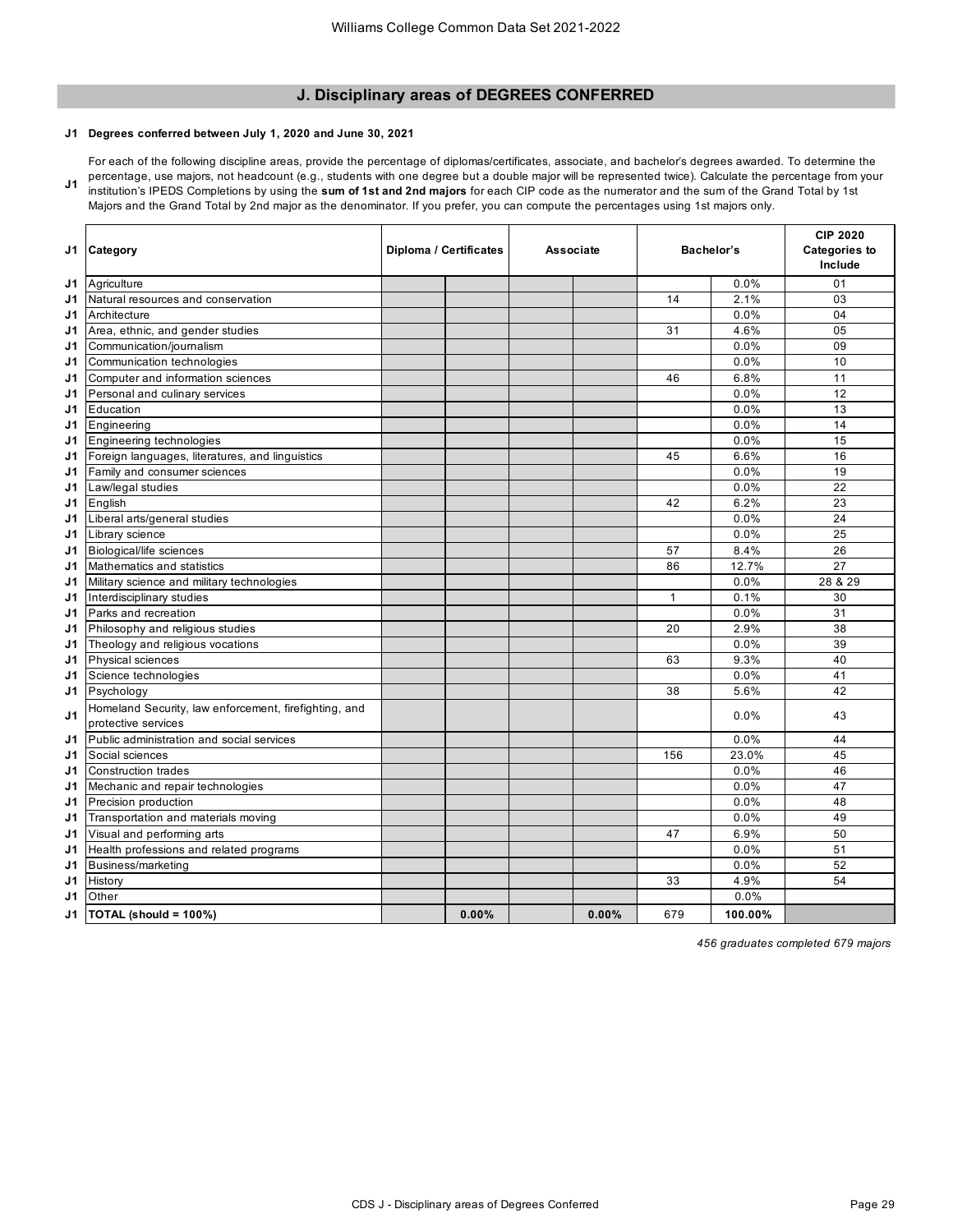# **Common Data Set Definitions**

# **All definitions related to the financial aid section appear at the end of the Definitions document.**

Items preceded by an asterisk (\*) represent definitions agreed to among publishers which do not appear on the CDS document but may be present on individual publishers' surveys.

\*Academic advisement: Plan under which each student is assigned to a faculty member or a trained adviser, who, through regular meetings, helps the student plan and implement immediate and long-term academic and vocational goals.

Accelerated program: Completion of a college program of study in fewer than the usual number of years, most often by attending summer sessions and carrying extra courses during the regular academic term.

Admitted student: Applicant who is offered admission to a degree-granting program at your institution.

\*Adult student services: Admission assistance, support, orientation, and other services expressly for adults who have started college for the first time, or who are re-entering after a lapse of a few years.

American Indian or Alaska Native: A person having origins in any of the original peoples of North and South America (including Central America) and maintaining tribal affiliation or community attachment.

Applicant (first-time, first year): An individual who has fulfilled the institution's requirements to be considered for admission (including payment or waiving of the application fee, if any) and who has been notified of one of the following actions: admission, nonadmission, placement on waiting list, or application withdrawn (by applicant or institution).

Application fee: That amount of money that an institution charges for processing a student's application for acceptance. This amount is not creditable toward tuition and required fees, nor is it refundable if the student is not admitted to the institution.

Asian: A person having origins in any of the original peoples of the Far East, Southeast Asia, or the Indian subcontinent, including, for example, Cambodia, China, India, Japan, Korea, Malaysia, Pakistan, the Philippine Islands, Thailand, and Vietnam.

Associate degree: An award that normally requires at least two but less than four years of full-time equivalent college work.

Bachelor's degree: An award (baccalaureate or equivalent degree, as determined by the Secretary of the U.S. Department of Education) that normally requires at least four years but not more than five years of full-time equivalent college-level work. This includes ALL bachelor's degrees conferred in a five-year cooperative (workstudy plan) program. (A cooperative plan provides for alternate class attendance and employment in business, industry, or government; thus, it allows students to combine actual work experience with their college studies.) Also, it includes bachelor's degrees in which the normal four years of work are completed in three years.

Black or African American: A person having origins in any of the black racial groups of Africa.

Board (charges): Assume average cost for 19 meals per week or the maximum meal plan.

Books and supplies (costs): Average cost of books and supplies. Do not include unusual costs for special groups of students (e.g., engineering or art majors), unless they constitute the majority of students at your institution.

Calendar system: The method by which an institution structures most of its courses for the academic year.

Campus Ministry: Religious student organizations (denominational or nondenominational) devoted to fostering religious life on college campuses. May also refer to Campus Crusade for Christ, an interdenominational Christian organization.

\*Career and placement services: A range of services, including (often) the following: coordination of visits of employers to campus; aptitude and vocational testing; interest inventories, personal counseling; help in resume writing, interviewing, launching the job search; listings for those students desiring employment and those seeking permanent positions; establishment of a permanent reference folder; career resource materials.

Carnegie units: One year of study or the equivalent in a secondary school subject.

Certificate: See Postsecondary award, certificate, or diploma.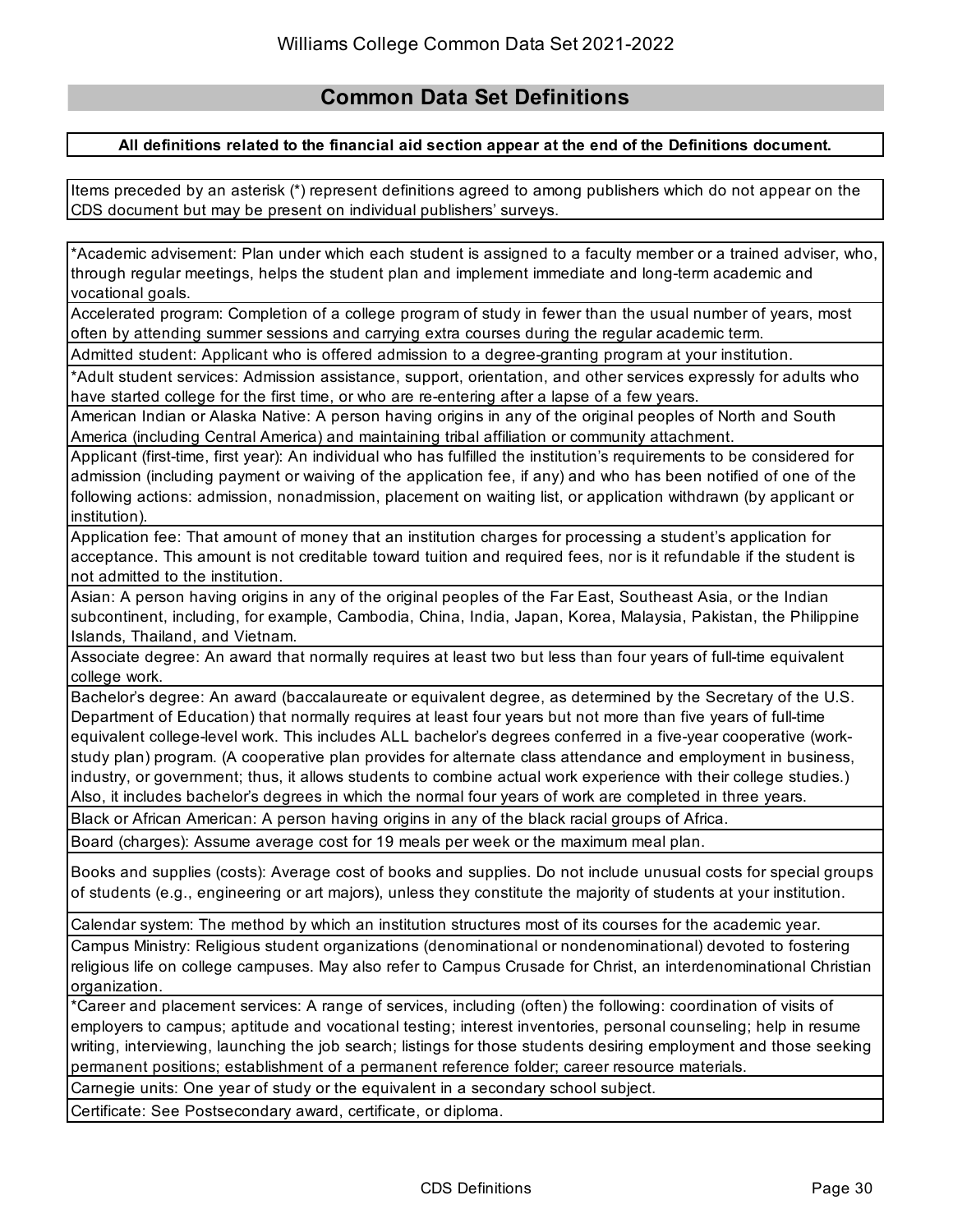Class rank: The relative numerical position of a student in his or her graduating class, calculated by the high school on the basis of grade-point average, whether weighted or unweighted.

College-preparatory program: Courses in academic subjects (English, history and social studies, foreign languages, mathematics, science, and the arts) that stress preparation for college or university study.

Common Application: The standard application form distributed by the National Association of Secondary School Principals for a large number of private colleges who are members of the Common Application Group.

\*Community service program: Referral center for students wishing to perform volunteer work in the community or participate in volunteer activities coordinated by academic departments.

Commuter: A student who lives off campus in housing that is not owned by, operated by, or affiliated with the college. This category includes students who commute from home and students who have moved to the area to attend college.

Clock hour: A unit of measure that represents an hour of scheduled instruction given to students. Also referred to as contact hour.

Continuous basis (for program enrollment): A calendar system classification that is used by institutions that enroll students at any time during the academic year. For example, a cosmetology school or a word processing school might allow students to enroll and begin studies at various times, with no requirement that classes begin on a certain date.

Cooperative education program: A program that provides for alternate class attendance and employment in business, industry, or government.

Cooperative housing: College-owned, -operated, or -affiliated housing in which students share room and board expenses and participate in household chores to reduce living expenses.

\*Counseling service: Activities designed to assist students in making plans and decisions related to their education, career, or personal development.

Credit: Recognition of attendance or performance in an instructional activity (course or program) that can be applied by a recipient toward the requirements for a degree, diploma, certificate, or recognized postsecondary credential.

Credit course: A course that, if successfully completed, can be applied toward the number of courses required for achieving a degree, diploma, certificate, or other recognized postsecondary credential.

Credit hour: A unit of measure representing an hour (50 minutes) of instruction over a 15-week period in a semester or trimester system or a 10-week period in a quarter system. It is applied toward the total number of hours needed for completing the requirements of a degree, diploma, certificate, or recognized postsecondary credential.

Cross-registration: A system whereby students enrolled at one institution may take courses at another institution without having to apply to the second institution.

Deferred admission: The practice of permitting admitted students to postpone enrollment, usually for a period of one academic term or one year.

Degree: An award conferred by a college, university, or other postsecondary education institution as official recognition for the successful completion of a program of studies.

Degree-seeking students: Students enrolled in courses for credit who are recognized by the institution as seeking a degree or recognized postsecondary credential. At the undergraduate level, this is intended to include students enrolled in vocational or occupational programs.

Differs by program (calendar system): A calendar system classification that is used by institutions that have occupational/vocational programs of varying length. These schools may enroll students at specific times depending on the program desired. For example, a school might offer a two-month program in January, March, May, September, and November; and a three-month program in January, April, and October.

Diploma: See Postsecondary award, certificate, or diploma.

Distance learning: An option for earning course credit at off-campus locations via cable television, internet, satellite classes, videotapes, correspondence courses, or other means.

Doctor's degree-research/scholarship: A Ph.D. or other doctor's degree that requires advanced work beyond the master's level, including the preparation and defense of a dissertation based on original research, or the planning and execution of an original project demonstrating substantial artistic or scholarly achievement. Some examples of this type of degree may include Ed.D., D.M.A., D.B.A., D.Sc., D.A., or D.M, and others, as designated by the awarding institution.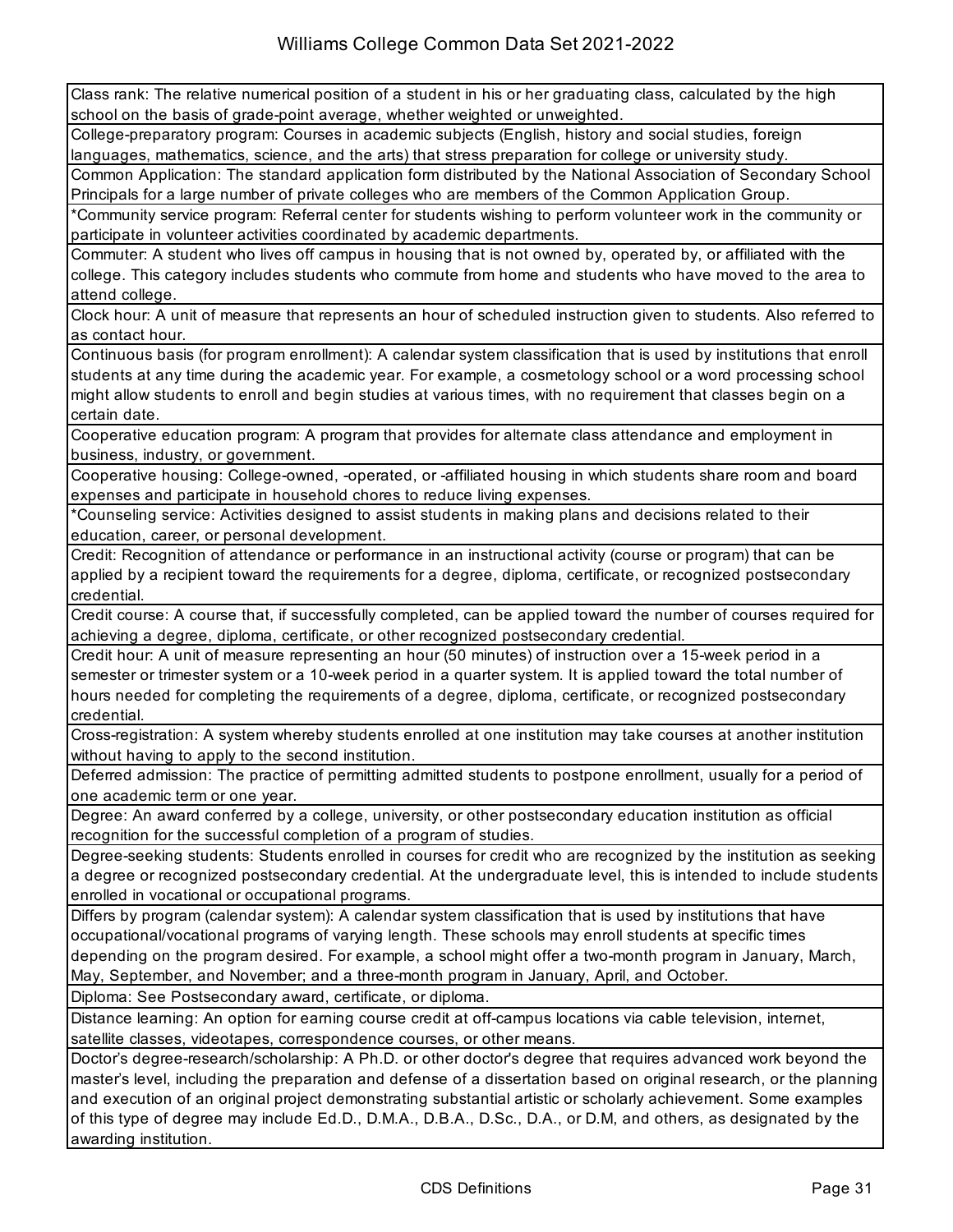Doctor's degree-professional practice: A doctor's degree that is conferred upon completion of a program providing the knowledge and skills for the recognition, credential, or license required for professional practice. The degree is awarded after a period of study such that the total time to the degree, including both pre-professional and professional preparation, equals at least six full-time equivalent academic years. Some of these degrees were formerly classified as "first-professional" and may include: Chiropractic (D.C. or D.C.M.); Dentistry (D.D.S. or D.M.D.); Law (L.L.B. or J.D.); Medicine (M.D.); Optometry (O.D.); Osteopathic Medicine (D.O); Pharmacy (Pharm.D.); Podiatry (D.P.M., Pod.D., D.P.); or, Veterinary Medicine (D.V.M.), and others, as designated by the awarding institution.

Doctor's degree-other: A doctor's degree that does not meet the definition of a doctor's degree research/scholarship or a doctor's degree - professional practice.

Double major: Program in which students may complete two undergraduate programs of study simultaneously.

Dual enrollment: A program through which high school students may enroll in college courses while still enrolled in high school. Students are not required to apply for admission to the college in order to participate.

Early action plan: An admission plan that allows students to apply and be notified of an admission decision well in advance of the regular notification dates. If admitted, the candidate is not committed to enroll; the student may reply to the offer under the college's regular reply policy.

Early admission: A policy under which students who have not completed high school are admitted and enroll full time in college, usually after completion of their junior year.

Early decision plan: A plan that permits students to apply and be notified of an admission decision (and financial aid offer if applicable) well in advance of the regular notification date. Applicants agree to accept an offer of admission and, if admitted, to withdraw their applications from other colleges. There are three possible decisions for early decision applicants: admitted, denied, or not admitted but forwarded for consideration with the regular applicant pool, without prejudice.

English as a Second Language (ESL): A course of study designed specifically for students whose native language is not English.

Exchange student program-domestic: Any arrangement between a student and a college that permits study for a semester or more at another college in the United States without extending the amount of time required for a degree. See also Study abroad.

External degree program: A program of study in which students earn credits toward a degree through independent study, college courses, proficiency examinations, and personal experience. External degree programs require minimal or no classroom attendance.

Extracurricular activities (as admission factor): Special consideration in the admissions process given for participation in both school and nonschool-related activities of interest to the college, such as clubs, hobbies, student government, athletics, performing arts, etc.

First-time student: A student attending any institution for the first time at the level enrolled. Includes students enrolled in the fall term who attended a postsecondary institution for the first time at the same level in the prior summer term. Also includes students who entered with advanced standing (college credit earned before graduation from high school).

First-time, first-year (freshman) student: A student attending any institution for the first time at the undergraduate level. Includes students enrolled in the fall term who attended college for the first time in the prior summer term. Also includes students who entered with advanced standing (college credits earned before graduation from high school).

First-year student: A student who has completed less than the equivalent of 1 full year of undergraduate work; that is, less than 30 semester hours (in a 120-hour degree program) or less than 900 clock hours. Freshman: A first-year undergraduate student.

\*Freshman/new student orientation: Orientation addressing the academic, social, emotional, and intellectual issues involved in beginning college. May be a few hours or a few days in length; at some colleges, there is a fee.

Full-time student (undergraduate): A student enrolled for 12 or more semester credits, 12 or more quarter credits, or 24 or more clock hours a week each term.

Geographical residence (as admission factor): Special consideration in the admission process given to students from a particular region, state, or country of residence.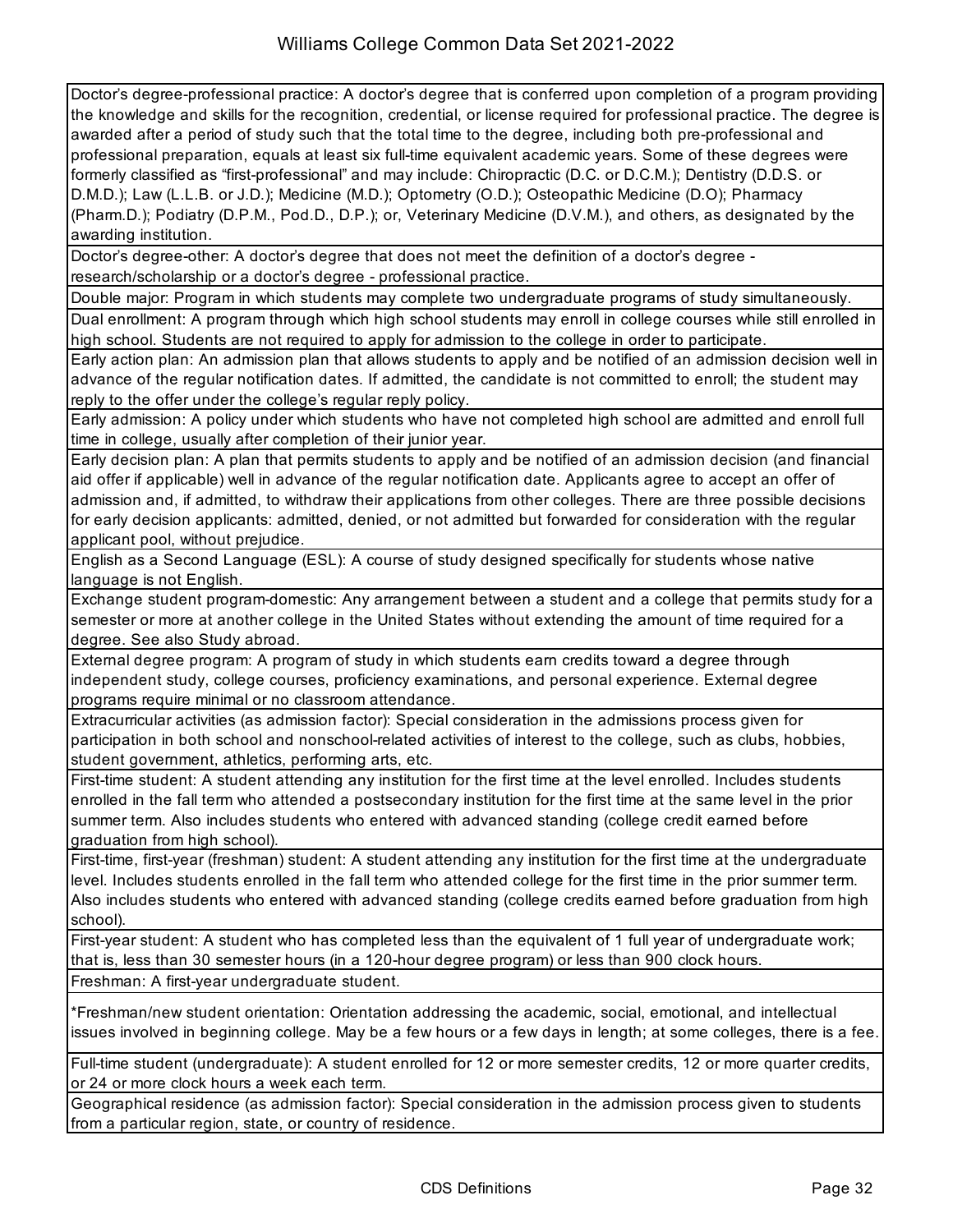Grade-point average (academic high school GPA): The sum of grade points a student has earned in secondary school divided by the number of courses taken. The most common system of assigning numbers to grades counts four points for an A, three points for a B, two points for a C, one point for a D, and no points for an E or F. Unweighted GPA's assign the same weight to each course. Weighting gives students additional points for their grades in advanced or honors courses.

Graduate student: A student who holds a bachelor's or equivalent, and is taking courses at the postbaccalaureate level.

\*Health services: Free or low cost on-campus primary and preventive health care available to students.

High school diploma or recognized equivalent: A document certifying the successful completion of a prescribed secondary school program of studies, or the attainment of satisfactory scores on the Tests of General Educational Development (GED), or another state-specified examination.

Hispanic or Latino: A person of Mexican, Puerto Rican, Cuban, South or Central American, or other Spanish culture or origin, regardless of race.

Honors program: Any special program for very able students offering the opportunity for educational enrichment, independent study, acceleration, or some combination of these.

Independent study: Academic work chosen or designed by the student with the approval of the department concerned, under an instructor's supervision, and usually undertaken outside of the regular classroom structure.

In-state tuition: The tuition charged by institutions to those students who meet the state's or institution's residency requirements.

International student: See Nonresident alien.

International student group: Student groups that facilitate cultural dialogue, support a diverse campus, assist international students in acclimation and creating a social network.

Internship: Any short-term, supervised work experience usually related to a student's major field, for which the student earns academic credit. The work can be full- or part-time, on- or off-campus, paid or unpaid.

\*Learning center: Center offering assistance through tutors, workshops, computer programs, or audiovisual equipment in reading, writing, math, and skills such as taking notes, managing time, taking tests.

\*Legal services: Free or low cost legal advice for a range of issues (personal and other).

Liberal arts/career combination: Program in which a student earns undergraduate degrees in two separate fields, one in a liberal arts major and the other in a professional or specialized major, whether on campus or through cross-registration.

Master's degree: An award that requires the successful completion of a program of study of generally one or two full-time equivalent academic years of work beyond the bachelor's degree. Some of these degrees, such as those in Theology (M.Div., M.H.L./Rav) that were formerly classified as "first-professional", may require more than two fulltime equivalent academic years of work.

Minority affiliation (as admission factor): Special consideration in the admission process for members of designated racial/ethnic minority groups.

\*Minority student center: Center with programs, activities, and/or services intended to enhance the college experience of students of color.

Model United Nations: A simulation activity focusing on conflict resolution, globalization, and diplomacy. Assuming roles as foreign ambassadors and "delegates," students conduct research, engage in debate, draft resolutions, and may participate in a national Model UN conference.

Native Hawaiian or Other Pacific Islander: A person having origins in any of the original peoples of Hawaii, Guam, Samoa, or other Pacific Islands.

Nonresident alien: A person who is not a citizen or national of the United States and who is in this country on a visa or temporary basis and does not have the right to remain indefinitely.

\*On-campus day care: Licensed day care for students' children (usually age 3 and up); usually for a fee.

Open admission: Admission policy under which virtually all secondary school graduates or students with GED equivalency diplomas are admitted without regard to academic record, test scores, or other qualifications.

Other expenses (costs): Include average costs for clothing, laundry, entertainment, medical (if not a required fee), and furnishings.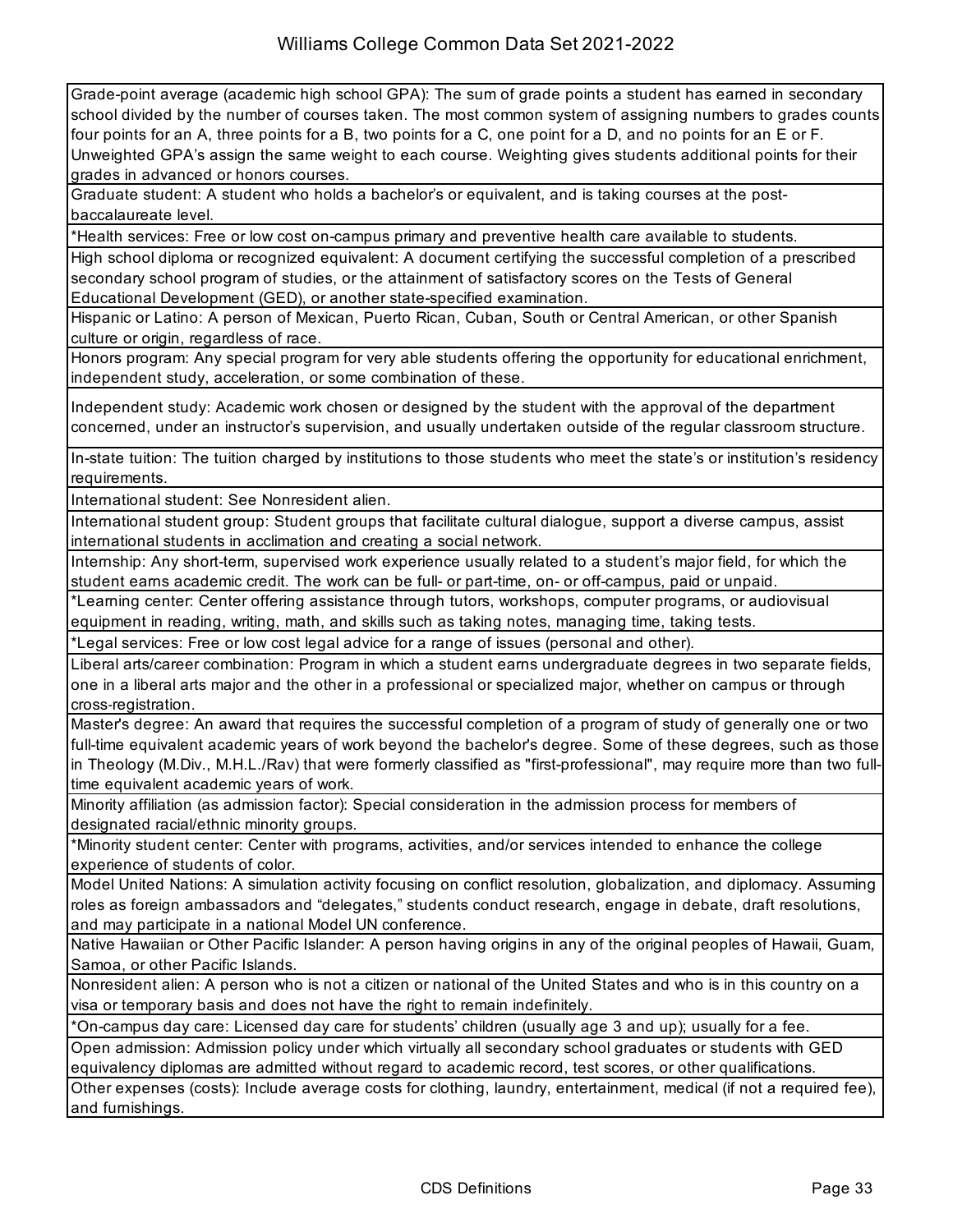Out-of-state tuition: The tuition charged by institutions to those students who do not meet the institution's or state's residency requirements.

*Part-time student (undergraduate): A student enrolled for fewer than 12 credits per semester or quarter, or fewer than 24 clock hours a week each term.*

*\*Personal counseling: One-on-one or group counseling with trained professionals for students who want to explore personal, educational, or vocational issues.*

*Post-baccalaureate certificate: An award that requires completion of an organized program of study requiring 18 credit hours beyond the bachelor's; designed for persons who have completed a baccalaureate degree but do not meet the requirements of academic degrees carrying the title of master.*

Post-master's certificate: An award that requires completion of an organized program of study of 24 credit hours beyond the master's degree but does not meet the requirements of academic degrees at the doctoral level.

Postsecondary award, certificate, or diploma: Includes the following three IPEDS definitions for postsecondary awards, certificates, and diplomas of varying durations and credit/contact/clock hour requirements:

Less Than 1 Academic Year: Requires completion of an organized program of study at the postsecondary level (below the baccalaureate degree) in less than 1 academic year (2 semesters or 3 quarters) or in less than 900 clock hours by a student enrolled full-time.

At Least 1 But Less Than 2 Academic Years: Requires completion of an organized program of study at the postsecondary level (below the baccalaureate degree) in at least 1 but less than 2 full-time equivalent academic years, or designed for completion in at least 30 but less than 60 credit hours, or in at least 900 but less than 1,800 clock hours.

At Least 2 But Less Than 4 Academic Years: Requires completion of an organized program of study at the postsecondary level (below the baccalaureate degree) in at least 2 but less than 4 full-time equivalent academic years, or designed for completion in at least 60 but less than 120 credit hours, or in at least 1,800 but less than 3,600 clock hours.

Private institution: An educational institution controlled by a private individual(s) or by a nongovernmental agency, usually supported primarily by other than public funds, and operated by other than publicly elected or appointed officials.

Private for-profit institution: A private institution in which the individual(s) or agency in control receives compensation, other than wages, rent, or other expenses for the assumption of risk.

Private nonprofit institution: A private institution in which the individual(s) or agency in control receives no compensation, other than wages, rent, or other expenses for the assumption of risk. These include both independent nonprofit schools and those affiliated with a religious organization.

Proprietary institution: See Private for-profit institution.

Public institution: An educational institution whose programs and activities are operated by publicly elected or appointed school officials, and which is supported primarily by public funds.

Quarter calendar system: A calendar system in which the academic year consists of three sessions called quarters of about 12 weeks each. The range may be from 10 to 15 weeks. There may be an additional quarter in the summer.

Race/ethnicity: Category used to describe groups to which individuals belong, identify with, or belong in the eyes of the community. The categories do not denote scientific definitions of anthropological origins. A person may be counted in only one group.

Race/ethnicity unknown: Category used to classify students or employees whose race/ethnicity is not known and whom institutions are unable to place in one of the specified racial/ethnic categories.

Recognized Postsecondary Credential: Includes both Title IV eligible degrees, certificates, and other recognized postsecondary credentials. Any credential that is received after completion of a program that is eligible for Title IV federal student aid. Credentials that are awarded to recognize an individual's attainment of measurable technical or industry/occupational skills necessary to obtain employment or advance within an industry occupation. (Generally based on standards developed or endorsed by employers or industry associations).

Religious affiliation/commitment (as admission factor): Special consideration given in the admission process for affiliation with a certain church or faith/religion, commitment to a religious vocation, or observance of certain religious tenets/lifestyle.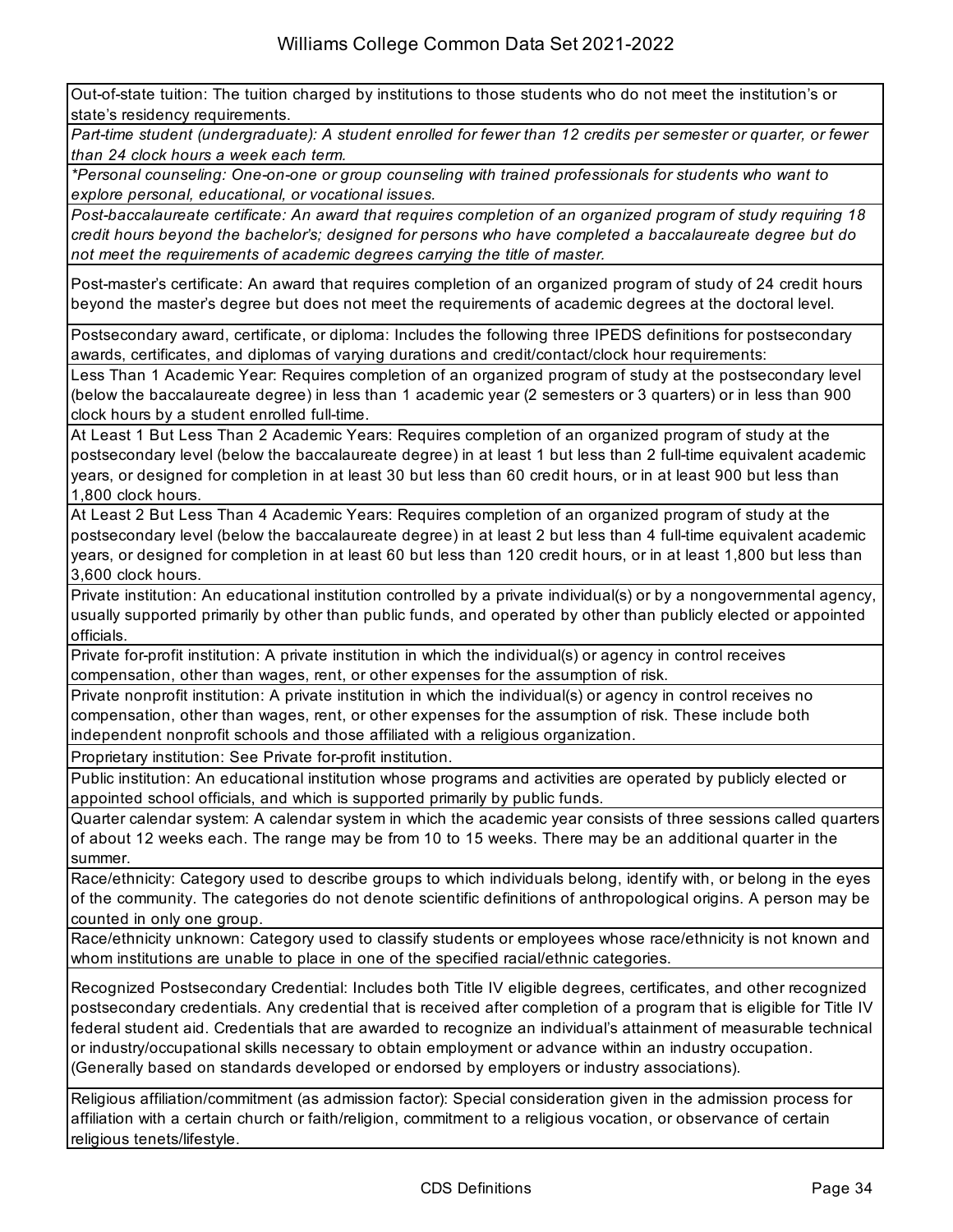\*Religious counseling: One-on-one or group counseling with trained professionals for students who want to explore religious problems or issues.

\*Remedial services: Instructional courses designed for students deficient in the general competencies necessary for a regular postsecondary curriculum and educational setting.

Required fees: Fixed sum charged to students for items not covered by tuition and required of such a large proportion of all students that the student who does NOT pay is the exception. Do not include application fees or optional fees such as lab fees or parking fees.

Resident alien or other eligible non-citizen: A person who is not a citizen or national of the United States and who has been admitted as a legal immigrant for the purpose of obtaining permanent resident alien status (and who holds either an alien registration card [Form I-551 or I-151], a Temporary Resident Card [Form I-688], or an Arrival-Departure Record [Form I-94] with a notation that conveys legal immigrant status, such as Section 207 Refugee, Section 208 Asylee, Conditional Entrant Parolee or Cuban-Haitian).

Room and board (charges)—on campus: Assume double occupancy in institutional housing and 19 meals per week (or maximum meal plan).

Secondary school record (as admission factor): Information maintained by the secondary school that may include such things as the student's high school transcript, class rank, GPA, and teacher and counselor recommendations.

Semester calendar system: A calendar system that consists of two semesters during the academic year with about 16 weeks for each semester of instruction. There may be an additional summer session.

Student-designed major: A program of study based on individual interests, designed with the assistance of an adviser.

Study abroad: Any arrangement by which a student completes part of the college program studying in another country. Can be at a campus abroad or through a cooperative agreement with some other U.S. college or an institution of another country.

\*Summer session: A summer session is shorter than a regular semester and not considered part of the academic year. It is not the third term of an institution operating on a trimester system or the fourth term of an institution operating on a quarter calendar system. The institution may have 2 or more sessions occurring in the summer months. Some schools, such as vocational and beauty schools, have year-round classes with no separate summer session.

Talent/ability (as admission factor): Special consideration given to students with demonstrated talent/abilities in areas of interest to the institution (e.g., sports, the arts, languages, etc.).

Teacher certification program: Program designed to prepare students to meet the requirements for certification as teachers in elementary, middle/junior high, and secondary schools.

Transfer applicant: An individual who has fulfilled the institution's requirements to be considered for admission (including payment or waiving of the application fee, if any) and who has previously attended another college or university and earned college-level credit.

Transfer student: A student entering the institution for the first time but known to have previously attended a postsecondary institution at the same level (e.g., undergraduate). The student may transfer with or without credit.

Transportation (costs): Assume two round trips to student's hometown per year for students in institutional housing or daily travel to and from your institution for commuter students.

Trimester calendar system: An academic year consisting of 3 terms of about 15 weeks each.

Tuition: Amount of money charged to students for instructional services. Tuition may be charged per term, per course, or per credit.

\*Tutoring: May range from one-on-one tutoring in specific subjects to tutoring in an area such as math, reading, or writing. Most tutors are college students; at some colleges, they are specially trained and certified.

Unit: a standard of measurement representing hours of academic instruction (e.g., semester credit, quarter credit, clock hour).

Undergraduate: A student enrolled in a four- or five-year bachelor's degree program, an associate degree program, or a vocational or technical program below the baccalaureate.

\*Veteran's counseling: Helps veterans and their dependents obtain benefits for their selected program and provides certifications to the Veteran's Administration. May also provide personal counseling on the transition from the military to a civilian life.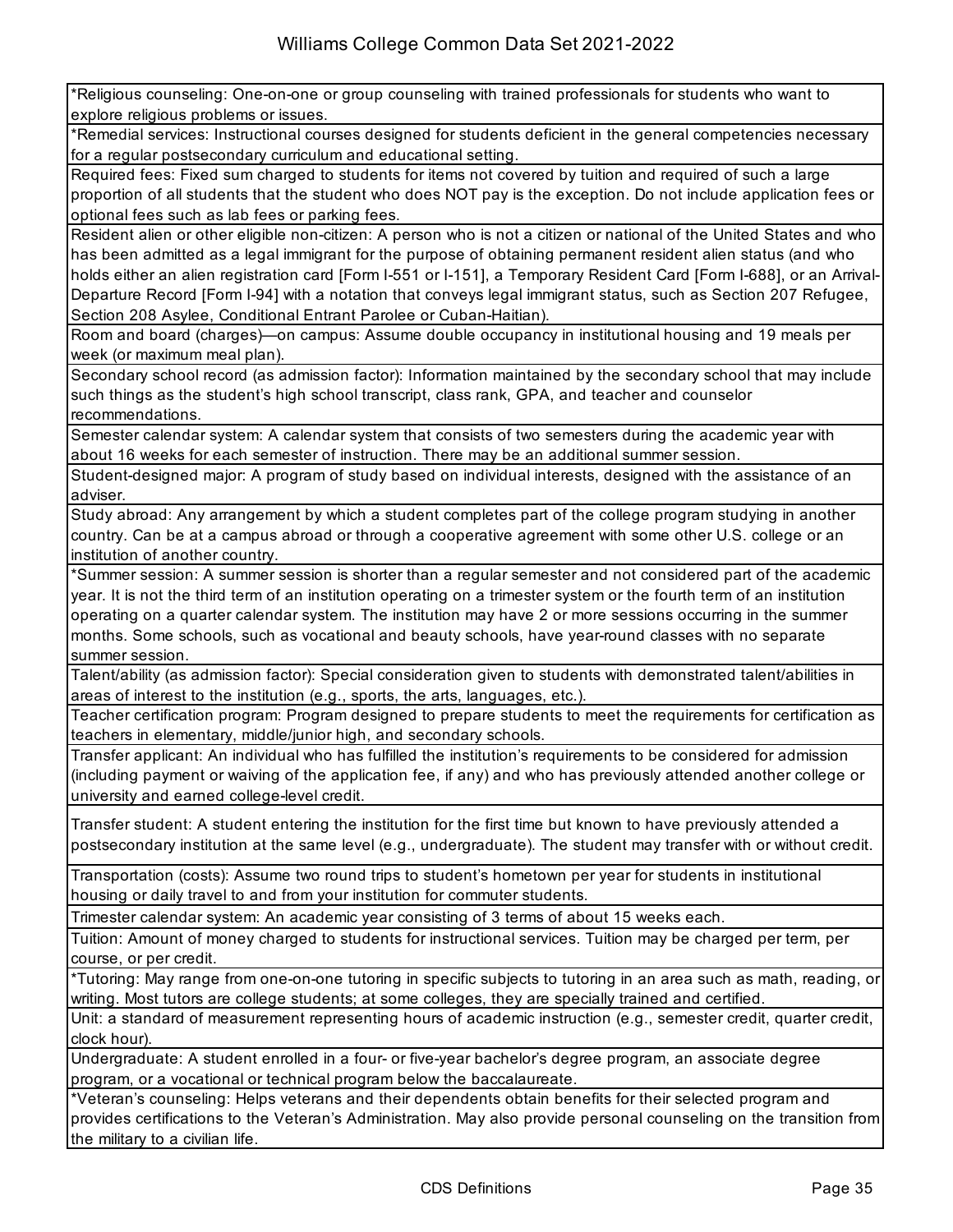\*Visually impaired: Any person whose sight loss is not correctable and is sufficiently severe as to adversely affect educational performance.

Volunteer work (as admission factor): Special consideration given to students for activity done on a volunteer basis (e.g., tutoring, hospital care, working with the elderly or disabled) as a service to the community or the public in general.

Wait list: List of students who meet the admission requirements but will only be offered a place in the class if space becomes available.

Weekend college: A program that allows students to take a complete course of study and attend classes only on weekends.

White: A person having origins in any of the original peoples of Europe, the Middle East, or North Africa.

\*Women's center: Center with programs, academic activities, and/or services intended to promote an understanding of the evolving roles of women.

Work experience (as admission factor): Special consideration given to students who have been employed prior to application, whether for relevance to major, demonstration of employment-related skills, or as explanation of student's academic and extracurricular record.